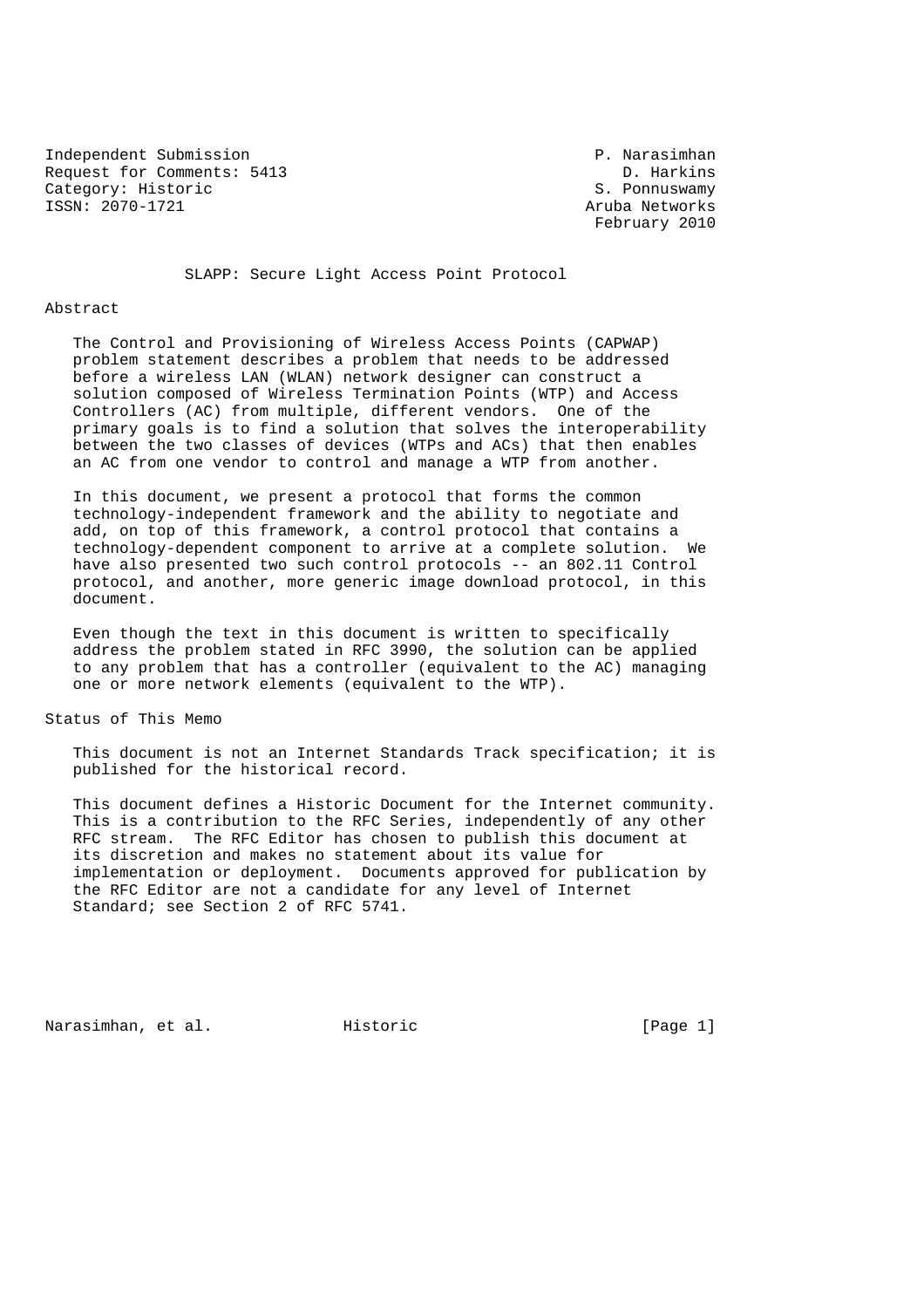Information about the current status of this document, any errata, and how to provide feedback on it may be obtained at http://www.rfc-editor.org/info/rfc5413.

#### IESG Note

 This RFC documents the SLAPP protocol as it was when submitted to the IETF as a basis for further work in the CAPWAP Working Group, and therefore it may resemble the CAPWAP protocol specification in RFC 5415 as well as other IETF work. This RFC is being published solely for the historical record. The protocol described in this RFC has not been thoroughly reviewed and may contain errors and omissions.

 RFC 5415 documents the standards track solution for the CAPWAP Working Group and obsoletes any and all mechanisms defined in this RFC. This RFC is not a candidate for any level of Internet Standard and should not be used as a basis for any sort of Internet deployment.

Copyright Notice

 Copyright (c) 2010 IETF Trust and the persons identified as the document authors. All rights reserved.

 This document is subject to BCP 78 and the IETF Trust's Legal Provisions Relating to IETF Documents (http//:trustee.ietf.org/license-info) in effect on the date of publication of this document. Please review these documents carefully, as they describe your rights and restrictions with respect to this document.

Narasimhan, et al. Historic [Page 2]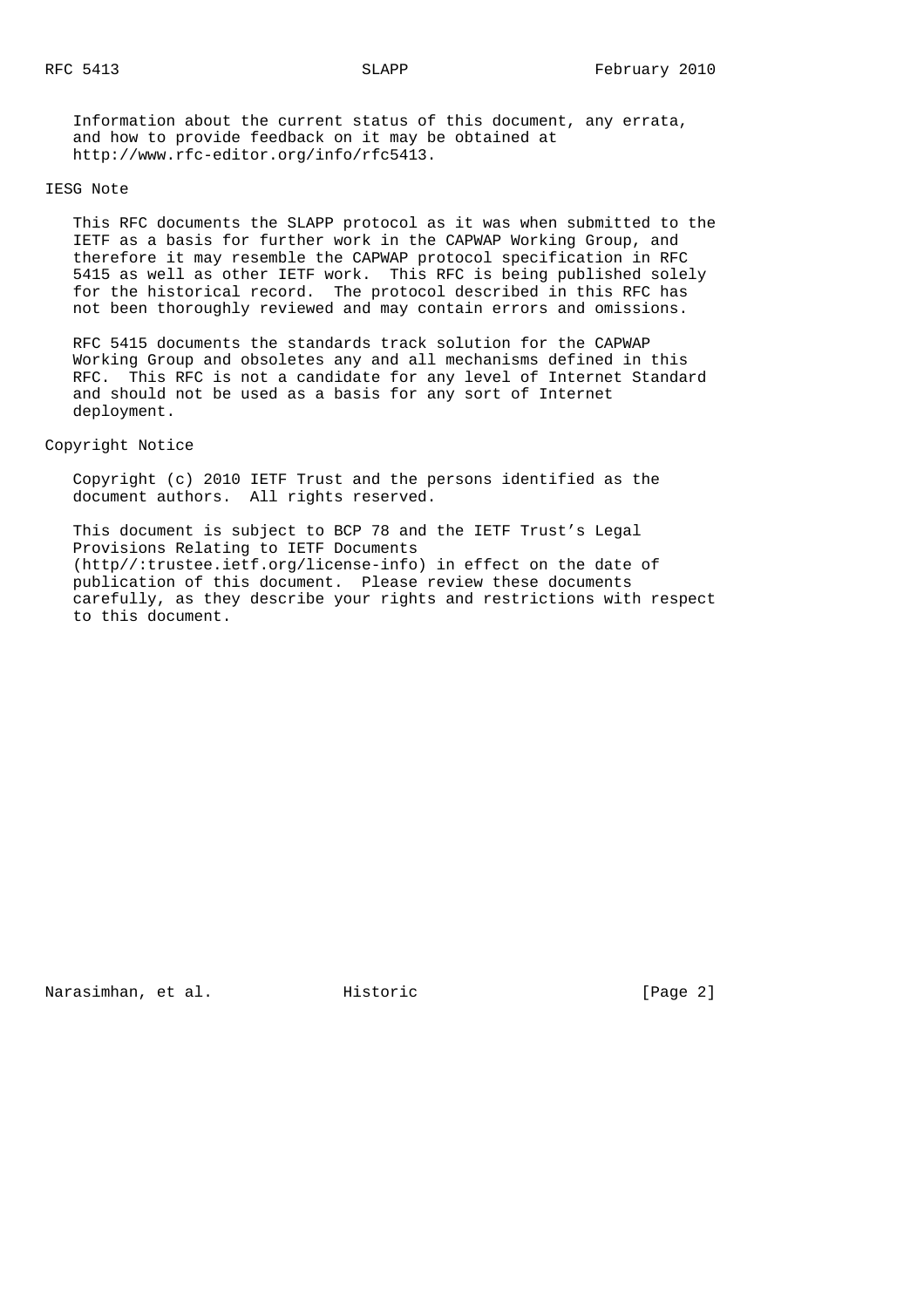# Table of Contents

| $\mathbf{1}$ |                                                     |
|--------------|-----------------------------------------------------|
|              |                                                     |
|              | 2.1. Conventions Used in This Document 7            |
|              |                                                     |
|              |                                                     |
|              |                                                     |
|              |                                                     |
|              |                                                     |
|              |                                                     |
|              |                                                     |
|              |                                                     |
|              | 4.5.1. SLAPP Discover Request 13                    |
|              | 4.5.2. SLAPP Discover Response 15                   |
|              |                                                     |
|              |                                                     |
|              |                                                     |
|              |                                                     |
|              | 5.1. Example Authentication Models (Informative) 20 |
|              |                                                     |
|              | 5.1.2. WTP-Only Authentication 21                   |
|              | 5.1.3. Anonymous Authentication 21                  |
|              | 6.1. 802.11 Control Protocol for SLAPP 21           |
|              | 6.1.1. Supported CAPWAP Architectures 21            |
|              |                                                     |
|              | 6.1.3. Provisioning and Configuration of WTP 26     |
|              |                                                     |
|              |                                                     |
|              | 6.2.1.                                              |
|              | 6.2.2.                                              |
|              | 6.2.3.                                              |
|              | Image Download State Machine 69<br>6.2.4.           |
|              |                                                     |
|              |                                                     |
|              |                                                     |

Narasimhan, et al. Historic [Page 3]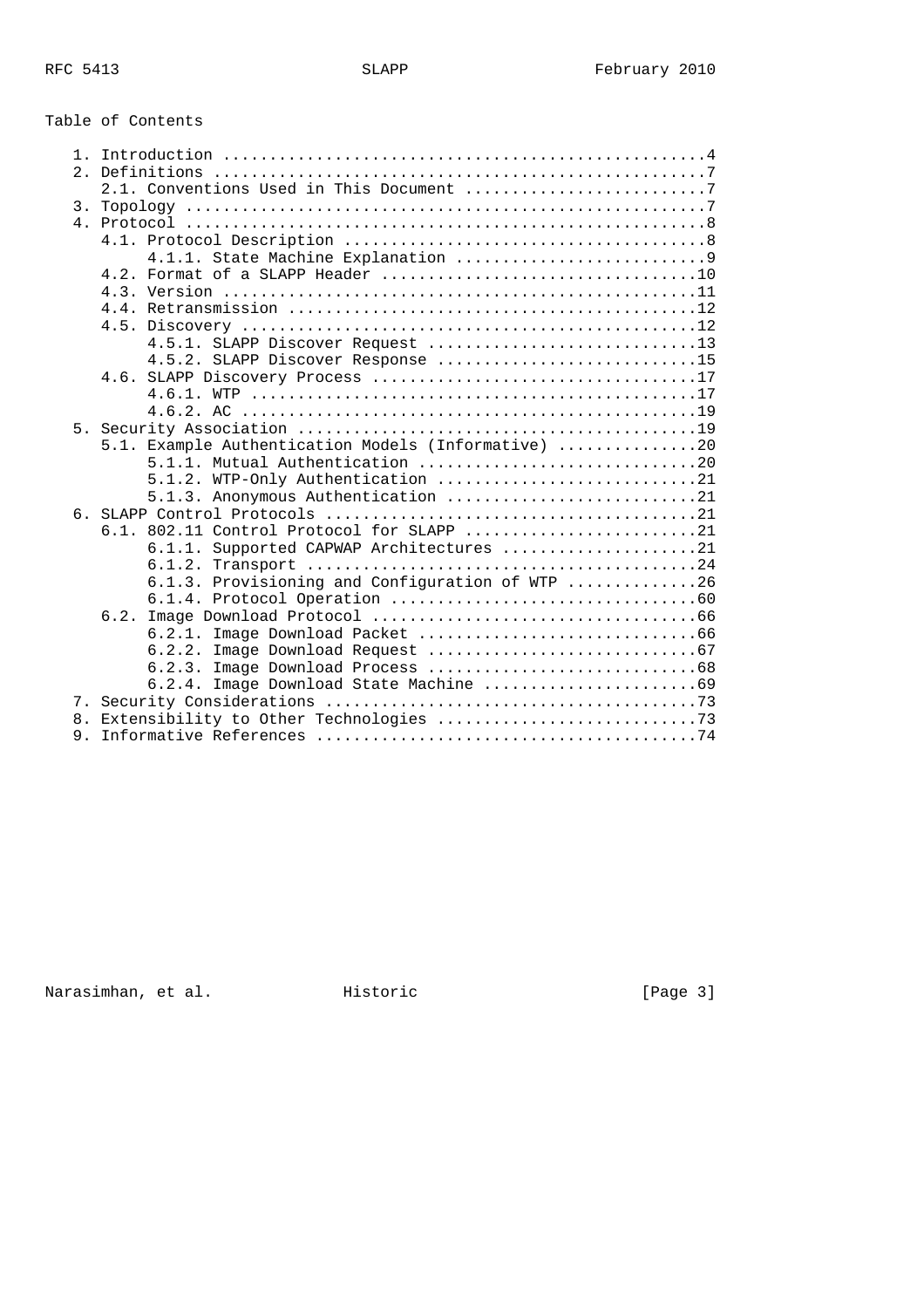## 1. Introduction

 The need for a protocol by which wireless LAN (WLAN) Access Controllers (ACs) can control and manage Wireless Termination Points (WTPs) from a different vendor has been presented in the CAPWAP problem statement [3]. We believe that this problem is more general than as stated in [3] and can be found in any application, including non-wireless ones, that requires a central controller to control and manage one or more network elements from a different vendor.

 One way to solve the CAPWAP problem is to define a complete control protocol that enables an AC from one vendor to control and manage a WTP from a different vendor. But a solution that is primarily focused towards solving the problem for one particular underlying technology (IEEE 802.11, in this case) may find it difficult to address other underlying technologies. Different underlying technologies may differ on the set of configurable options, and different architectural choices that are specific to that underlying technology (similar to the Local Medium Access Control (MAC) versus Split MAC architectures in 802.11). The architectural choices that are good for one underlying technology may not necessarily work for another. Not to forget that there may be multiple architectural choices [2] even for the same underlying technology. A monolithic control protocol that strives to solve this problem for multiple technologies runs the risk of adding too much complexity and not realizing the desired goals, or it runs the risk of being too rigid and hampering technological innovation.

 A different way to solve this problem is to split the solution space into two components -- one that is technology-agnostic or independent, and another that is specific to the underlying technology or even different approaches to the same underlying technology. The technology-independent component would be a common framework that would be an important component of the solution to this class of problems without any dependency on the underlying technology (i.e., 802.11, 802.16, etc.) being used. The technology specific component would be a control protocol that would be negotiated using this common framework and can be easily defined to be relevant to that technology without the need for having any dependency on other underlying technologies. This approach also lends itself easily to extend the solution as new technologies arise or as new innovative methods to solve the same problem for an existing technology present themselves in the future.

 In this document, we present secure light access point protocol (SLAPP), a technology-independent protocol by which network elements that are meant to be centrally managed by a controller can discover one or more controllers, perform a security association with one of

Narasimhan, et al. Historic [Page 4]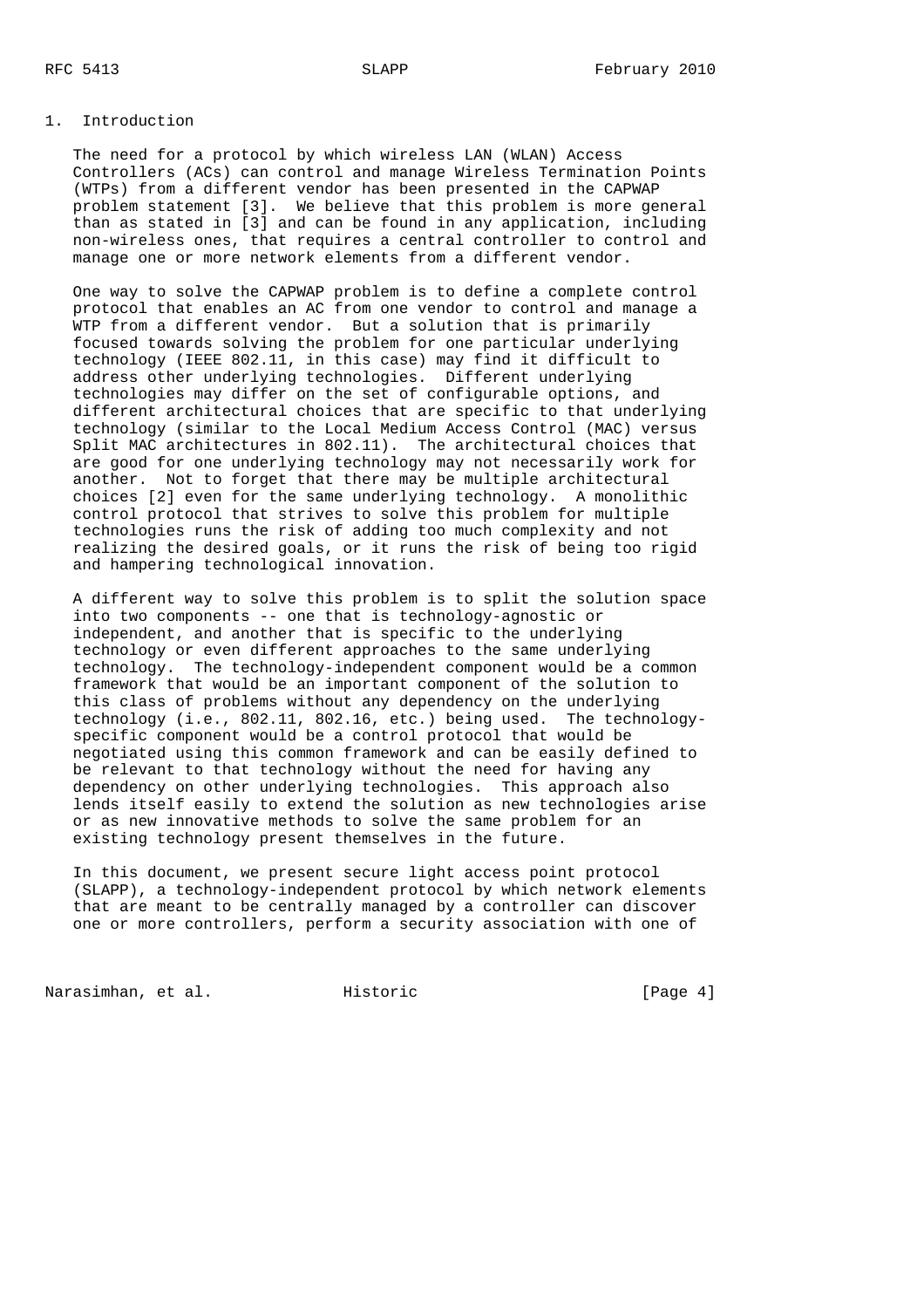them, and negotiate a control protocol that they would use to perform the technology-specific components of the control and provisioning protocol. We have also presented two control protocols in this document -- an 802.11 control protocol for provisioning and managing a set of 802.11 WTPs, and an image download protocol that is very generic and can be applied to any underlying technology.

 Figure 1 shows the model by which a technology-specific control protocol can be negotiated using SLAPP to complete a solution for a certain underlying technology. The figure shows a control protocol for 802.11 and 802.16 technology components, but the SLAPP model does not preclude multiple control protocols within a certain technology segment. For example, a certain technology-specific control protocol may choose to support only the Local MAC architecture [2] while deciding not to support the Split MAC architecture [2]. While the image download protocol is presented in this document, a SLAPP implementation MUST NOT assume that this control protocol is supported by other SLAPP implementations.

Narasimhan, et al. Historic [Page 5]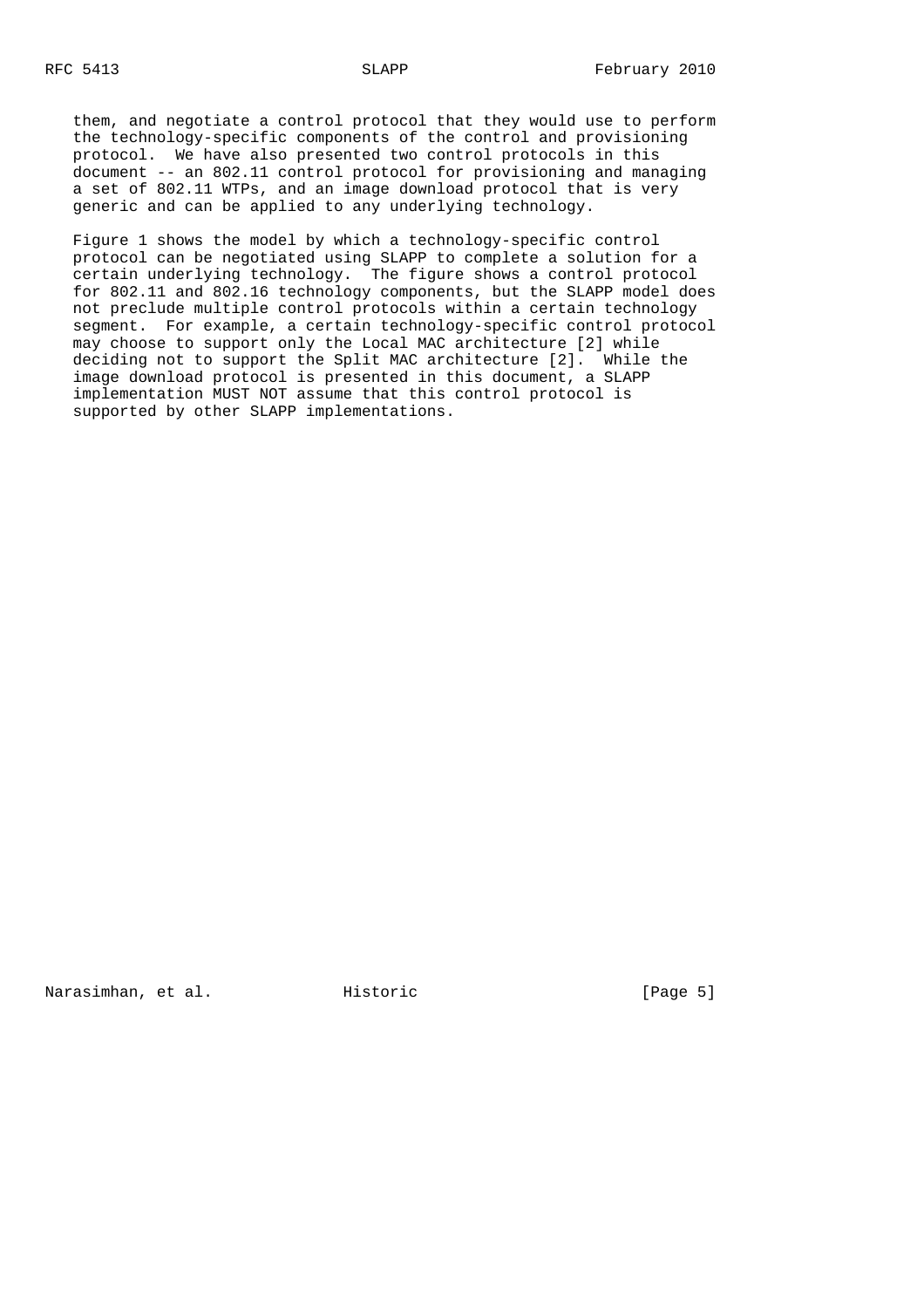

Figure 1: SLAPP Protocol Model

 The control protocols that are negotiable using SLAPP are expected to be published ones that have gone through a review process in standards bodies such as the IETF. The control protocols can either re-use the security association created during SLAPP or have the option of clearing all SLAPP state and restarting with whatever mechanisms are defined in the control protocol.

 Recently, there was a significant amount of interest in a similar problem in the Radio Frequency Identification (RFID) space that has led to the definition of a simple lightweight RFID reader protocol (SLRRP) [9]. It is quite possible that SLRRP could be a technology-specific (RFID, in this case) control protocol negotiated during a common technology-independent framework.

Narasimhan, et al. Historic [Page 6]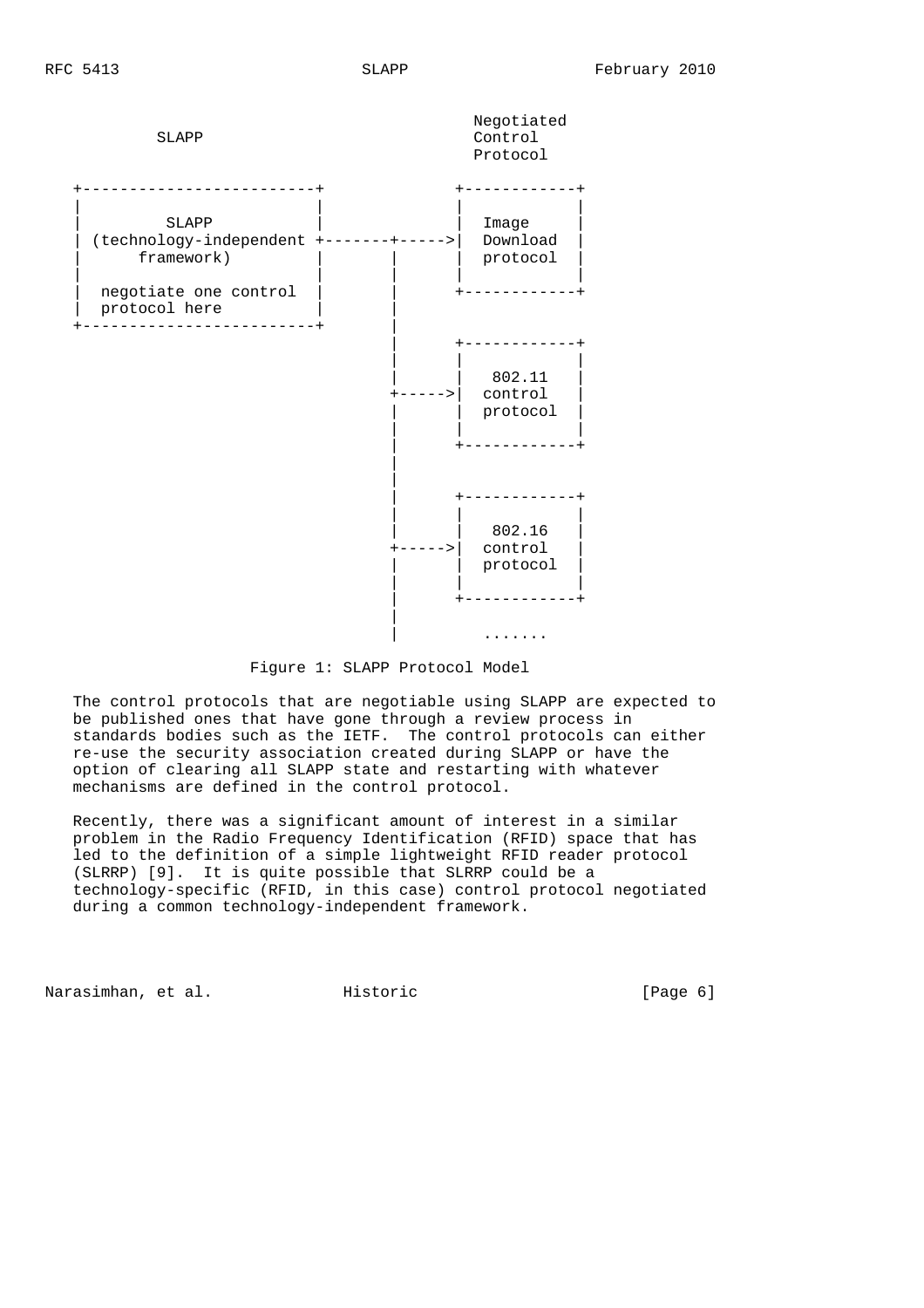All of the text in the document would seem to be written with a WLAN problem in mind. Please note that while the letter of the document does position the solution to solve a CAPWAP-specific problem, the spirit of the document is to address the more general problem.

- 2. Definitions
- 2.1. Conventions Used in This Document

 The key words "MUST", "MUST NOT", "REQUIRED", "SHALL", "SHALL NOT", "SHOULD", "SHOULD NOT", "RECOMMENDED", "MAY", and "OPTIONAL" in this document are to be interpreted as described in RFC 2119 [1].

3. Topology

 The SLAPP protocol supports multiple topologies for interconnecting WTPs and ACs as indicated in Figure 2.

 In Figure 2, we have captured four different interconnection topologies:

- 1. The WTP is directly connected to the AC without any intermediate nodes. Many WTPs are deployed in the plenum of buildings and are required to be powered over the Ethernet cable that is connecting it to the network. Many ACs in the marketplace can supply power over Ethernet, and in the case where the AC is the one powering the WTP, the WTP is directly connected to the AC.
- 2. The WTP is not directly connected to the AC, but both the AC and the WTP are in the same Layer 2 (L2) (broadcast) domain.
- 3. The WTP is not directly connected to the AC, and they are not present in the same L2 (broadcast) domain. They are on two different broadcast domains and have a node on the path that routes between two or more subnets.
- 4. The fourth case is a subset of the third one with the exception that the intermediate nodes on the path from the WTP to the AC may not necessarily be in the same administrative domain. The intermediate network may also span one or more WAN links that may have lower capacity than if both the AC and the WTP are within the same building or campus.

Narasimhan, et al. Historic [Page 7]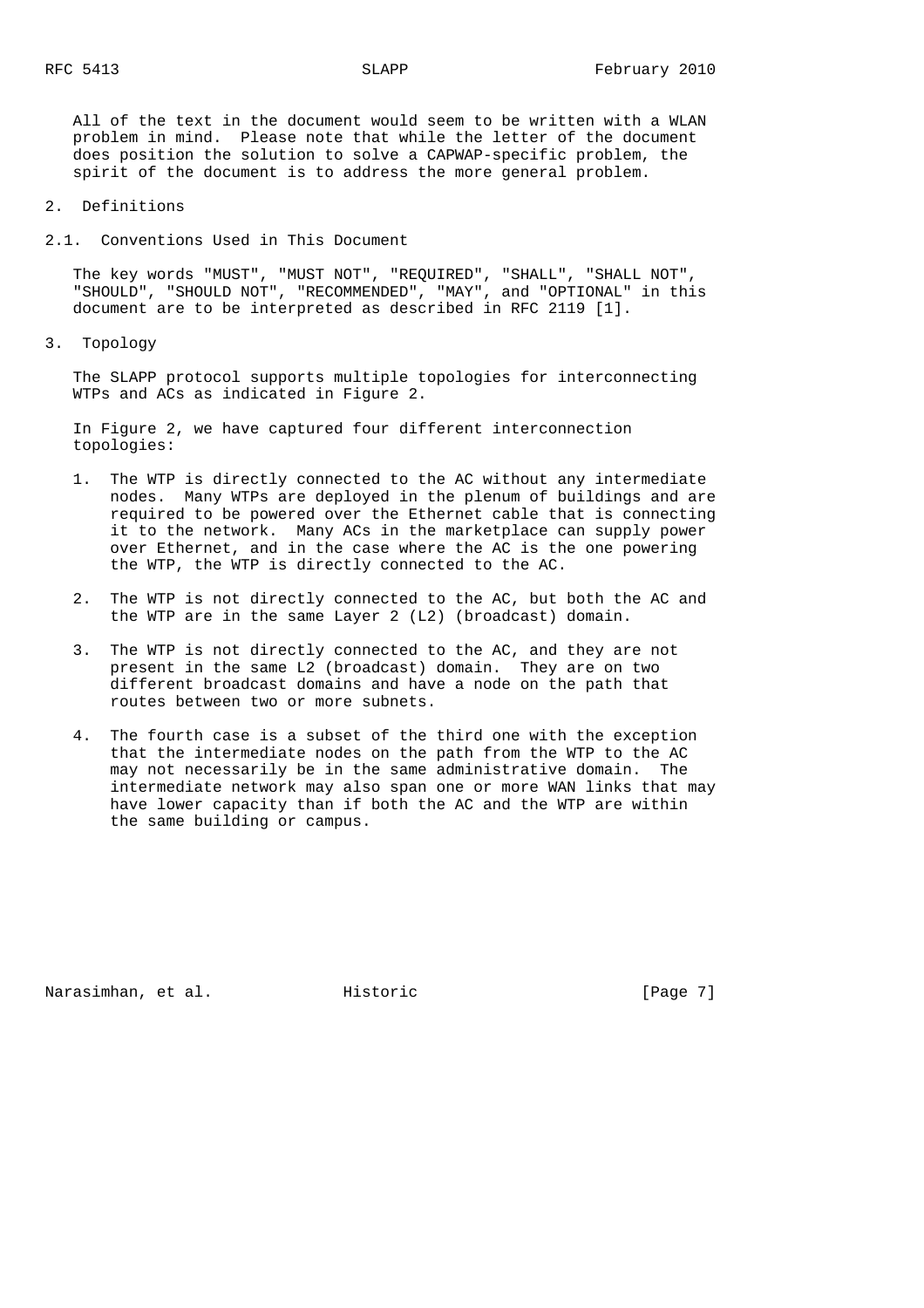

Figure 2: SLAPP Topology

## 4. Protocol

4.1. Protocol Description

 The SLAPP state machine for both the WTP and AC is shown in Figure 3. Both the WTP and the AC discover each other, negotiate a control protocol, perform a secure handshake to establish a secure channel between them, and then use that secure channel to protect a Negotiated Control Protocol.

The WTP maintains the following variable for its state machine:

 abandon: a timer that sets the maximum amount of time the WTP will wait for an acquired AC to begin the Datagram Transport Layer Security (DTLS) handshake.

Narasimhan, et al. Historic [Page 8]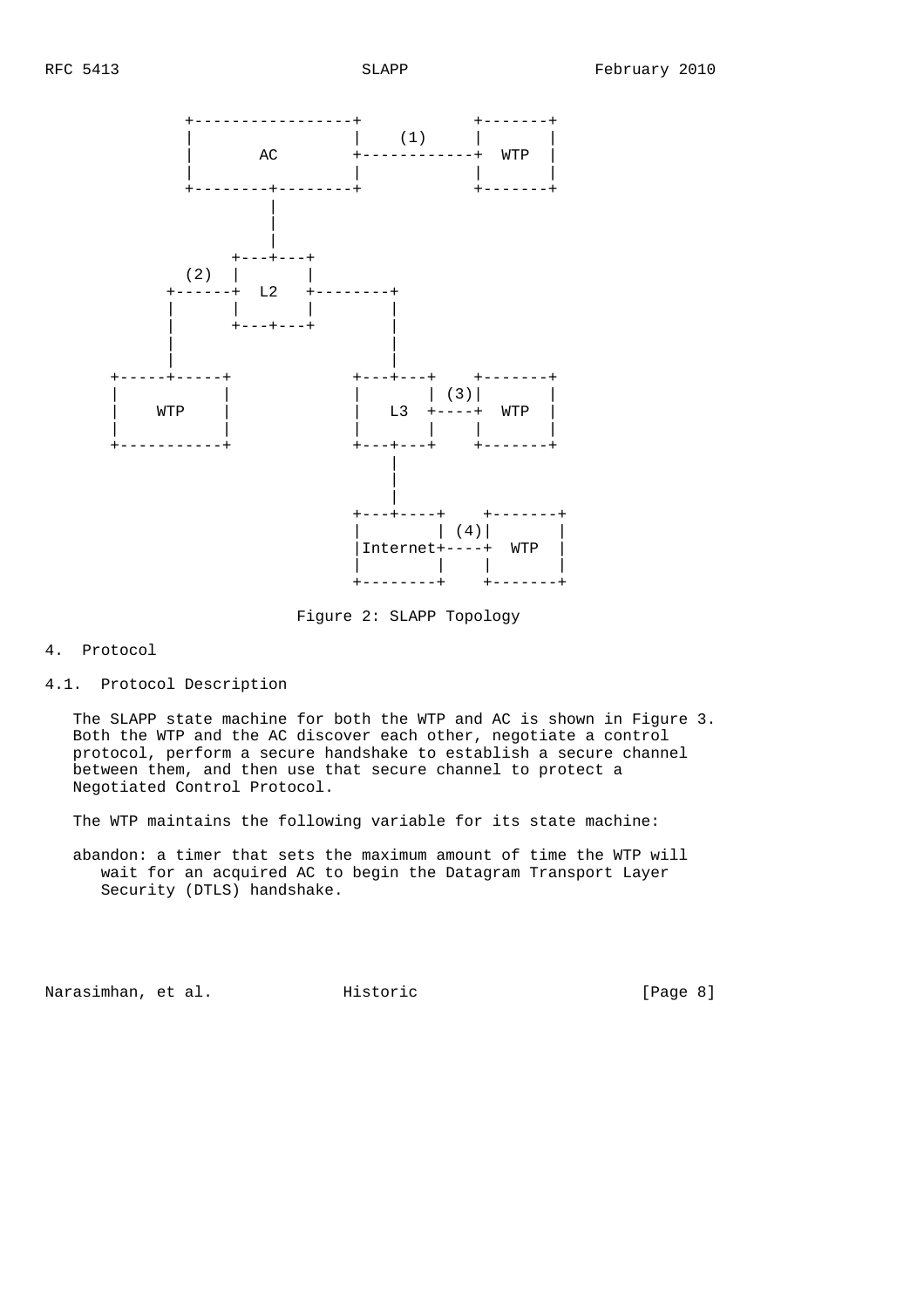

Figure 3: SLAPP State Machine

4.1.1. State Machine Explanation

 Note: The symbol "C" indicates an event that results in the state remaining the same.

Discovering

- AC: This is a quiescent state for the AC in which it waits for WTPs to request its acquisition. When a request is received, the AC transitions to Acquiring.
- WTP: The WTP is actively discovering an AC. When the WTP receives a response to its Discover Request, it transitions to Acquiring.

Acquiring

 AC: A discover request from a WTP has been received. If the request is invalid or the AC wishes to not acquire the WTP, it drops the packet and transitions back to Discovering. Otherwise, a Discover Response is sent and the AC transitions to Securing.

Narasimhan, et al. Historic [Page 9]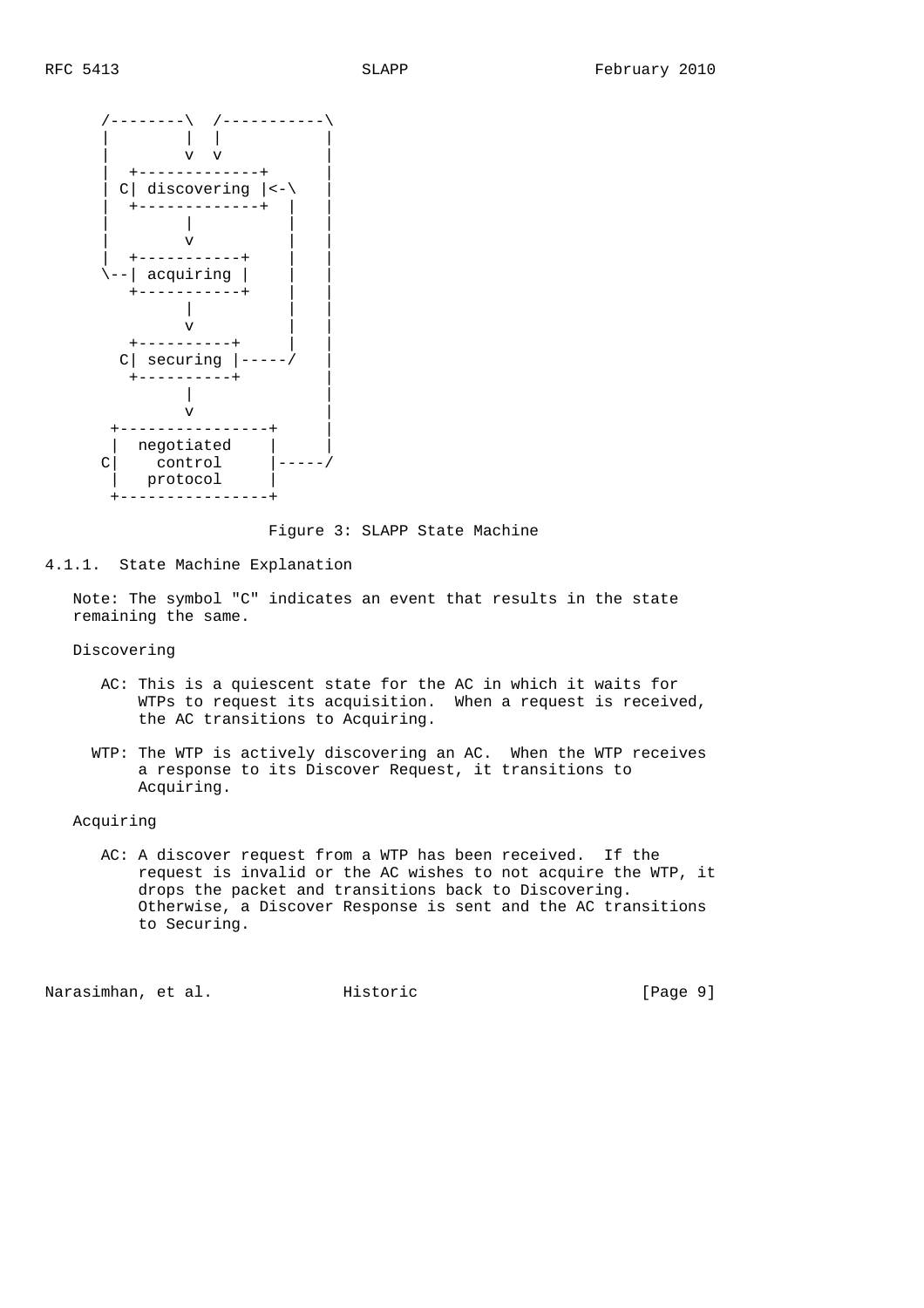WTP: A discover response from an AC has been received. If the response is not valid, the WTP transitions to Discovering; otherwise, it sets the abandon timer to a suitable value to await a DTLS exchange. If the timer fires in Acquiring, the WTP transitions back to Discovering. If a DTLS "client hello" is received, the WTP transitions to Securing and cancels the abandon timer.

## Securing

- AC: The AC performs the "client end" of the DTLS exchange. Any error in the DTLS exchange results in the AC transitioning to Discovering. When the DTLS exchange finishes, the AC transitions to the Negotiated Control Protocol.
- WTP: The WTP performs the "server end" of the DTLS exchange. Any error in the DTLS exchange results in the WTP transitioning to Discovering. When the DTLS exchange finishes, the WTP transitions to the Negotiated Control Protocol.

Negotiated Control Protocol

- AC: The AC performs its side of the protocol agreed to during the discovery process. Please refer to Section 6.1 for the SLAPP 802.11 Control Protocol. For the Image Download Protocol example, see Section 6.2.
- WTP: The WTP performs its side of the protocol agreed to during the discovery process. Please refer to Section 6.1 for the SLAPP 802.11 Control Protocol. For the Image Download Protocol example, see Section 6.2.
- 4.2. Format of a SLAPP Header

All SLAPP packets begin with the same header as shown in Figure 4.

| 0 1 2 3 4 5 6 7 8 9 0 1 2 3 4 5 6 7 8 9 0 1 2 3 4 5 6 7 8 9 0 1 |  |  |                  |  |  |  |  |  |  |  |        |  |  |  |  |  |
|-----------------------------------------------------------------|--|--|------------------|--|--|--|--|--|--|--|--------|--|--|--|--|--|
|                                                                 |  |  |                  |  |  |  |  |  |  |  |        |  |  |  |  |  |
|                                                                 |  |  | Maj   Min   Type |  |  |  |  |  |  |  | Length |  |  |  |  |  |
|                                                                 |  |  |                  |  |  |  |  |  |  |  |        |  |  |  |  |  |

Figure 4: SLAPP Header

Where:

Maj (4 bits): the major number of the SLAPP version

Narasimhan, et al. Historic [Page 10]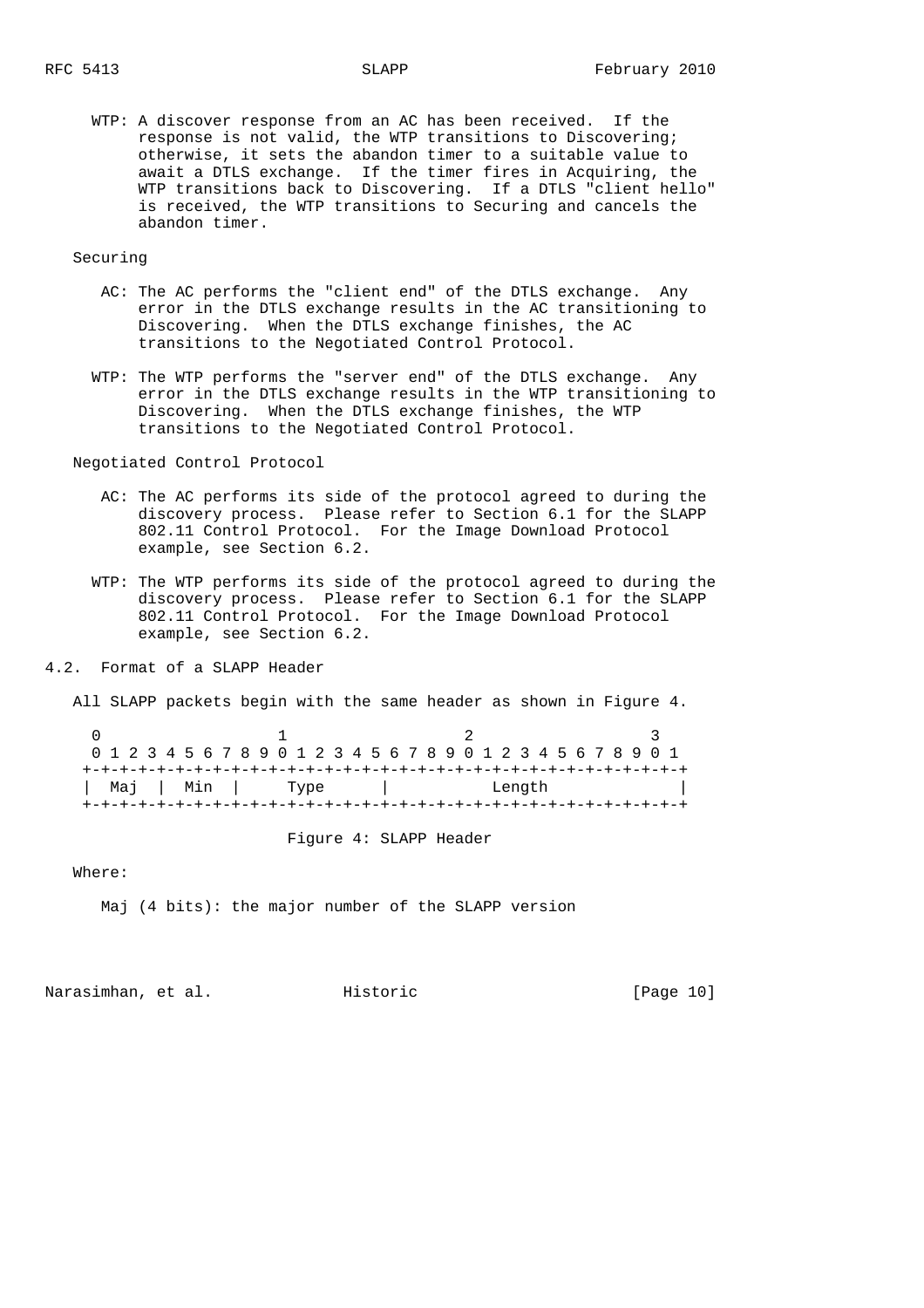Min (4 bits): the minor number of the SLAPP version

Type (1 octet): the type of SLAPP message

 Length (two octets): the length of the SLAPP message, including the entire SLAPP header

The following types of SLAPP messages have been defined:

| name                    | type  |
|-------------------------|-------|
|                         |       |
| discover request        |       |
| discover response       | 2     |
| image download control  | ર     |
| control protocol packet |       |
| reserved                | 5-255 |

### 4.3. Version

 SLAPP messages include a version in the form of major.minor. This document describes the 1.0 version of SLAPP, that is the major version is one (1) and the minor version is zero (0).

 Major versions are incremented when the format of a SLAPP message changes or the meaning of a SLAPP message changes such that it would not be properly parsed by an older, existing version of SLAPP. Minor versions are incremented when some incremental additions have been made to SLAPP that enhance its capabilities or convey additional information in a way that does not change the format or meaning of the SLAPP message.

 Future versions of SLAPP MAY NOT mandate support for earlier major versions of SLAPP, so an implementation MUST NOT assume that a peer that supports version "n" will therefore support version "n - i" (where both "n" and "i" are non-zero integers and "n" is greater than "i").

 A SLAPP implementation that receives a SLAPP message with a higher major version number MUST drop that message. A SLAPP implementation that receives a SLAPP message with a lower major version SHOULD drop down to the version of SLAPP the peer supports. If that version of SLAPP is not supported, the message MUST be dropped. However, there may be valid reasons for which a peer wishes to drop a SLAPP message with a supported major version.

 A SLAPP implementation that receives a SLAPP message with a higher minor version number MUST NOT drop that message. It MUST respond with the minor version number that it supports and will necessarily

Narasimhan, et al. Historic [Page 11]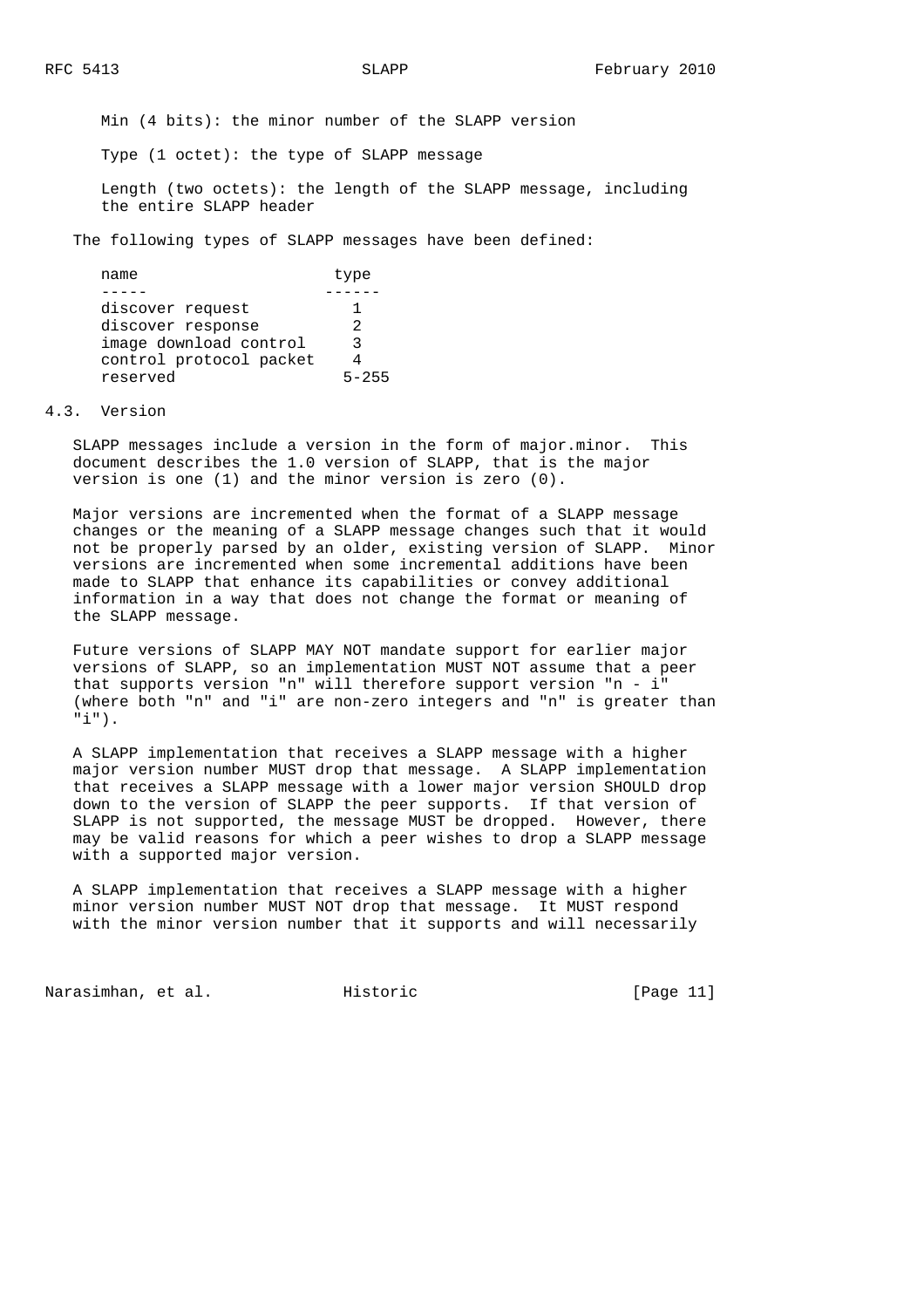not support whatever incremental capabilities were added that justified the bump in the minor version. A SLAPP implementation that receives a SLAPP message with a lower minor version MUST NOT drop that message. It SHOULD revert back to the minor version that the peer supports and not include any incremental capabilities that were added that justified the bump in the minor version.

## 4.4. Retransmission

 SLAPP is a request response protocol. Discovery and security handshake requests are made by the WTP, and responses to them are made by the AC. Image Download packets are initiated by the AC and acknowledged by the WTP (in a negative fashion, see Section 6.2).

 Retransmissions are handled solely by the initiator of the packet. After each packet for which a response is required is transmitted, the sender MUST set a retransmission timer and resend the packet upon its expiry. The receiver MUST be capable of either regenerating a previous response upon receipt of a retransmitted packet or caching a previous response and resending upon receipt of a retransmitted packet.

 The retransmission timer MUST be configurable and default to one (1) second. No maximum or minimum for the timer is specified by this version of SLAPP.

 Each time a retransmission is made, a counter SHOULD be incremented, and the number of retransmissions attempted by a sender before giving up and declaring a SLAPP failure SHOULD be four  $(4)$ -- that is, the number of attempts made for each packet before declaring failure is five (5).

 The exception to this rule is Image Download packets, which are not individually acknowledged by the WTP (see Section 6.2). The final packet is acknowledged and lost packets are indicated through Image Download Requests.

## 4.5. Discovery

 When a WTP boots up and wants to interoperate with an Access Controller so that it can be configured by the AC, one of the first things it needs to do is to discover one or more ACs in its network neighborhood. This section contains the details of this discovery mechanism.

 As described in Section 3, an AC and a WTP could reside in the same Layer 2 domain, or be separated by a Layer 3 cloud including intermediate clouds that are not under the same administrative domain

Narasimhan, et al. Historic [Page 12]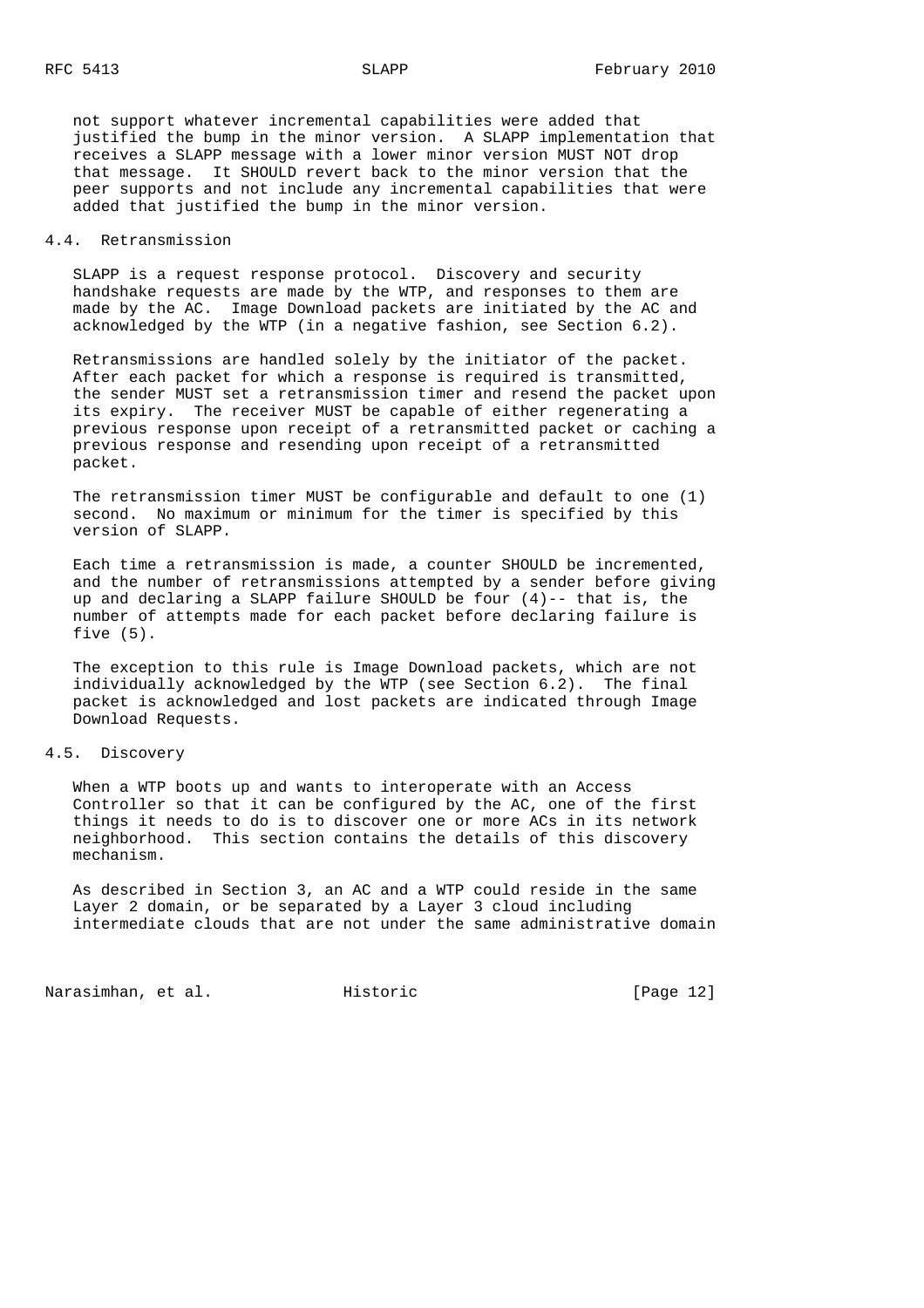(for example, an AC and a WTP separated by a wide-area public network). So any proposed discovery mechanism should have provisions to enable a WTP to discover an AC across all these topologies.

 We assume that a WTP, prior to starting the discovery process, has already obtained an IP address on its wired segment.

## 4.5.1. SLAPP Discover Request

 The SLAPP discovery process is initiated by sending a SLAPP discover request packet. The packet can be addressed to the broadcast IP address, a well-known multicast address, or (if the IP address of an AC is either configured prior to the WTP booting up or is learned during the boot-up sequence) addressed to a unicast IP address. Lack of a response to one method of discovery SHOULD result in the WTP trying another method of discovery. The SLAPP discover request packet is a UDP packet addressed to port [TBD] designated as the SLAPP discovery port. The source port can be any random port. The payload of the SLAPP discover request packet is shown in Figure 5.

|     |                | 1 2 3 4 5 6 7 8 9 0 1 2 3 4 5 6 7 8 9 0 1 2 3 4 5 6 7 8 9 |        |  |
|-----|----------------|-----------------------------------------------------------|--------|--|
|     |                |                                                           |        |  |
| Maj | Min            | Type = $1$                                                | Length |  |
|     |                |                                                           |        |  |
|     |                | Transaction ID                                            |        |  |
|     |                |                                                           |        |  |
|     |                | WTP Identifier                                            |        |  |
|     |                | WTP Identifier (continued)                                | Flaqs  |  |
|     |                |                                                           |        |  |
|     |                | WTP Vendor ID                                             |        |  |
|     |                |                                                           |        |  |
|     |                | WTP HW Version                                            |        |  |
|     |                |                                                           |        |  |
|     |                | WTP SW Version                                            |        |  |
|     |                |                                                           |        |  |
|     | n controltypes | control type                                              |        |  |
|     |                | +-+-+-+-+-+-+-+-+-+-+-+-+-+-+-+-+-+                       |        |  |

### Figure 5: SLAPP Discover Request

### 4.5.1.1. Transaction ID

 The transaction ID is a randomly generated, 32-bit number that is maintained during one phase of the SLAPP discovery process. It is generated by a WTP starting a discovery process. When one discovery method fails to find an AC and the WTP attempts another discovery

Narasimhan, et al. Historic [Page 13]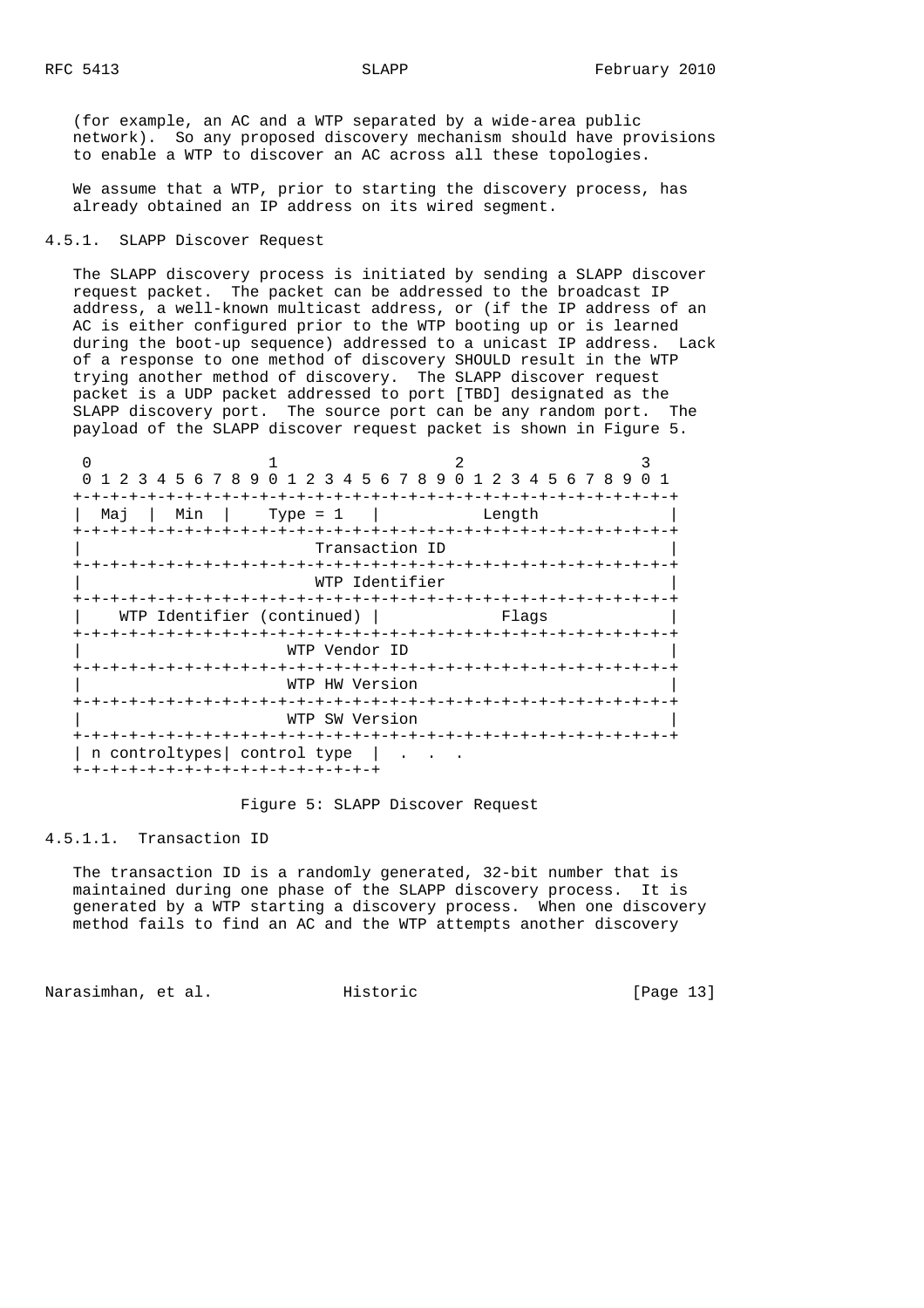method it MUST NOT re-use the Transaction ID. All ACs that intend to respond to a SLAPP discover request must use the same value for this field as in the request frame.

4.5.1.2. WTP Identifier

 This field allows the WTP to specify a unique identifier for itself. This MAY be, for instance, its 48-bit MAC address or it could be any other string such as a serial number.

4.5.1.3. Flags

 The Flags field is used to indicate certain things about the discover request. For example, bit 0 in the Flags field indicates whether the discover request packet is being sent to the AC, if unicast, based on a configuration at the WTP or based on some other means of discovery. This bit should always be set to the discover mode if the SLAPP discover request packet is being sent to either a broadcast or multicast address. Here are the valid values for various bits in the Flags field.

 Bit 0: 0 - Configuration mode 1 - Discover mode

 Bits 1-15: Must always be set to 0 by the transmitter Must be ignored by the receiver

4.5.1.4. WTP Vendor ID

 This 32-bit field is the WTP vendor's Structure of Management Information (SMI) enterprise code in network octet order (these enterprise codes can be obtained from, and registered with, IANA).

4.5.1.5. WTP HW Version

 This 32-bit field indicates the version of hardware present in the WTP. This is a number that is totally left to the WTP vendor to choose.

4.5.1.6. WTP SW Version

 This 32-bit field indicates the version of software present in the WTP. This is a number that is totally left to the WTP vendor to choose.

Narasimhan, et al. Historic [Page 14]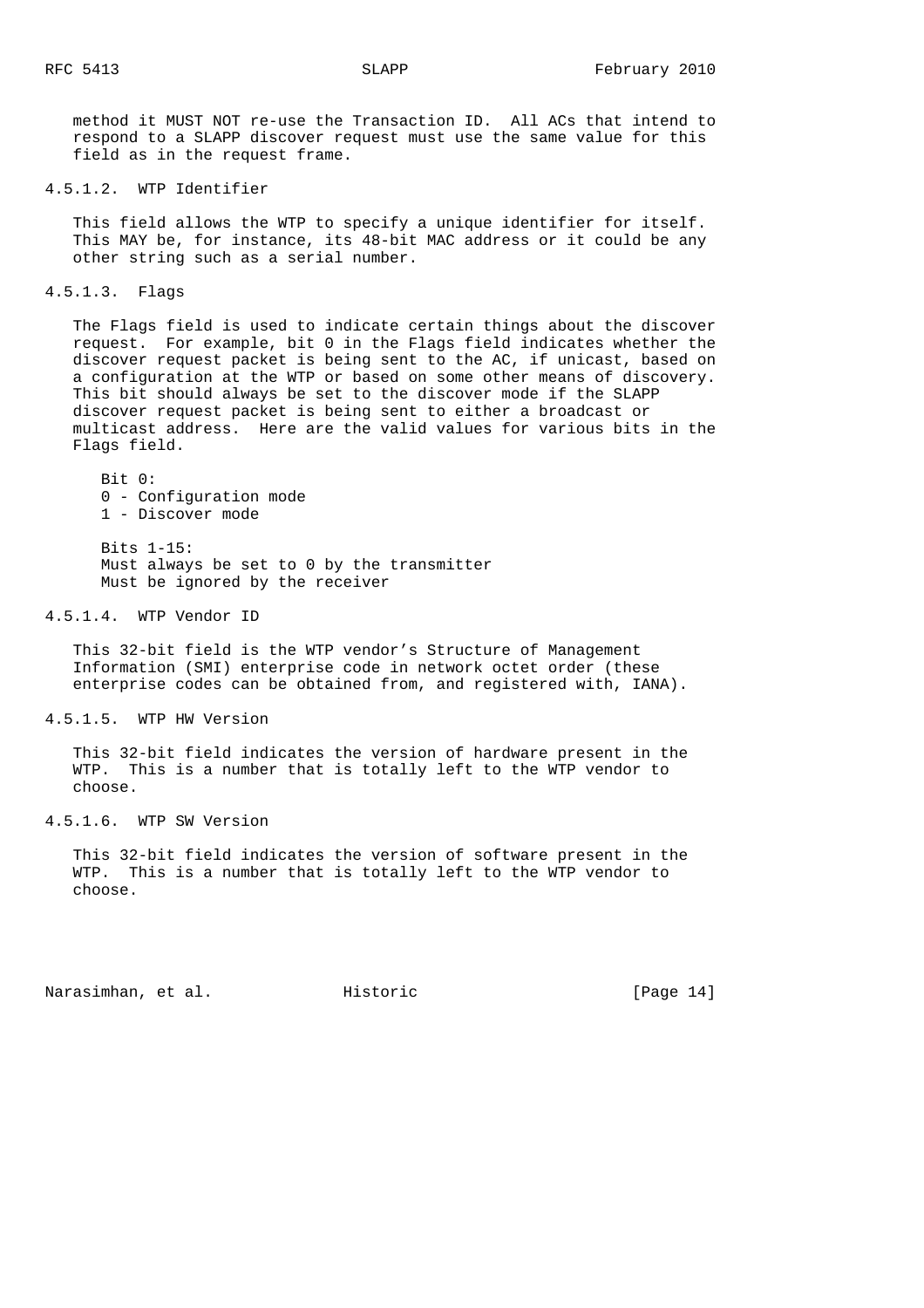4.5.1.7. Number of Control Types

 This 8-bit field indicates the number of 8-bit control protocol indicators that follow it and therefore implicitly indicates the number of different control protocols the WTP is capable of supporting. This number MUST be at least one (1).

4.5.1.8. Control Types

 This 8-bit field indicates the type of control protocol the WTP supports and is willing to use when communicating with an AC. There MAY be multiple "control type" indicators in a single SLAPP Discover Request.

 Valid Control Types ------------------- - RESERVED (MUST not be used) 1 - Image Download Control Protocol 2 - 802.11 SLAPP Control Protocol 3-255 - RESERVED (to IANA)

4.5.2. SLAPP Discover Response

 An AC that receives a SLAPP discover request packet from a WTP can choose to respond with a SLAPP discover response packet. The format of the SLAPP discover response packet is shown in Figure 6.

|                  |                            | 1 2 3 4 5 6 7 8 9 0 1 2 3 4 5 6 7 8 9 0 1 2 3 4 5 6 7 8 9 |  |
|------------------|----------------------------|-----------------------------------------------------------|--|
| Min<br>Maj       | Type = $2$                 | Length                                                    |  |
|                  | Transaction ID             |                                                           |  |
|                  |                            |                                                           |  |
|                  | WTP Identifier             |                                                           |  |
|                  | WTP Identifier (continued) | Flaqs                                                     |  |
| +-+-+-+-+-+-+-+- | AC HW Vendor ID            |                                                           |  |
|                  |                            |                                                           |  |
|                  | AC HW Version              |                                                           |  |
|                  | AC SW Version              |                                                           |  |

Figure 6: SLAPP Discover Response

Narasimhan, et al. Historic [Page 15]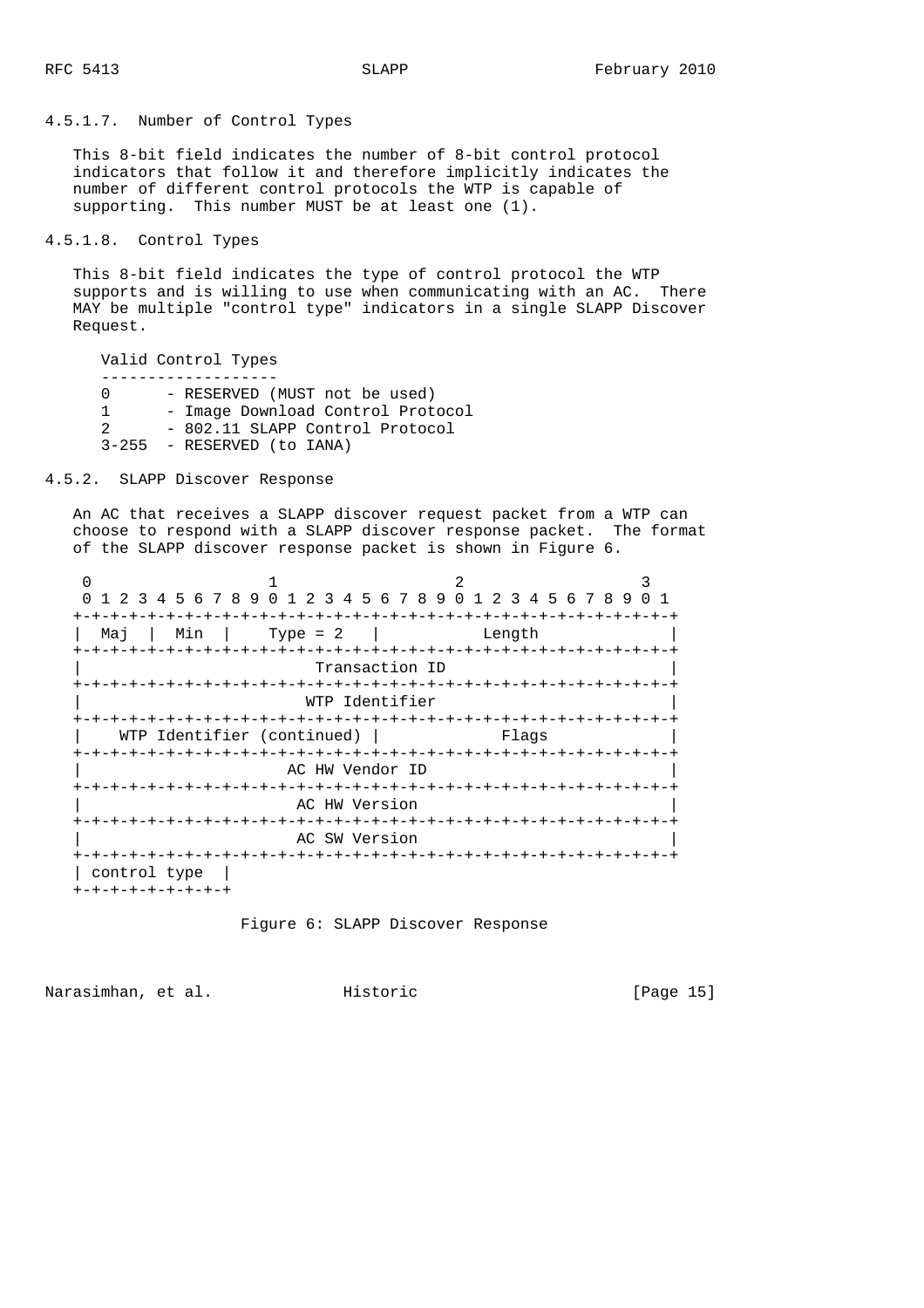The SLAPP discover response packet is a UDP packet. It is always unicast to the WTP's IP address. The source IP address is that of the AC sending the response. The source port is the SLAPP discover port [TBD] and the destination port is the same as the source port used in the SLAPP discover request. The WTP's MAC address and the transaction ID must be identical to the values contained in the SLAPP discover request. The Status field indicates to the WTP whether the AC is either accepting the discover request and is willing to allow the WTP to proceed to the next stage (ACK) or whether it is denying the WTP's earlier request (NACK). The AC includes its own vendor ID, hardware, and software versions in the response.

#### 4.5.2.1. Transaction ID

 The value of the Transaction ID field should be identical to its value in the SLAPP discover request packet sent by the WTP.

### 4.5.2.2. WTP Identifier

 The WTP Identifier that was sent in the corresponding SLAPP discover request frame.

## 4.5.2.3. Flags

 This field is unused by this version of SLAPP. It MUST be set to zero (0) on transmission and ignored upon receipt.

## 4.5.2.4. AC Vendor ID

 If the value of the Status field is a 1, indicating that the AC is sending a successful response, then the values in this field and the following two are valid. The 32-bit AC Vendor ID points to the vendor ID of the AC. If the value of the Status field is not 1, then this field should be set to 0 by the AC and ignored by the WTP.

### 4.5.2.5. AC HW Version

 If the value of the Status field is 1, then this 32-bit field contains the value of the AC's hardware version. This value is chosen by the AC vendor. If the value of the Status field is not 1, then this field should be set to 0 by the AC and ignored by the WTP.

## 4.5.2.6. AC SW Version

 If the value of the Status field is 1, then this 32-bit field contains the value of the AC's software version. This value is chosen by the AC vendor. If the value of the Status field is not 1, then this field should be set to 0 by the AC and ignored by the WTP.

Narasimhan, et al. Historic [Page 16]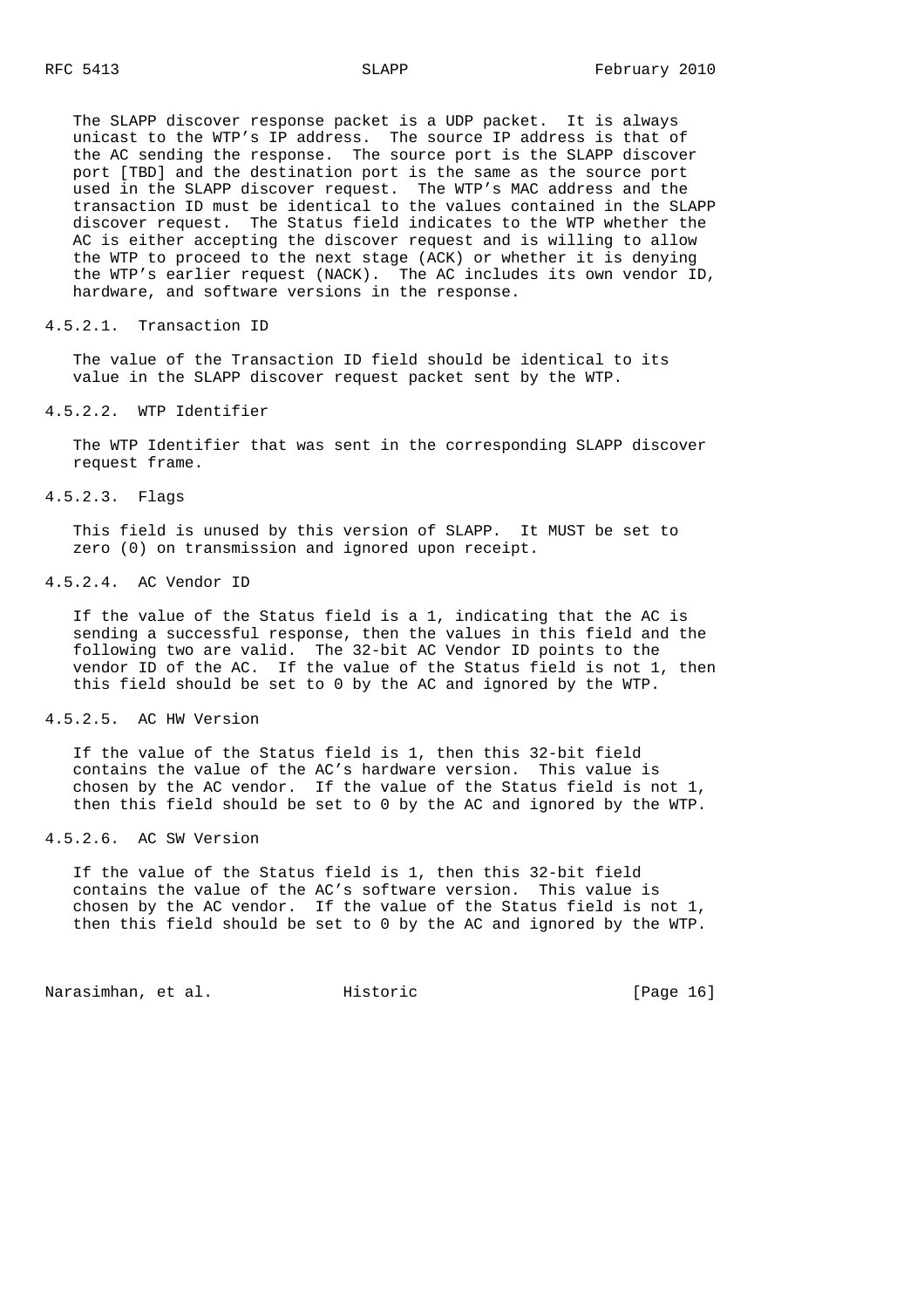## 4.5.2.7. Control Type

 The control type that the AC will use to communicate with the WTP. This value MUST match one of the control types passed in the corresponding SLAPP Discover Request.

4.6. SLAPP Discovery Process

## 4.6.1. WTP

There are multiple ways in which a WTP can discover an AC.

- 1. Static configuration: An administrator, prior to deploying a WTP, can configure an IP address of an AC on the WTP's non-volatile memory. If this is the case, then the SLAPP discover request packet is addressed to the configured IP address.
- 2. DHCP options: As part of the DHCP response, the DHCP server could be configured to use option 43 to deliver the IP address of an AC to which the WTP should address the SLAPP discover request packet. If the IP address of an AC is handed to the WTP as part of the DHCP response, then the WTP should address the SLAPP discover request packet to this IP address.
- 3. DNS configuration: Instead of configuring a static IP address on the WTP's non-volatile memory, an administrator can configure a Fully-Qualified Domain Name (FQDN) of an AC. If the FQDN of an AC is configured, then the WTP queries its configured DNS server for the IP address associated with the configured FQDN of the AC. If the DNS query is successful and the WTP acquires the IP address of an AC from the DNS server, then the above discover request packet is addressed to the unicast address of the AC.
- 4. Broadcast: The WTP sends a discover request packet addressed to the broadcast IP address with the WTP's IP address as the source. A network administrator, if necessary, could configure the default router for the subnet that the WTP is on with a helper address and unicast it to any address on a different subnet.
- 5. IP Multicast: A WTP can send the above payload to a SLAPP IP multicast address [TBD].
- 6. DNS: If there is no DNS FQDN configured on the WTP, and the WTP is unable to discover an AC by any of the above methods, then it should attempt to query the DNS server for a well-known FQDN of an AC [TBD]. If this DNS query succeeds, then the WTP should address the SLAPP discover request packet to the unicast address of the AC.

Narasimhan, et al. Historic [Page 17]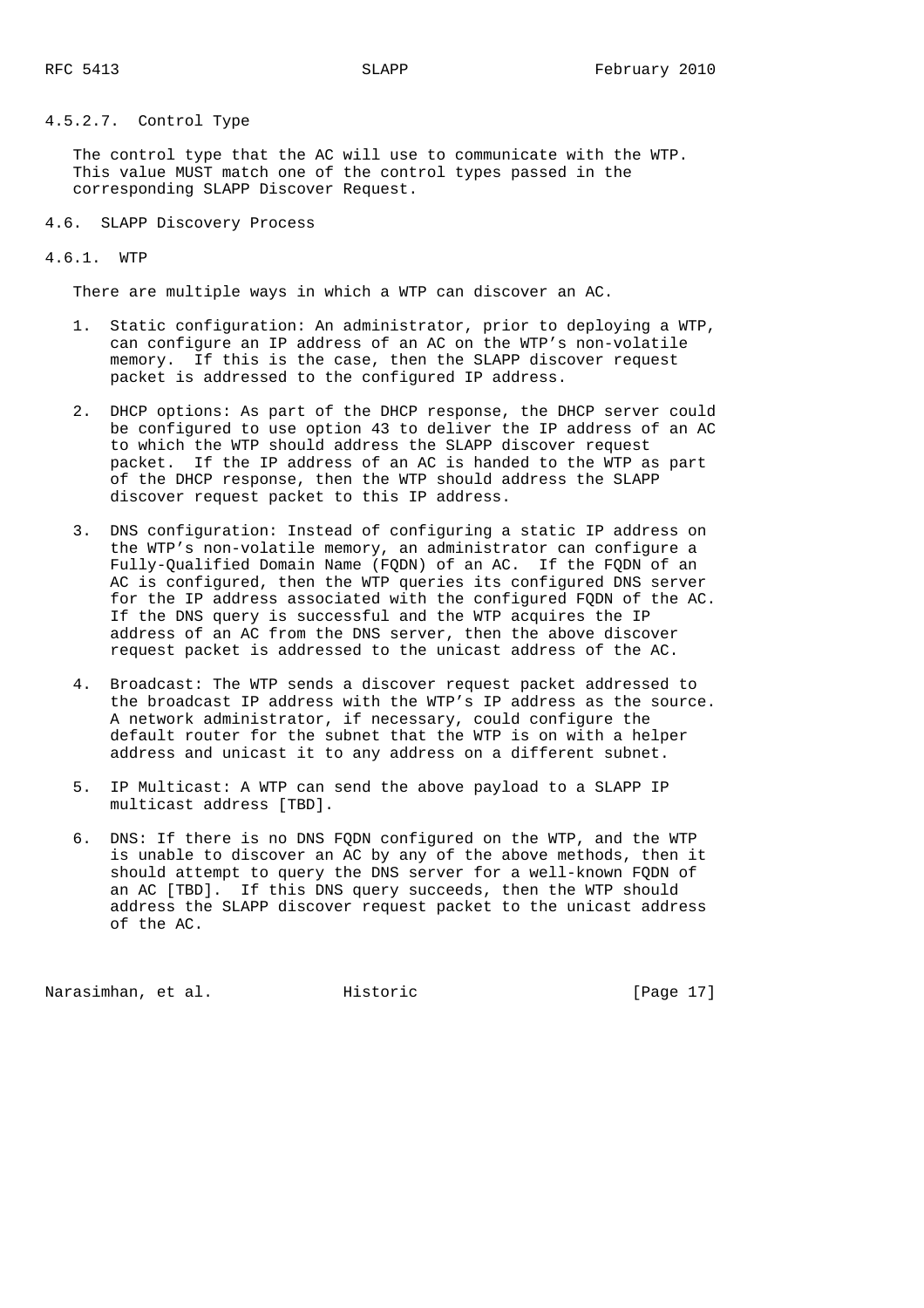The above process is summarized in the sequence shown in Figure 7. SLAPP discovery start: Static IP address config option: Is a static IP address for an AC configured? If yes, send SLAPP discover request to that unicast IP address SLAPP discover response within discovery\_timer? If yes, go to "done" If not, go to "Static FQDN config option" If not, go to "Static FQDN config option" Static FQDN config option: Is a static FQDN configured? If yes, send a DNS query for the IP address for the FQDN. Is DNS query successful? If yes, send SLAPP discover request to that IP address SLAPP discover response within discovery timer? If yes, go to "done" If not, go to "DHCP options option" If not, go to "DHCP options option" DHCP options option: Is the IP address of an AC present in the DHCP response? If yes, send SLAPP discover request to the AC's IP address SLAPP discover response within discovery timer? If yes, go to "done" If not, go to "Broadcast option" If not, go to "Broadcast option" Broadcast option: Send SLAPP discover packet to the broadcast address SLAPP discover response within discovery timer? If yes, go to "done" If not, go to "Multicast option" Multicast option: Send SLAPP discover packet to the SLAPP multicast address SLAPP discover response within discovery timer? If yes, go to "done" If not, go to "DNS discovery option" DNS discovery option: Query the DNS server for a well-known DNS name Is the DNS discovery successful? If yes, send SLAPP discover request to that IP address SLAPP discover response within discovery timer? If yes, go to "done" If not, go to "SLAPP discovery restart" If not, go to "SLAPP discovery restart"

Narasimhan, et al. Historic [Page 18]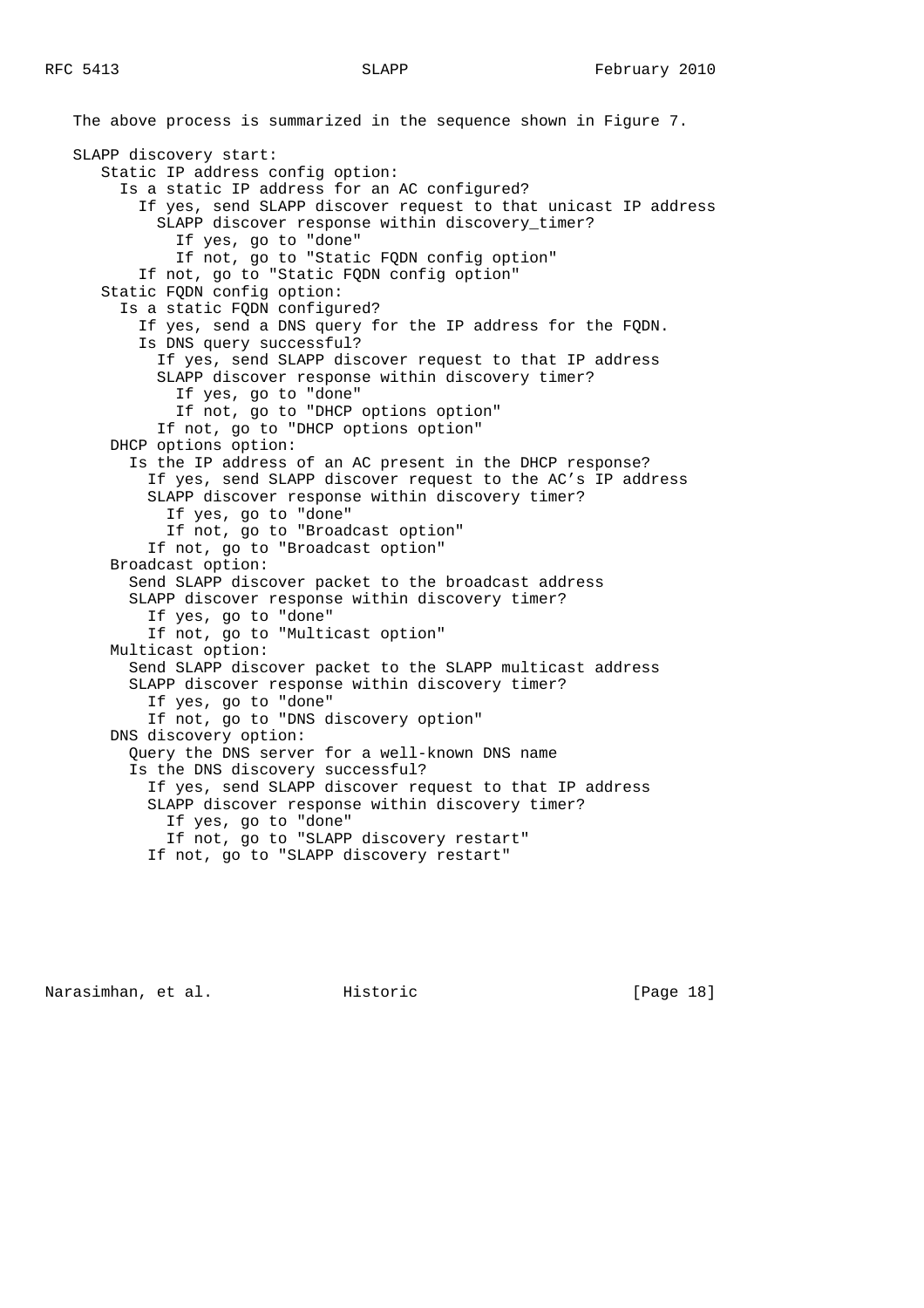SLAPP discovery restart: Set timer for SLAPP discovery idle timer When timer expires, go to "SLAPP discovery start" done: Go to the next step

Figure 7

## 4.6.2. AC

 When an AC receives a SLAPP discover request, it must determine whether or not it wishes to acquire the WTP. An AC MAY only agree to acquire those WTPs whose WTP Identifiers are statically configured in its configuration. Or an AC that is willing to gratuitously acquire WTPs MAY accept any request pending authentication. An AC MUST only choose to acquire WTPs that speak a common Negotiated Control Protocol, but other factors may influence its decision. For instance, if the Negotiated Control Protocol is the Image Download protocol defined in this memo, the AC MUST NOT acquire a WTP for which it does not have a compatible image to download as determined by the WTP's HW Vendor ID, HW Version, and Software Version. Whatever its decision, the AC MUST respond one of two ways.

- 1. The AC sends a SLAPP discover response indicating its agreement to acquire the WTP.
- 2. The AC silently drops the SLAPP discover request and does not respond at all.
- 5. Security Association

 Once an AC has been discovered by a WTP and agreed to acquire it (by sending a Discover Response), it will initiate a DTLS [6] [8] exchange with the WTP by assuming the role of the "client". The WTP assumes the role of the "server". The port used by both the WTP and AC for this exchange will be [TBD].

 An obvious question is "Why is the AC acting as a client?". The reason is to allow for non-mutual authentication in which the WTP is authenticated by the AC (see Section 5.1.2).

 Informational note: DTLS is used because it provides a secure and connectionless channel using a widely accepted and analyzed protocol. In addition, the myriad of authentication options in DTLS allows for a wide array of options with which to secure the channel between the WTP and the AC -- mutual and certificate-based; asymmetric or non mutual authentication; anonymous authentication, etc. Furthermore, DTLS defines its own fragmentation and reassembly techniques as well

Narasimhan, et al. Historic [Page 19]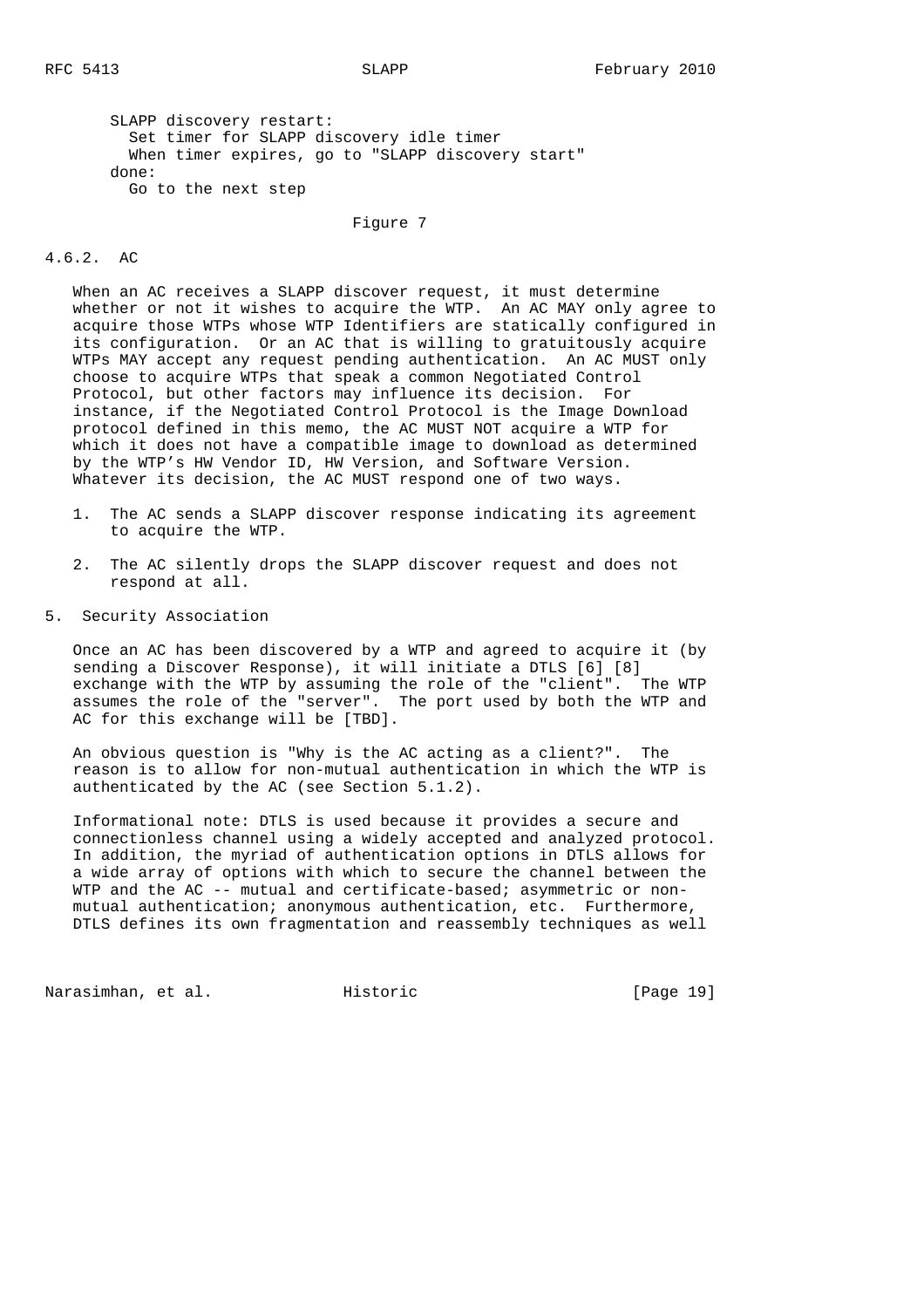as ways in which peers agree on an effective MTU. Using DTLS obviates the need to redefine these aspects of a protocol and therefore lessens code bloat as the same problem doesn't need to be solved yet again in another place.

 Failure of the DTLS handshake protocol will cause both parties to abandon the exchange. The AC SHOULD blacklist this WTP for a period of time to prevent a misconfigured WTP from repeatedly discovering and failing authentication. The WTP MUST return to the discovery state of SLAPP to locate another suitable AC with which it will initiate a DTLS exchange.

 Once the DTLS handshake has succeeded, the WTP and AP transition into "image download state" and protect all further SLAPP messages with the DTLS-negotiated cipher suite.

5.1. Example Authentication Models (Informative)

 Any valid cipher suite in [7] can be used to authenticate the WTP and/or the AC. Different scenarios require different authentication models. The following examples are illustrative only and not meant to be exhaustive.

 Since neither side typically involves a human being, a username/ password-based authentication is not possible.

 Zero-config requirements on certain WTP deployments can predicate certain authentication options and eliminate others.

5.1.1. Mutual Authentication

 When mutually authenticating, the WTP authenticates the AC, thereby ensuring that the AC to which it is connecting is a trusted AC, and the AC authenticates the WTP, thereby ensuring that the WTP that is connecting is a trusted WTP.

 Mutual authentication is typically achieved by using certificates on the WTP and AC, which ensure public keys each party owns. These certificates are digitally signed by a Certification Authority, a trusted third party.

 Enrolling each WTP in a Certification Authority is outside the scope of this document, but it should be noted that a manufacturing Certification Authority does not necessarily provide the level of assurance necessary as it will only guarantee that a WTP or AC was manufactured by a particular company and cannot distinguish between a trusted WTP and a WTP that is not trusted but was purchased from the same manufacturer as the AC.

Narasimhan, et al. Historic [Page 20]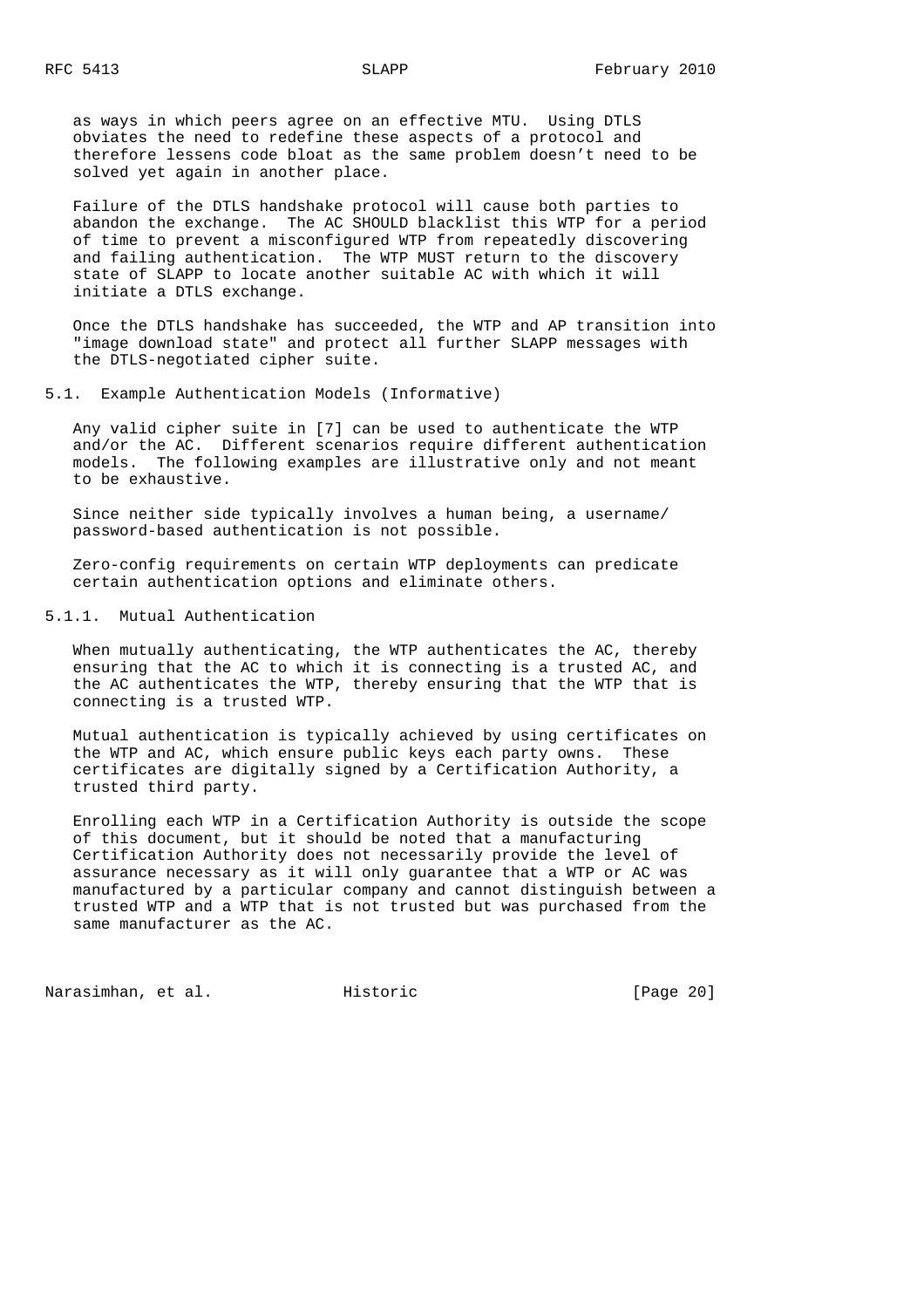## 5.1.2. WTP-Only Authentication

 Some deployments may only require the WTP to authenticate to the AC and not the other way around.

 In this case, the WTP has a keypair that can uniquely identify it (for example, using a certificate) and, that keypair is used in a "server-side authentication" [7] exchange.

 This authentication model does not authenticate the AC and a rogue AC could assert control of a valid WTP. It should be noted, though, that this will only allow the WTP to provide service for networks made available by the rogue AC. No unauthorized network access is possible.

## 5.1.3. Anonymous Authentication

 In some deployments, it MAY just be necessary to foil the casual snooping of packets. In this case, an unauthenticated, but encrypted, connection can suffice. Typically a Diffie-Hellman exchange is performed between the AC and WTP and the resulting unauthenticated key is used to encrypt traffic between the AC and WTP.

6. SLAPP Control Protocols

 In this section, we describe two extensions for SLAPP -- one that is specific to 802.11 WLANs and another that is a technology-neutral protocol by which an AC can download a bootable image to a WTP.

6.1. 802.11 Control Protocol for SLAPP

 This section describes a SLAPP extension that is targeted towards WTPs and ACs implementing the IEEE 802.11 WLAN standard. This extension contains all the technology-specific components that will be used by an AC to control and manage 802.11 WTPs.

## 6.1.1. Supported CAPWAP Architectures

 The CAPWAP architecture taxonomy document [2] describes multiple architectures that are in use today in the WLAN industry. While there is a wide spectrum of variability present in these documented architectures, supporting every single variation or choice would lead to a complex protocol and negotiation phase. In the interest of limiting the complexity of the 802.11 component, we have limited the negotiation to four different architectural choices as listed below:

Narasimhan, et al. Historic [Page 21]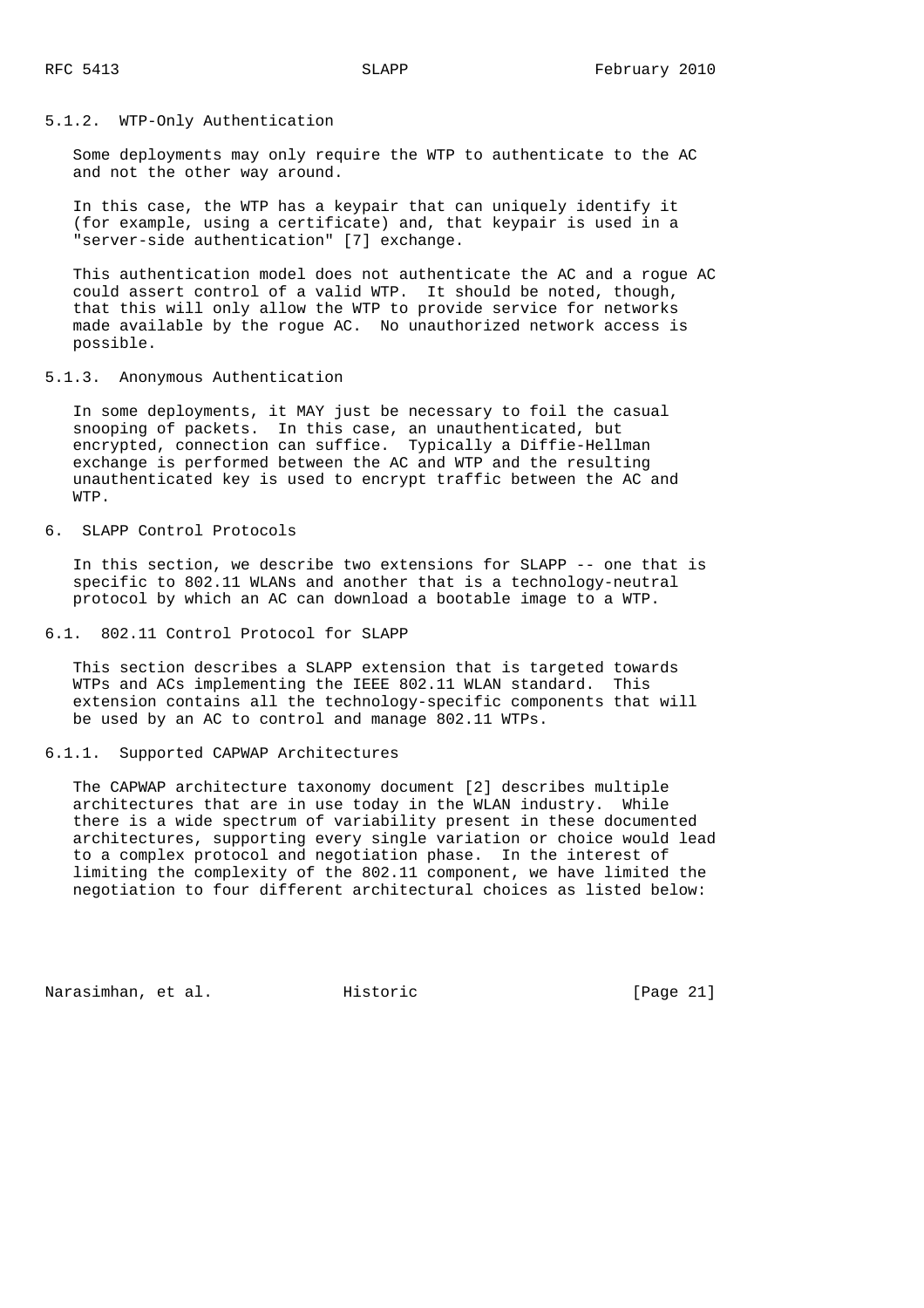- Local MAC, bridged mode: This mode of operation falls under the Local MAC architecture. The 802.11 MAC is terminated at the WTP. The WTP implements an L2 bridge that forwards packets between its WLAN interface and its Ethernet interface.
- Local MAC, tunneled mode: This mode of operation also falls under the Local MAC architecture where the 802.11 MAC is terminated at the WTP. The difference between this mode and the previous one is that in this mode, the WTP tunnels 802.3 frames to the AC using the mechanisms defined in Section 6.1.2.
- Split MAC, L2 crypto at WTP: This mode of operation falls under the Split MAC architecture. The 802.11 MAC is split between the WTP and the AC, the exact nature of the split is described in Section 6.1.1.2. The L2 crypto functions are implemented in the WTP are the ones used to satisfy this function irrespective of whether or not the AC is also capable of this function. The WTP tunnels L2 frames to the AC using mechanisms defined in Section 6.1.2.
- Split MAC, L2 crypto at AC: This mode of operation also falls under the Split MAC architecture. The difference between this one and the previous one is that the L2 crypto functions implemented in the AC are used to satisfy this function irrespective of whether or not these functions are also available at the WTP. The WTP tunnels L2 frames to the AC using mechanisms defined in Section 6.1.2.

6.1.1.1. Local MAC

 The Local MAC architecture as documented in the CAPWAP architecture taxonomy document [2] performs all 802.11 frame processing at the WTP. The conversion from 802.11 to 802.3 and vice versa is also implemented at the WTP. This would mean that other functions like fragmentation/reassembly of 802.11 frames, and encryption/decryption of 802.11 frames is implemented at the WTP.

6.1.1.1.1. Bridged Mode

 In this sub-mode of the Local MAC architecture, the 802.11 frames are converted to 802.3 frames and bridged onto the Ethernet interface of the WTP. These frames may be tagged with 802.1Q VLAN tags assigned by the AC.

Narasimhan, et al. Historic [Page 22]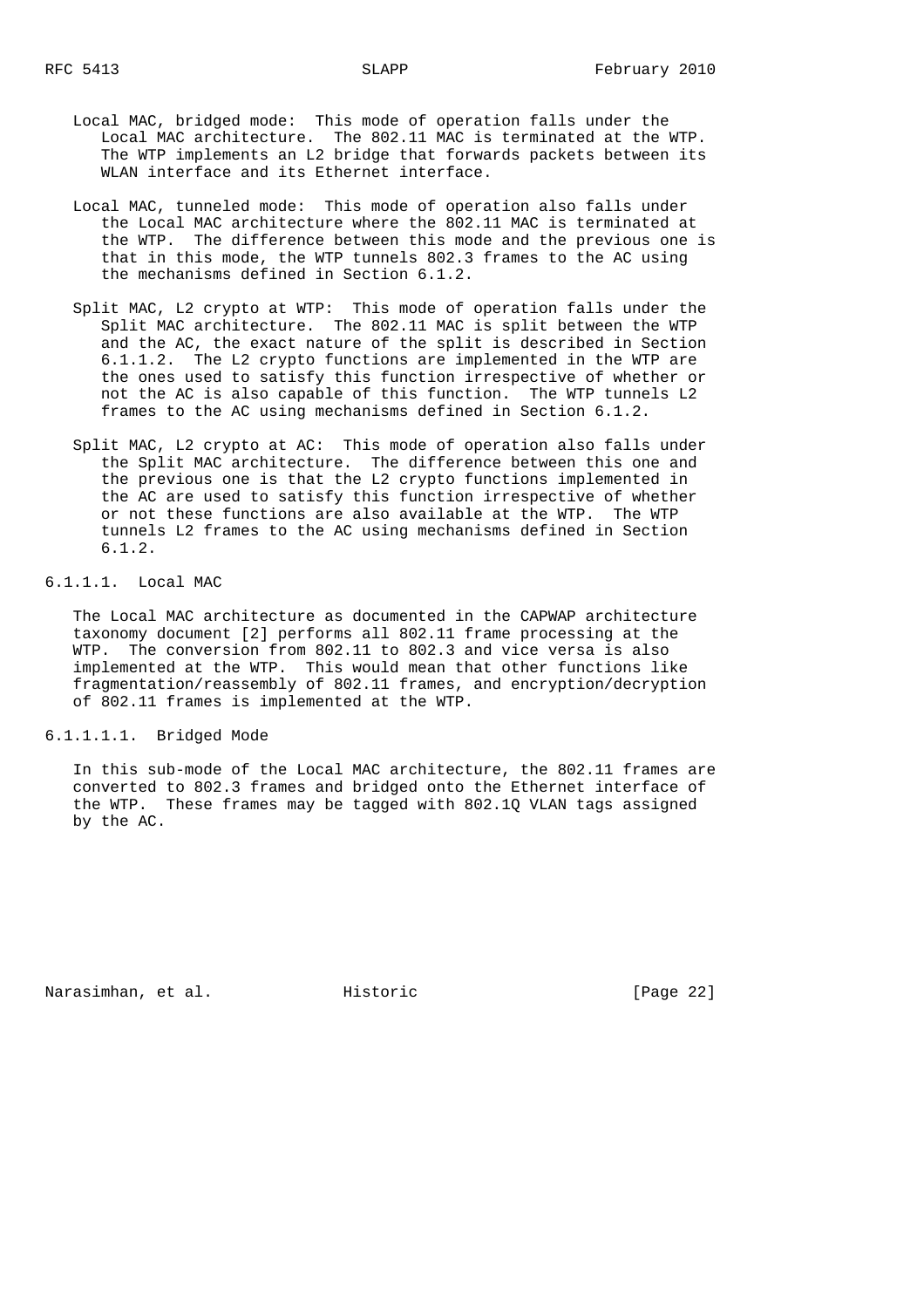## 6.1.1.1.2. Tunneled Mode

 In this sub-mode of the Local MAC architecture, the 802.11 frames are converted to 802.3 frames and are tunneled (using the tunneling mechanism defined in Section 6.1.2) to the AC to which the WTP is attached. These frames may be tagged with 802.1Q VLAN tags assigned by the AC.

## 6.1.1.2. Split MAC

 In the Split MAC architecture, the MAC functions of an 802.11 AP are split between the WTP and the AC. The exact nature of the split is dependent upon the sub-modes listed in this section. In both cases, frames are tunneled to the AC using the mechanism defined in Section 6.1.2.

 Some of these Split MAC architectures convert the 802.11 frames into 802.3 frames, which may be 802.1Q-tagged using tags assigned by the AC, while other of these Split MAC architectures will tunnel the entire 802.11 frame to the AC. The AC and WTP agree on what type of frame will be tunneled during the control protocol registration in Section 6.1.3

6.1.1.2.1. L2 Crypto at the WTP

 For this sub-mode of the Split MAC architecture, the 802.11 AP functions are split as follows:

At the WTP:

802.11 control frame processing

802.11 encryption and decryption

802.11 fragmentation and reassembly

Rate Adaptation

802.11 beacon generation

Power-save buffering and Traffic Indication Map (TIM) processing

At the AC:

802.11 Management frame processing

802.11 DS and portal

Narasimhan, et al. Historic [Page 23]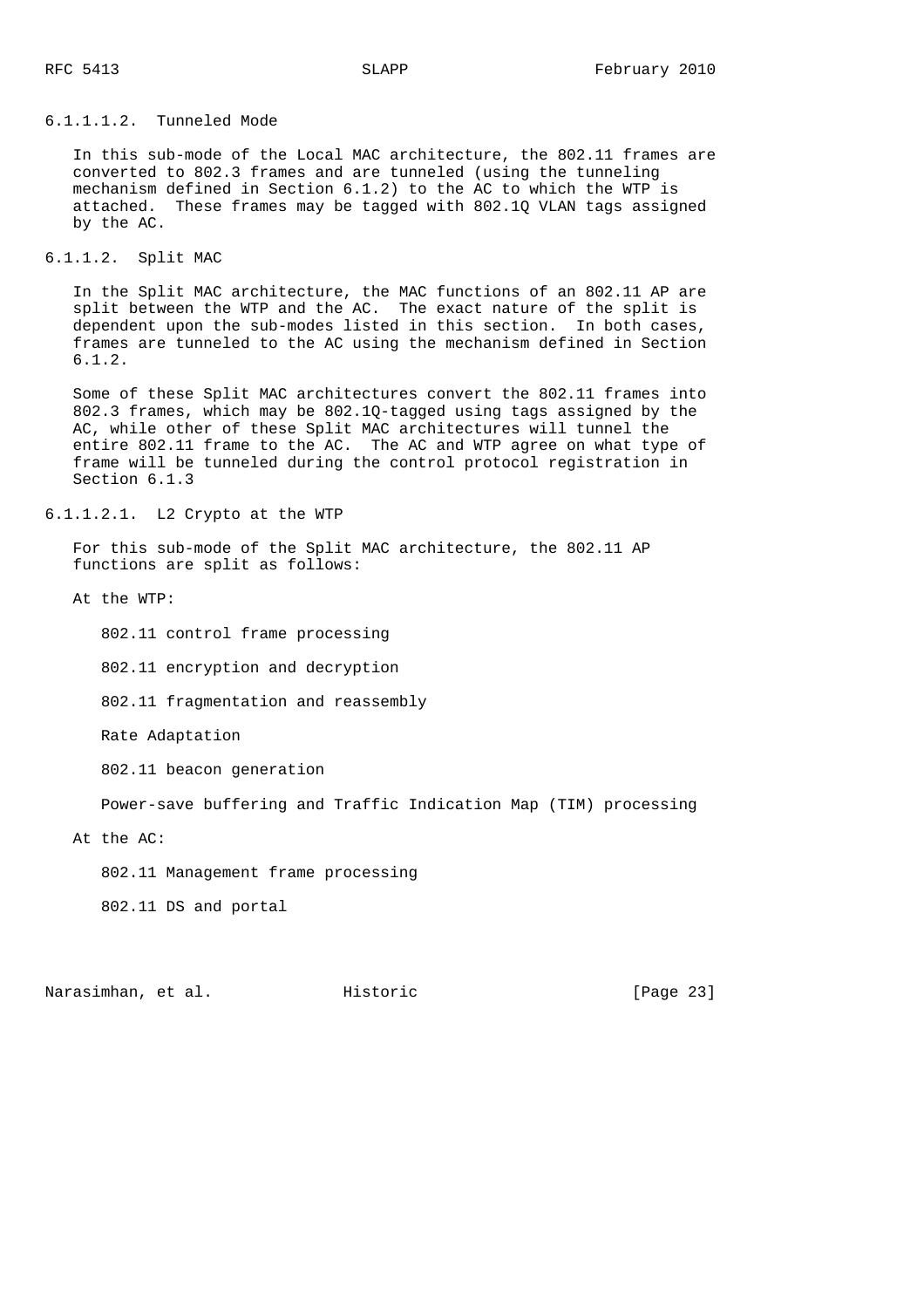Split MAC implementations of this kind may tunnel either 802.11 or 802.3 frames between the AC and the WTP.

6.1.1.2.2. L2 Crypto at the AC

 For this sub-mode of the Split MAC architecture, the 802.11 AP functions are split as follows:

At the WTP:

802.11 control frame processing

Rate Adaptation

802.11 beacon generation

Power-save buffering and TIM processing

At the AC:

802.11 Management frame processing

802.11 encryption and decryption

802.11 fragmentation and reassembly

802.11 DS and portal

 Split MAC implementations of this kind tunnel 802.11 frames between the AC and the WTP.

6.1.2. Transport

 The 802.11 Control Protocol has two components, one for transporting the specific control and provisioning messages and another to tunnel data traffic from the WTP to the AC.

 The SLAPP 802.11 Control Protocol uses the Generic Routing Encapsulation (GRE) [4] to encapsulate L2 frames. Depending on whether and how an architecture splits its MAC, some architectures may tunnel 802.11 frames directly to the AC while others may tunnel 802.3 frames, which may be optionally 802.1Q-tagged using tags assigned by the AC.

Narasimhan, et al. Historic [Page 24]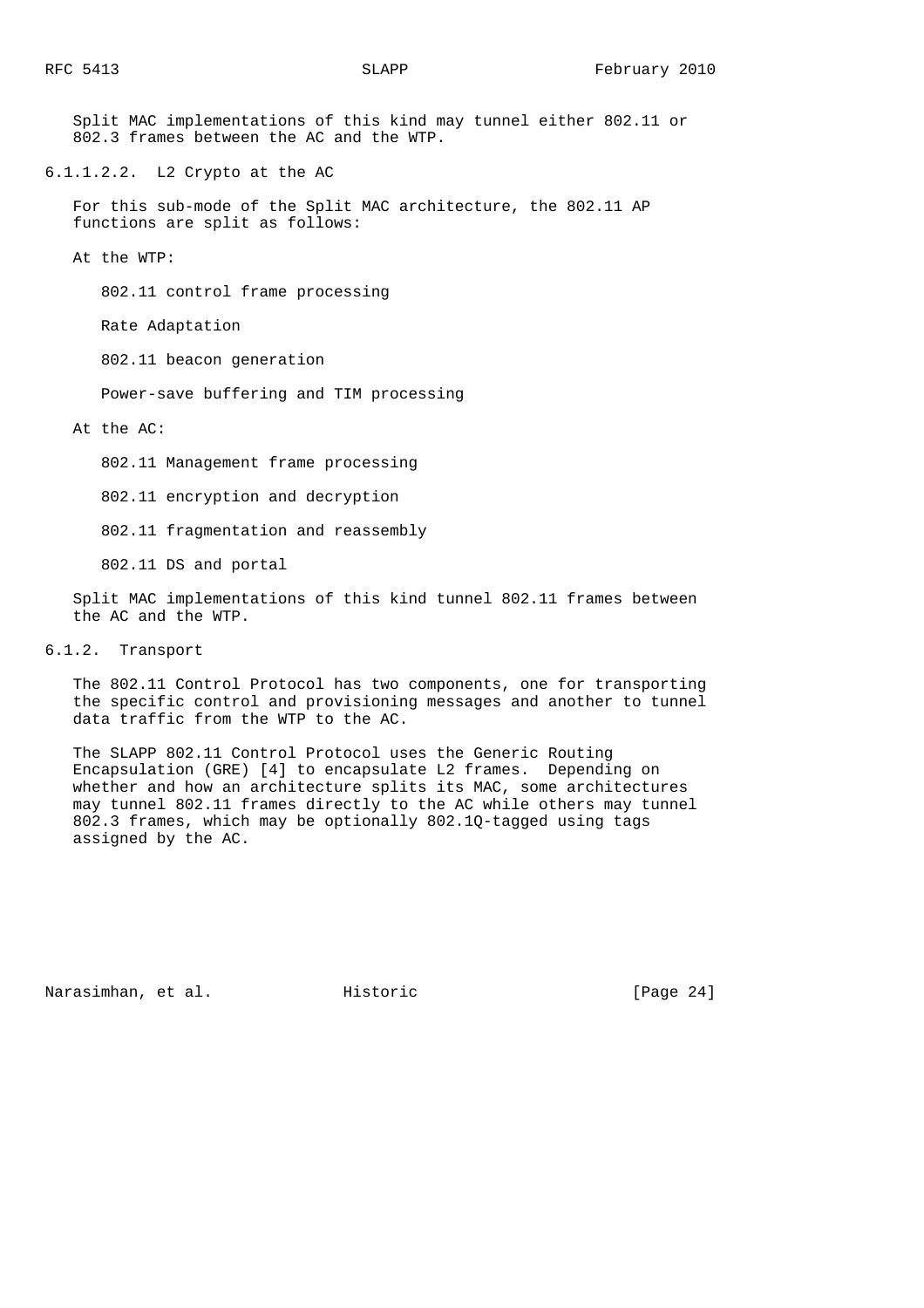The delivery mechanism of these GRE packets is IP. Therefore, the IP protocol of the outer packet is 47, indicating a GRE header follows. When GRE encapsulates 802.11 frames, the ether type in the GRE header is TBD; when GRE encapsulates 802.3 frames, the ether type in the GRE header is TBD2.

 Since IP is the delivery mechanism, all issues governing fragmentation and reassembly are handled by [5].

6.1.2.1. SLAPP 802.11 Control Protocol Header

 When using the 802.11 Control Protocol, the type of SLAPP message is four (4), "control protocol packet". In this case, a two (2) octet field is appended to the SLAPP header to indicate the control protocol type as shown in Figure 8. The SLAPP 802.11 Control Protocol takes place in the "Negotiated Control Protocol" phase of Section 4.1, and all SLAPP 802.11 Control Protocol messages are therefore secured by the security association created immediately prior to entering that phase.

 $0$  1 2 3 0 1 2 3 4 5 6 7 8 9 0 1 2 3 4 5 6 7 8 9 0 1 2 3 4 5 6 7 8 9 0 1 +-+-+-+-+-+-+-+-+-+-+-+-+-+-+-+-+-+-+-+-+-+-+-+-+-+-+-+-+-+-+-+-+ | Maj | Min | 4 | Length +-+-+-+-+-+-+-+-+-+-+-+-+-+-+-+-+-+-+-+-+-+-+-+-+-+-+-+-+-+-+-+-+ | 802.11 Control Protocol Type | +-+-+-+-+-+-+-+-+-+-+-+-+-+-+-+-+

Figure 8: SLAPP Control Protocol Header

Where valid 802.11 Control Protocol Types are:

- 1 : Registration Request sent from WTP to AC
- 2 : Registration Response sent from AC to WTP
- 3 : De-Registration Request sent by either WTP or AC
- 4 : De-Registration Response sent by the recipient of the corresponding request
- 5 : Configuration Request sent by WTP to AC
- 6 : Configuration Response sent by AC to WTP
- 7 : Configuration Update sent by AC to WTP
- 8 : Configuration Acknowledgment sent by the WTP to AC

Narasimhan, et al. Historic [Page 25]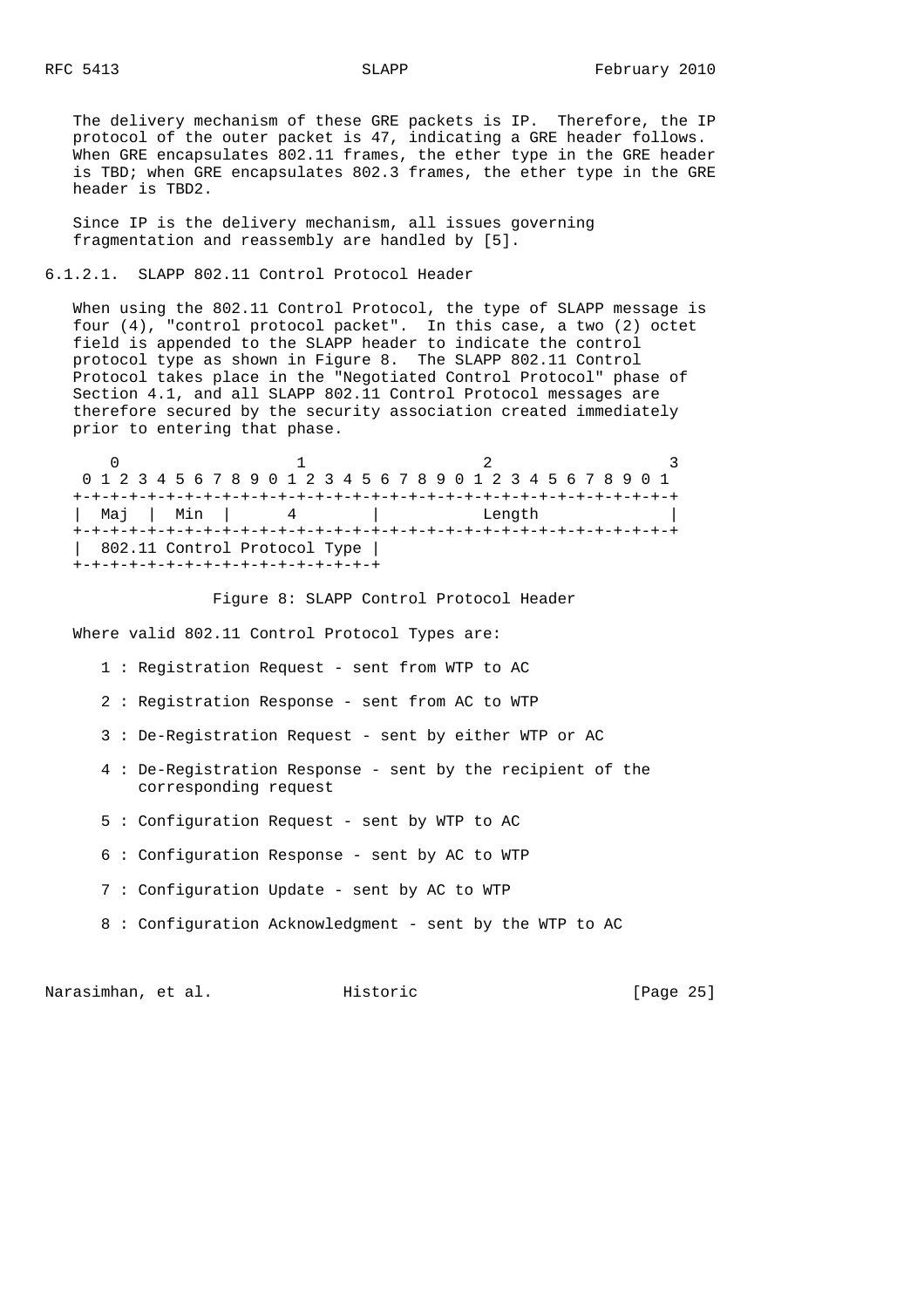9 : Status Request - sent by the AC to the WTP

10 : Status Response - sent by the WTP to the AC

11 : Statistics Request - sent by the AC to the WTP

12 : Statistics Response - sent by the WTP to the AC

13 : Event - sent by the WTP to the AC

14 : Keepalive - sent either way

15 : Key Config Request - sent by the AC to the WTP

16 : Key Config Response - sent by the WTP to the AC

6.1.3. Provisioning and Configuration of WTP

 All basic configuration functions are applicable per-Extended Service Set Identifier (ESSID) per-radio in a WTP. Some WTPs MAY support more than one ESSID per-radio, while all WTPs MUST support at least one ESSID per-radio, which may be considered the primary ESSID in case of multiple ESSID support. All per-WTP configurations and capabilities (e.g., number of radios) are handled as part of the discovery and initialization process.

 The provisioning of the regulatory domain of a WTP is beyond the scope of this document. A WTP, once provisioned for a specific regulatory domain, MUST restrict the operational modes, channel, transmit power, and any other necessary limits based on the knowledge contained within its software image and hardware capabilities. The WTP MUST communicate its capabilities limited by the regulatory domain as well as by the WTP hardware, if any, to the AC during the capability exchange.

 The allocation and assignment of Basic Service Set Identifiers (BSSIDs) to the primary interface and to the virtual access point (AP) interfaces, if supported, are outside the scope of this document.

6.1.3.1. Information Elements

 Information elements (IEs) are used to communicate capability, configuration, status, and statistics information between the AC and the WTP.

Narasimhan, et al. Historic [Page 26]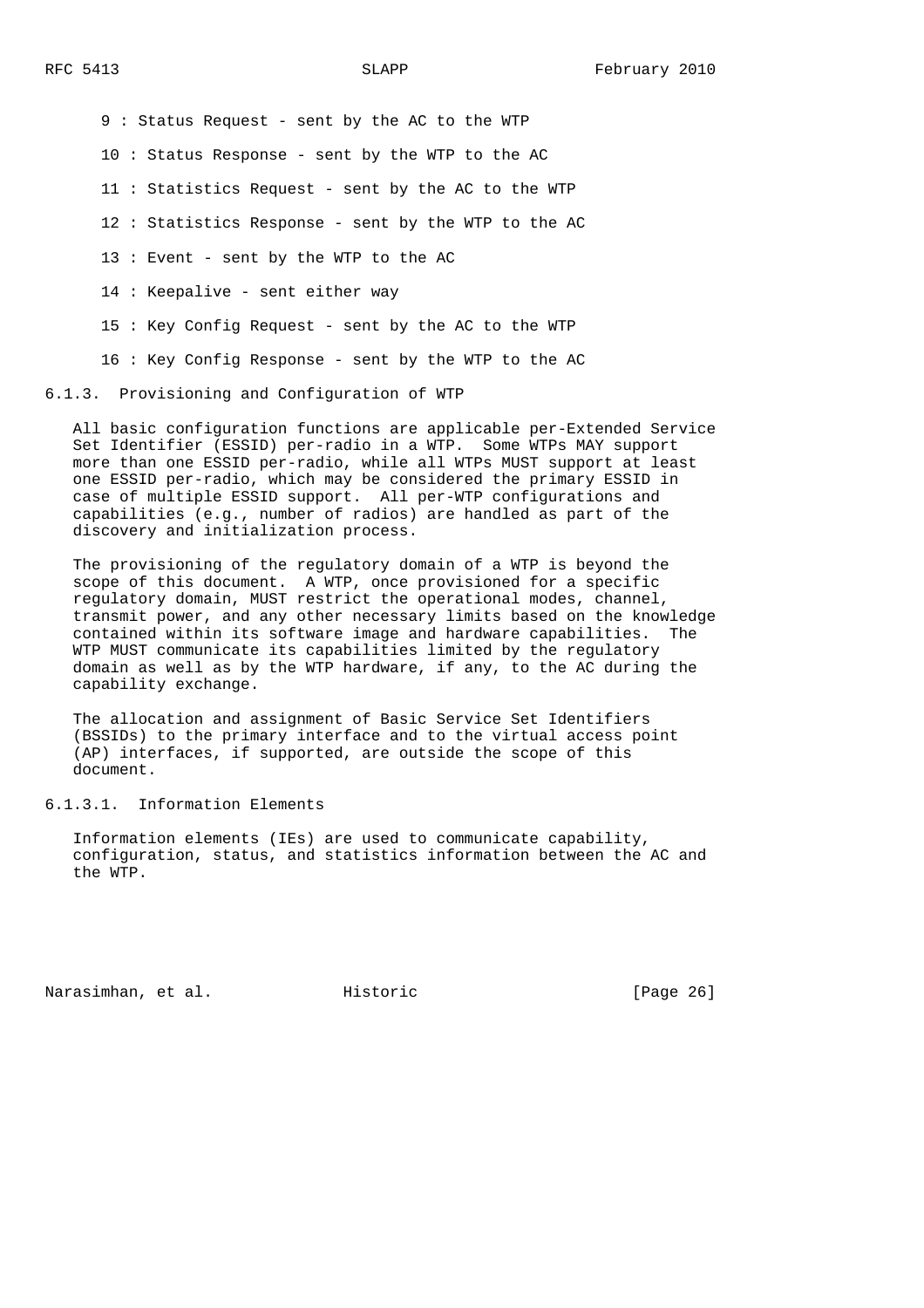6.1.3.1.1. Structure of an Information Element

 The structure of an information element is show below. The element ID starts with an element ID octet, followed by a 1-octet length, and the value of the element ID whose length is indicated in the Length field. The maximum length of an element is 255 octets.

0  $1$  2 3 0 1 2 3 4 5 6 7 8 9 0 1 2 3 4 5 6 7 8 9 0 1 2 3 4 5 6 7 8 9 0 1 +-+-+-+-+-+-+-+-+-+-+-+-+-+-+-+-+-+-+-+-+-+-+-+-+-+-+-+-+-+-+-+-+ | Element ID | Length | Value .... +-+-+-+-+-+-+-+-+-+-+-+-+-+-+-+-+-+-+-+-+-+-+-+-+-+-+-+-+-+-+-+-+

6.1.3.1.2. CAPWAP Mode

This element defines the MAC architecture modes (Section 6.1.1).

Element ID : 1

Length : 1

Value : The following values are defined.

Bit 0 : CAPWAP mode 1 - Local MAC, bridged mode

Bit 1 : CAPWAP mode 2 - Local MAC, tunneled mode

Bit 2 : CAPWAP mode 3 - Split MAC, WTP encryption, 802.3 tunneling

 Bit 3 : CAPWAP mode 4 - Split MAC, WTP encryption, 802.11 tunneling

Bit 4 : CAPWAP mode 5 - Split MAC, AC encryption, 802.11 tunneling

Bits 5-7 : Set to 0

 When this element is included in the capabilities message, then the setting of a bit indicates the support for this CAPWAP mode at the WTP. When this element is used in configuration and status messages, then exactly one of bits 0-4 MUST be set.

6.1.3.1.3. Number of WLAN Interfaces

This element refers to the number of 802.11 WLANs present in the WTP.

Element ID : 2

Length : 1

Narasimhan, et al. Historic [Page 27]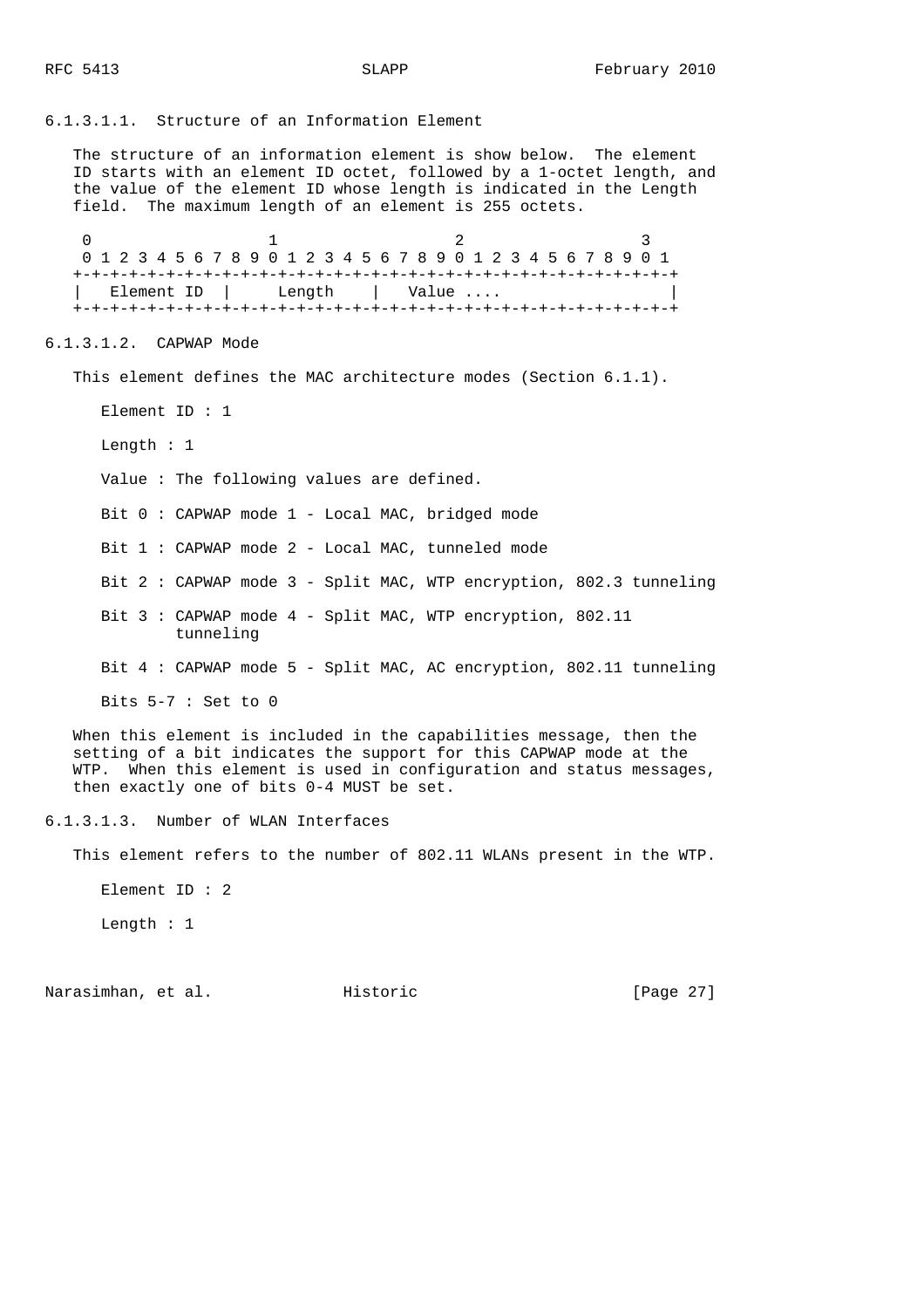Value : 0-255

6.1.3.1.4. WLAN Interface Index

 This element is used to refer to a particular instance of a WLAN interface when used in configuration and status messages. When used within a recursion element, the elements within the recursion element correspond to the WLAN interface specified in this element.

Element ID : 3

Length : 1

Value :  $0 -$  (Number of WLAN interfaces - 1)

6.1.3.1.5. WLAN Interface Hardware Vendor ID

 This element is the WLAN Interface hardware vendor's SMI enterprise code in network octet order (these enterprise codes can be obtained from, and registered with, IANA). This field appears once for each instance of WLAN interface present in the WTP.

Element ID : 4

Length : 4

Value : 32-bit value

6.1.3.1.6. WLAN Interface Type ID

 This element is an ID assigned by the WLAN Interface hardware vendor to indicate the type of the WLAN interface. It is controlled by the hardware vendor and the range of possible values is beyond the scope of this document. This field appears once for each instance of a WLAN interface present in the WTP.

Element ID : 5

Length : 4

6.1.3.1.7. Regulatory Domain

 If a regulatory domain is provisioned in the WTP, then the WTP indicates this by including this element in the capabilities list. If this information is not available at the WTP, then this element SHOULD not be included in the capabilities list. The process by which this information is provisioned into the WTP is beyond the scope of this document.

Narasimhan, et al. Historic [Page 28]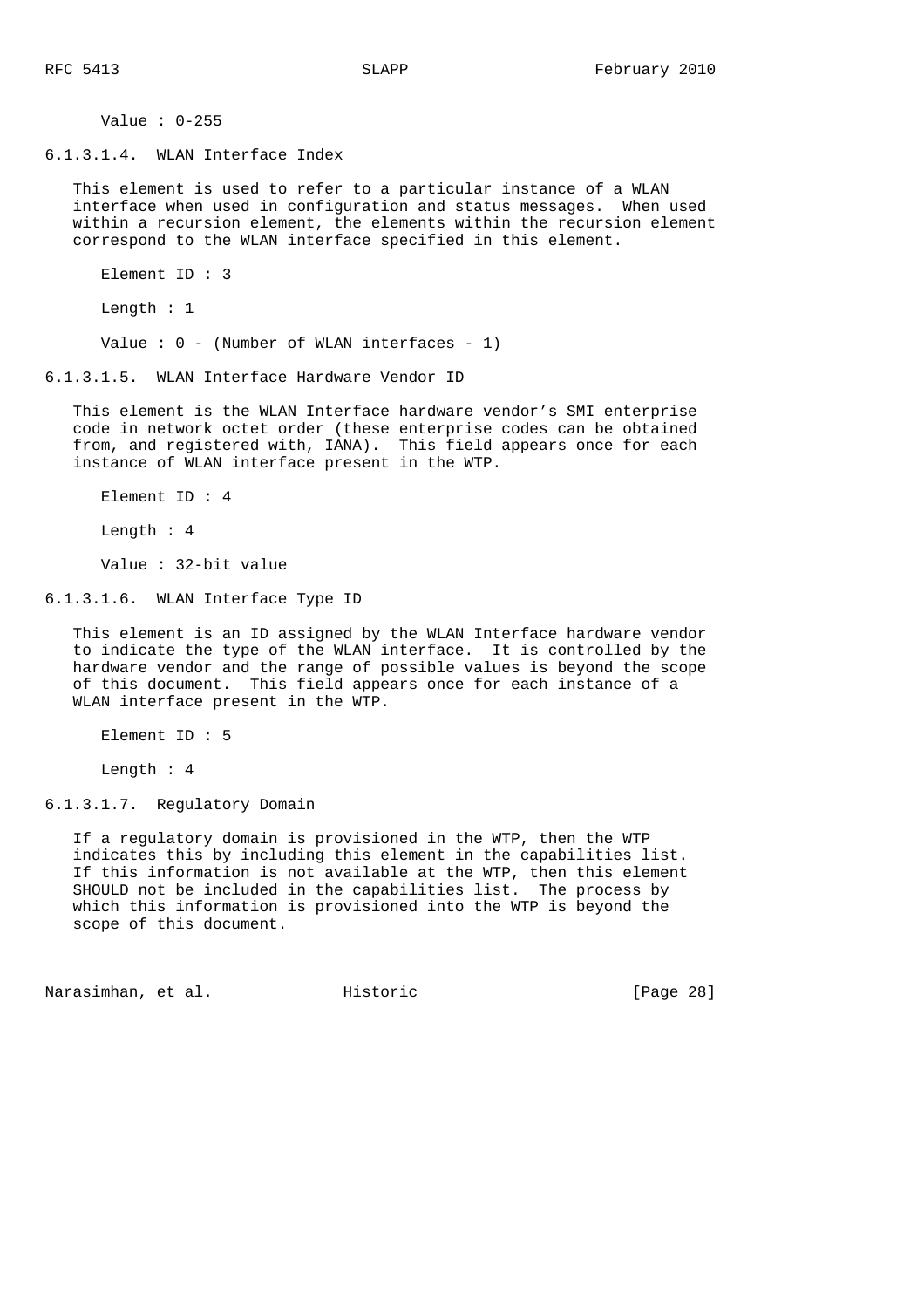Element ID : 6

Length : 4

Value : ISO code assigned to the regulatory domain

6.1.3.1.8. 802.11 PHY Mode and Channel Information

 This element indicates the list of 802.11 Physical Layer (PHY) modes supported by the WTP along with a list of channels and maximum power level supported for this mode. This element appears once for each instance of WLAN interface at the WTP. There could be multiple instances of this element if the WLAN interface supports multiple PHY types.

Element ID : 7

Length : Variable

Valid : This field consists of

PHY mode : With a length of 1 octet with values as follows:

- 0 : Radio Disabled/Inactive
- 1 : IEEE 802.11b
- 2 : IEEE 802.11g
- 3 : IEEE 802.11a
- 4-255 : Reserved
- Power Level : In the capabilities messages, this indicates the maximum power level supported in this mode by the WTP; while in the configuration and status messages, this field indicates the desired power level or the current power level that the WTP is operating at. The field has a length of 1 octet and the power level is indicated in dBm.
- Channel Information : A variable number of 2-octet values that indicate the center frequencies (in KHz) of all supported channels in this PHY mode.

 When this element is used in configuration and status messages, the Power Level field indicates the desired or current operating power level. The Channel field has exactly one 2-octet value indicating the desired or current operating frequency.

Narasimhan, et al. Historic [Page 29]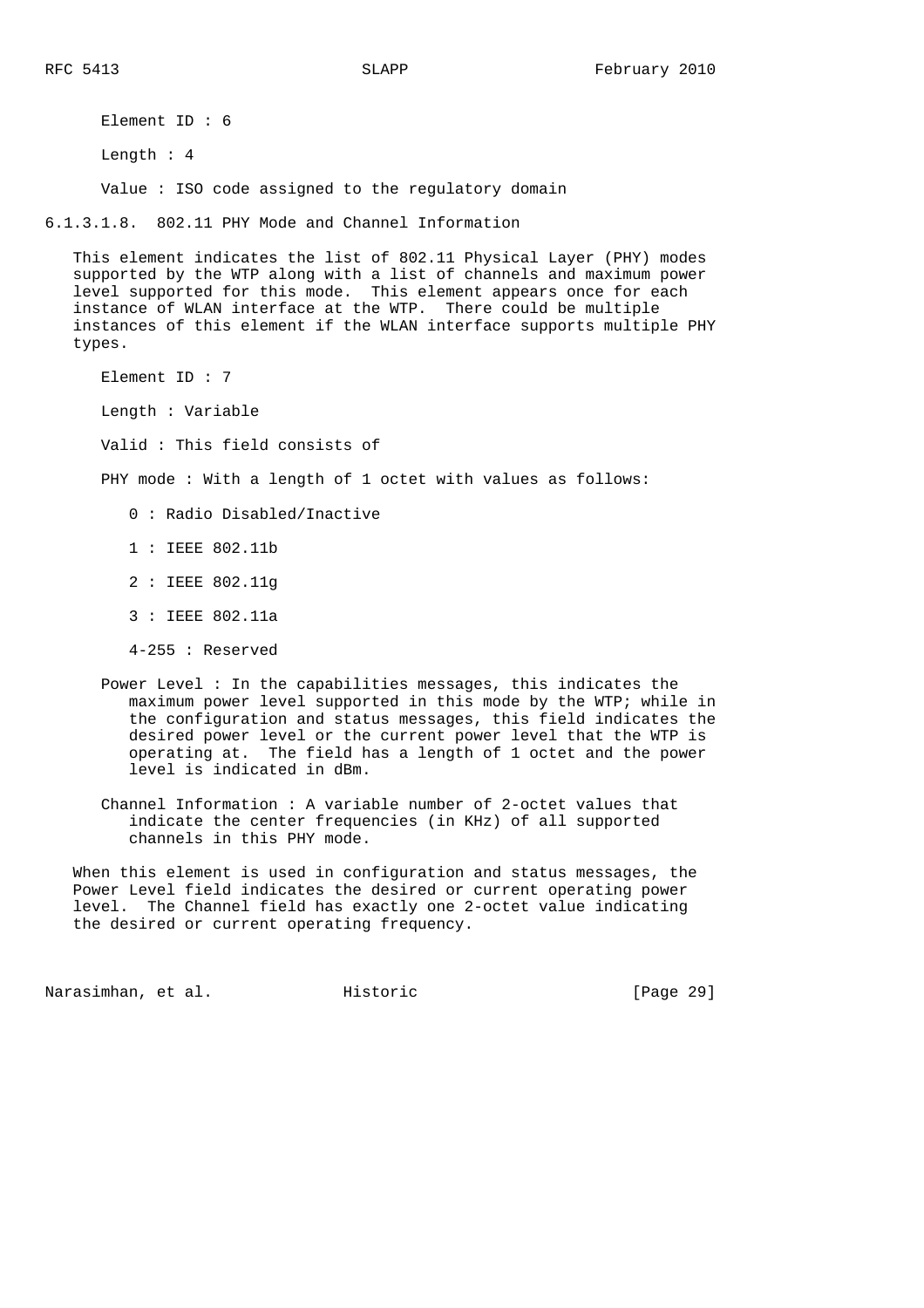6.1.3.1.9. Cryptographic Capability In the capabilities message, this element contains the list of cryptographic algorithms that are supported by the WTP. This appears once for each instance of the WLAN interface present in the WTP. In configuration and status messages, this element is used to indicate the configured cryptographic capabilities at the WTP. Element ID : 8 Length : 1 Value : The following bits are defined: Bit 0 : WEP Bit 1 : TKIP Bit 2 : AES-CCMP Bits 3-7 : Reserved 6.1.3.1.10. Other IEEE 802.11 Standards Support This element contains a bitmap indicating support at the WTP for various IEEE 802.11 standards. Element ID : 9 Length : 4 Value : A bitmap as follows: Bit 0 : WPA Bit 1 : 802.11i Bit 2 : WMM Bit 3 : WMM-SA Bit 4 : U-APSD Bits 5-32 : Reserved

Narasimhan, et al. Historic [Page 30]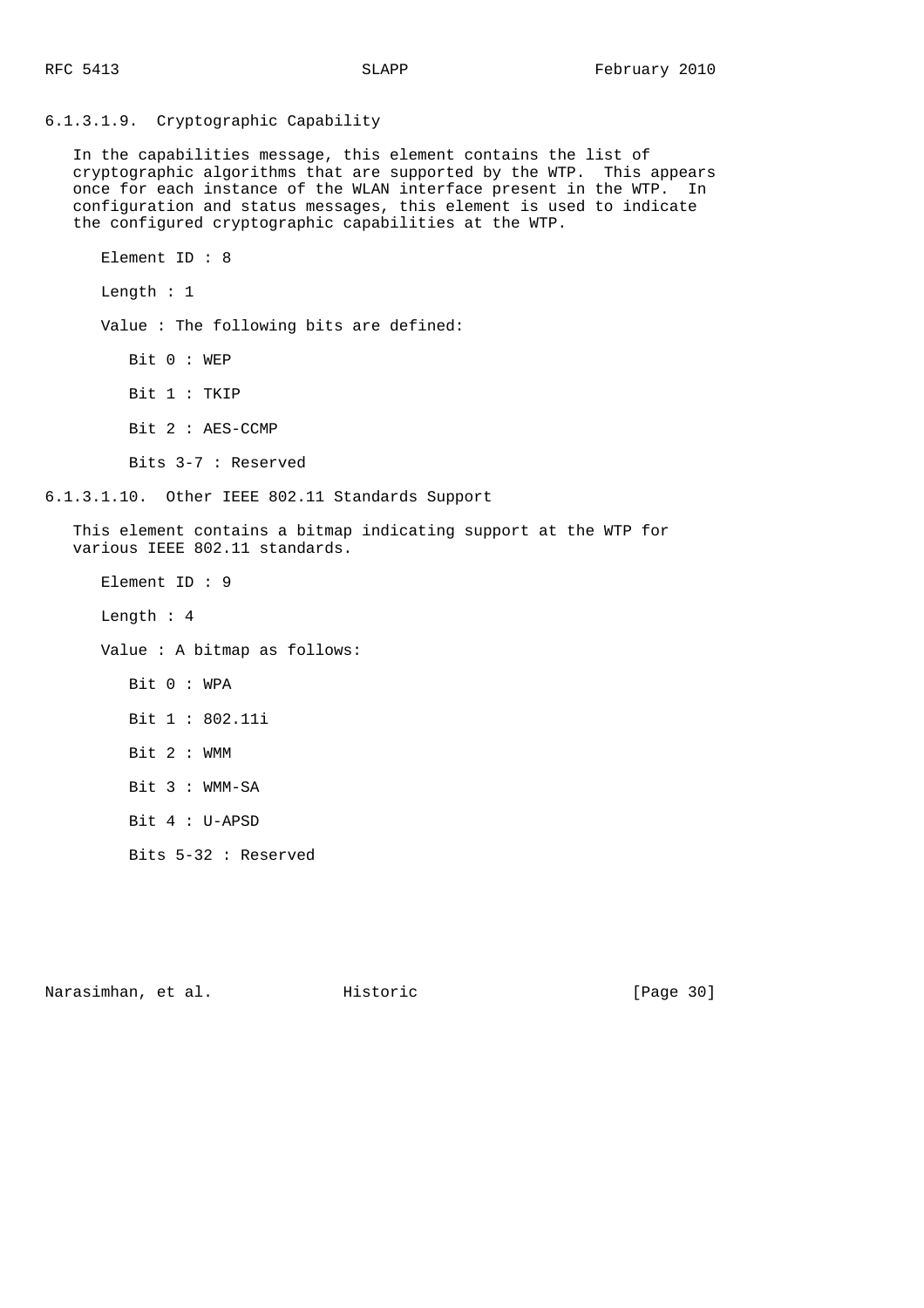6.1.3.1.11. Antenna Information Element In the capabilities message, this element is formatted as follows Element ID : 10 Length : 4 Value : Formatted as follows: Bits 0-7 : Number of Antennae Bit 8 : Individually Configurable, 0 = No, 1 = Yes Bit  $9:$  Diversity support,  $0 = No$ ,  $1 = Yes$ Bit  $10 : 0 = Internal$ ,  $1 = External$  Bits 11-31 : Reserved In configuration and status messages, this element is formatted as follows:

Element ID : 10

Length : 4

Value : Formatted as follows:

 Bits 0-7 : Antenna Number - is a number between 0 and the number of antennae indicated by the WTP. The value is valid only if Bit 8 is set; otherwise, it MUST be ignored.

 Bit 8 : Antenna Select - if this bit is reset, then the antenna selection is left to the algorithm on the WTP. If this bit is set, then the Antenna Number field indicates the antenna that should be used for transmit and receive.

Bits 9-31 : Reserved

6.1.3.1.12. Number of BSSIDs

 This element indicates the number of BSSIDs supported by the WLAN interface. This element is optional in the capabilities part of the registration request message, and if it is absent, then the number of BSSIDs is set to 1. This element appears once for each instance of a WLAN interface present in the WTP.

Narasimhan, et al. Historic [Page 31]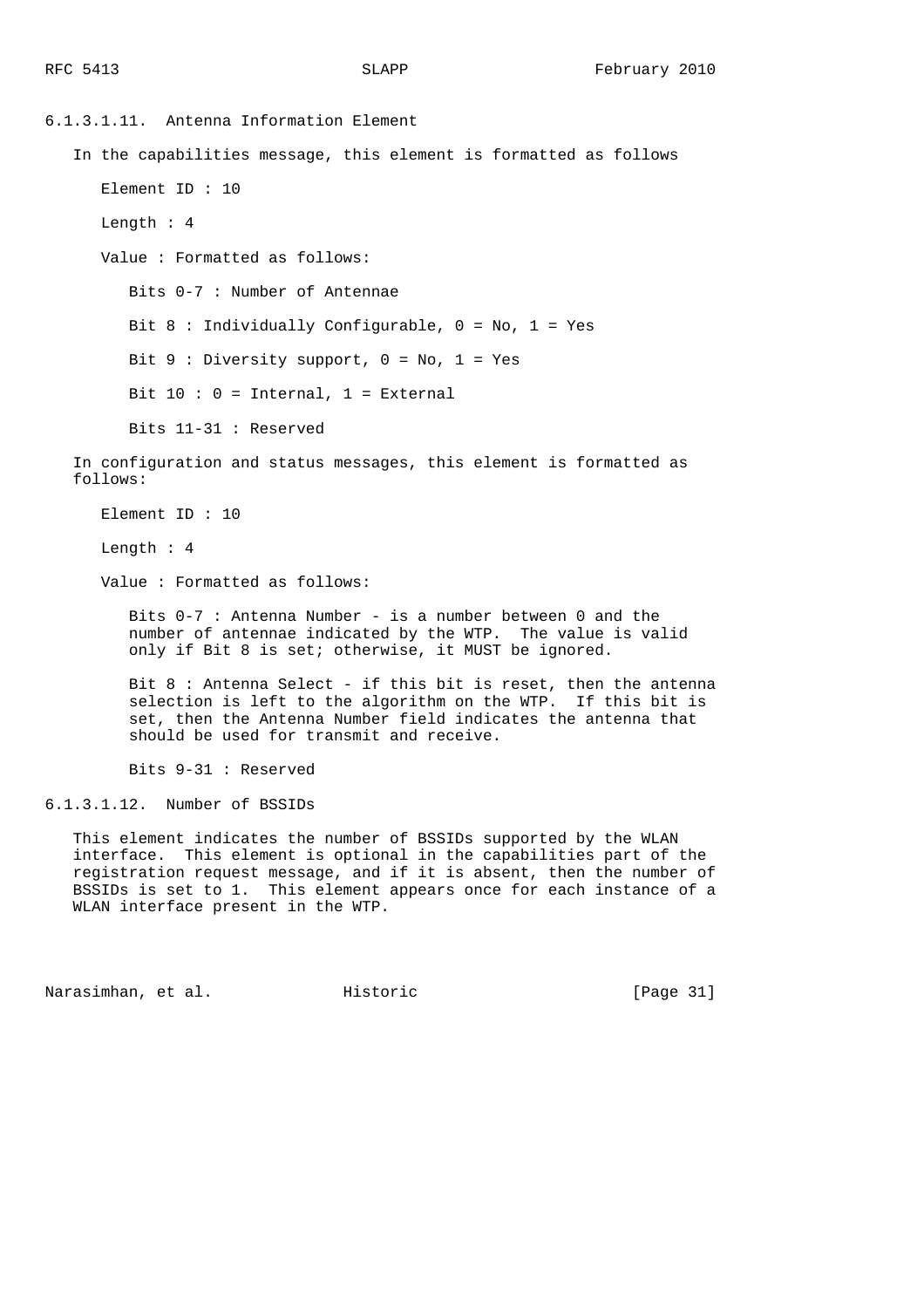Element ID : 11

Length : 1

 Value : The number of BSSIDs that the WLAN interface is capable of supporting.

6.1.3.1.13. BSSID Index

 This element is used when sending configuration or status specific to a certain BSSID in the WTP.

Element ID : 12

Length : 1

Valid values are from 0 to (Number of BSSIDs -1)

6.1.3.1.14. ESSID

 This element is used in configuration and status messages to either configure the ESSID on a certain BSSID or report the current operating value.

Element ID : 13

Length : Variable, between 0 and 32 both inclusive.

Value : Variable, contains ASCII characters.

There is no default value for this parameter.

6.1.3.1.15. ESSID Announcement Policy

 This element is used in configuration and status messages to control the announcement of the ESSID in 802.11 beacons. For the Local MAC modes of operation, this field is also used to control whether the WTP should respond to Probe Requests that have a NULL ESSID in them.

802.11 beacons. The default value for this bit is 1.

 Element ID : 14 Length : 1 Value : Defined as follows: Bit 0 : ESSID announcement, 0 = Hide ESSID, 1 = Display ESSID in

Narasimhan, et al. Historic [Page 32]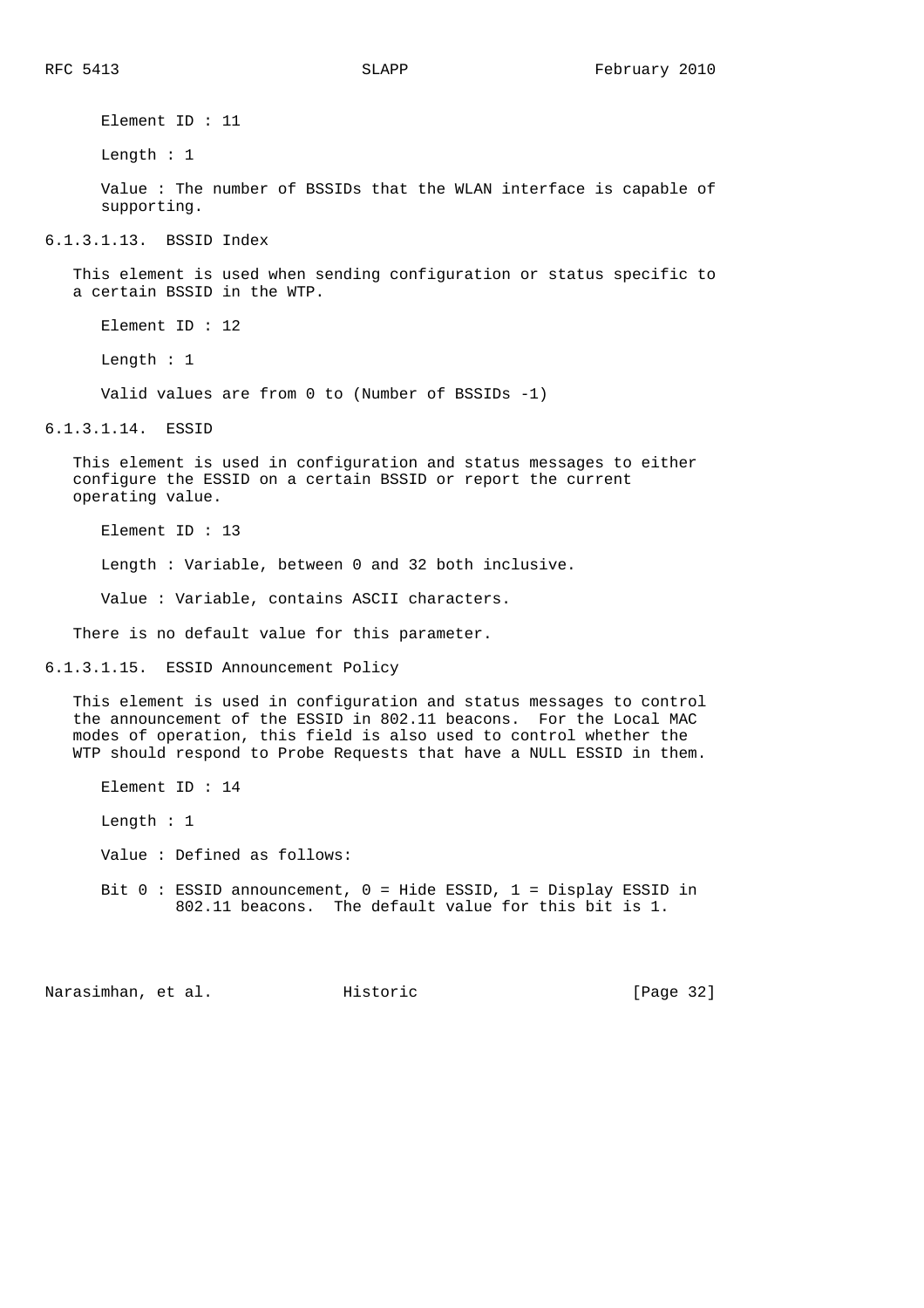Bit 1 : Probe Response policy, 0 = Respond to Probe Requests that contain a NULL ESSID, 1 = Respond only to Probe Requests that match the configured ESSID. The default value for this bit is 0.

Bit 2-7 : Reserved

6.1.3.1.16. Beacon Interval

 This element is used to configure the beacon interval on a BSSID on the WTP.

Element ID : 15

Length : 2

 Value : Valid values for the beacon interval as allowed by IEEE 802.11

The default value for this parameter is 100.

6.1.3.1.17. DTIM period

 This element is used to configure the DTIM period on a BSSID present on the WTP.

Element ID : 16

Length : 2

 Value : Valid values for the DTIM period as allowed by IEEE 802.11.

The default value for this parameter is 1.

6.1.3.1.18. Basic Rates

Configure or report the configured set of basic rates.

Element ID : 17

Length : 4

 Value : Each of the bits in the following list is interpreted as follows. If the bit is set, then that particular rate is to be configured as a basic rate. If the bit is reset, then the rate is not to be configured as a basic rate.

Narasimhan, et al. Historic [Page 33]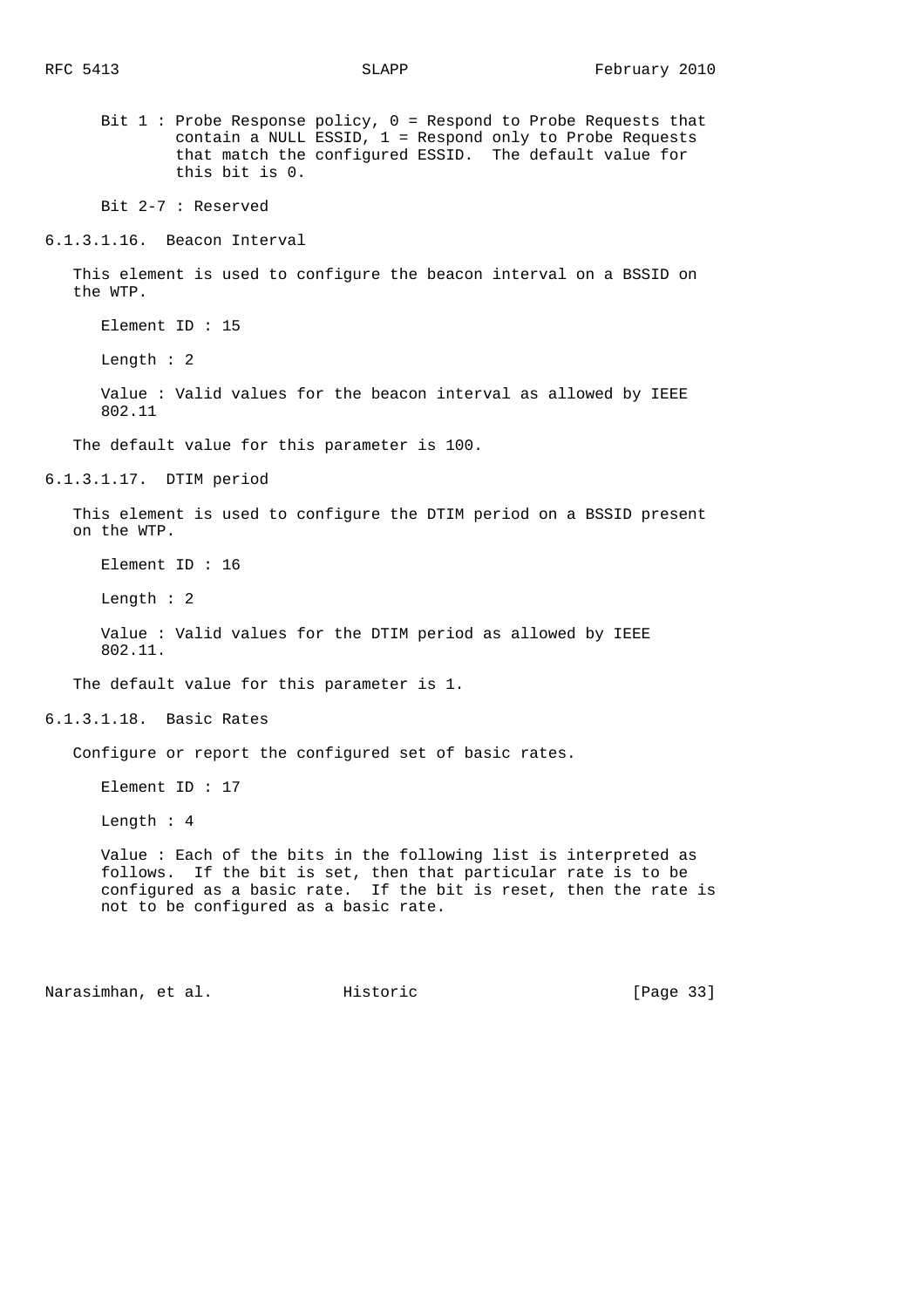Bit 0 : 1 Mbps Bit 1 : 2 Mbps Bit 2 : 5.5 Mbps Bit 3 : 11 Mbps Bit 4 : 6 Mbps Bit 5 : 9 Mbps Bit 6 : 12 Mbps Bit 7 : 18 Mbps Bit 8 : 24 Mbps Bit 9 : 36 Mbps Bit 10 : 48 Mbps Bit 11 : 54 Mbps Bits 12-31 : Reserved 6.1.3.1.19. Supported Rates Configure or report the configured set of basic rates. Element ID : 18 Length : 4 Value : Each of the bits in the following list is interpreted as follows. If the bit is set, then that particular rate is to be configured as a supported rate. If the bit is reset, then the rate is not to be configured as a supported rate. Bit 0 : 1 Mbps Bit 1 : 2 Mbps Bit 2 : 5.5 Mbps Bit 3 : 11 Mbps Bit 4 : 6 Mbps

Narasimhan, et al. Historic [Page 34]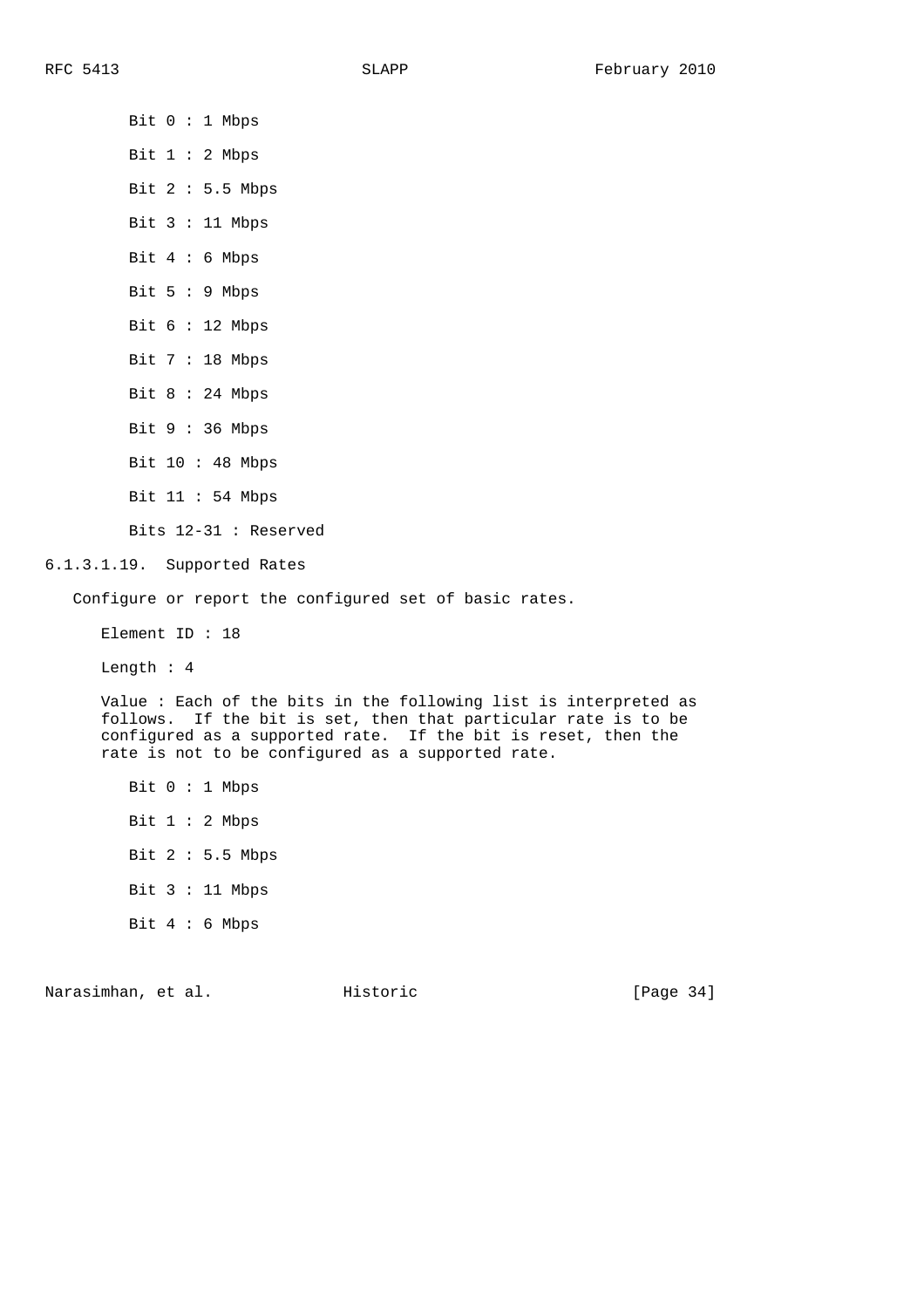Bit 5 : 9 Mbps Bit 6 : 12 Mbps Bit 7 : 18 Mbps Bit 8 : 24 Mbps Bit 9 : 36 Mbps Bit 10 : 48 Mbps Bit 11 : 54 Mbps Bits 12-31 : Reserved

6.1.3.1.20. 802.11 Retry Count

 This element is used to configure long and short retries for each BSSID present on the WTP.

Element ID : 19

Length : 2

Value : as follows:

Bits 0-7 : Short retry count, default value is 3.

Bits 8-15 : Long retry count, default value is 3.

6.1.3.1.21. Fragmentation Threshold

 This element is used to configure the fragmentation threshold on a BSSID present on the WTP.

Element ID : 20

Length : 2

 Value : Valid values for the fragmentation threshold as allowed by IEEE 802.11.

The default value for this parameter is 2346.

Narasimhan, et al. Historic [Page 35]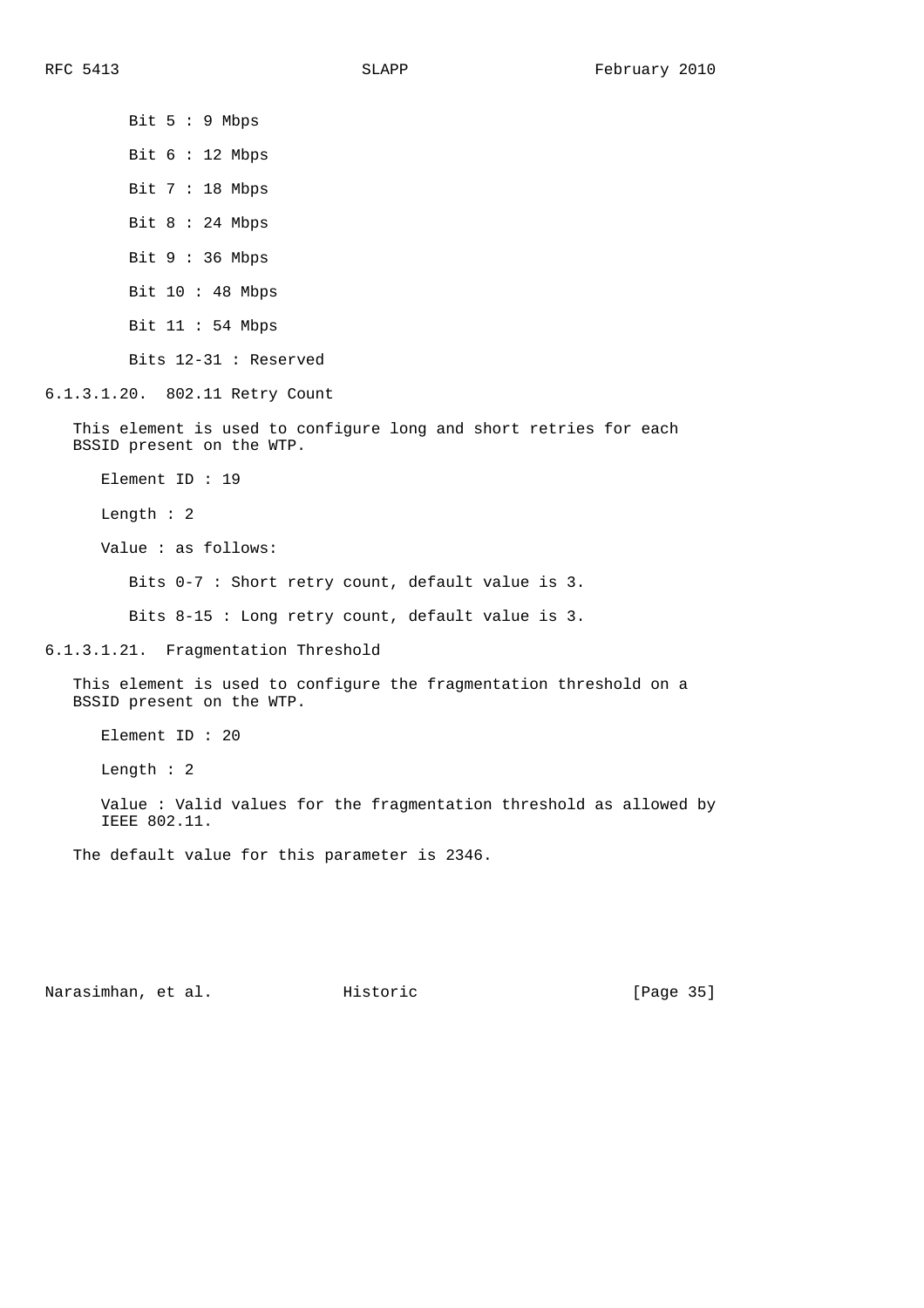6.1.3.1.22. RTS Threshold This element is used to configure the Request to Send (RTS) threshold on a BSSID present on the WTP. Element ID : 21 Length : 2 Value : Valid values for RTS threshold as allowed by IEEE 802.11. The default value for this parameter is 2346. 6.1.3.1.23. Short/Long Preamble This element is used to configure the preamble type used for transmission in 802.11b mode. Element ID : 22 Length : 1 Value : Defined as follows: 0 : Disable Short preamble 1 : Enable Short preamble 2-255 : Reserved The default value for this parameter is 0. 6.1.3.1.24. 802.1Q Tag This element is used to configure the tagging of packets belonging to a particular SSID when transferred between the AC and the WTP in CAPWAP modes 2-3, or before the WTP bridges the 802.3 frame to its wired interface when operating in CAPWAP mode 1. Element ID : 23 Length : 2 Value : 802.1Q tag

 If this element is absent in the configuration, then the WTP MUST assume that no tagging is required and should expect to receive untagged frames on frames destined towards the wireless interface.

Narasimhan, et al. Historic [Page 36]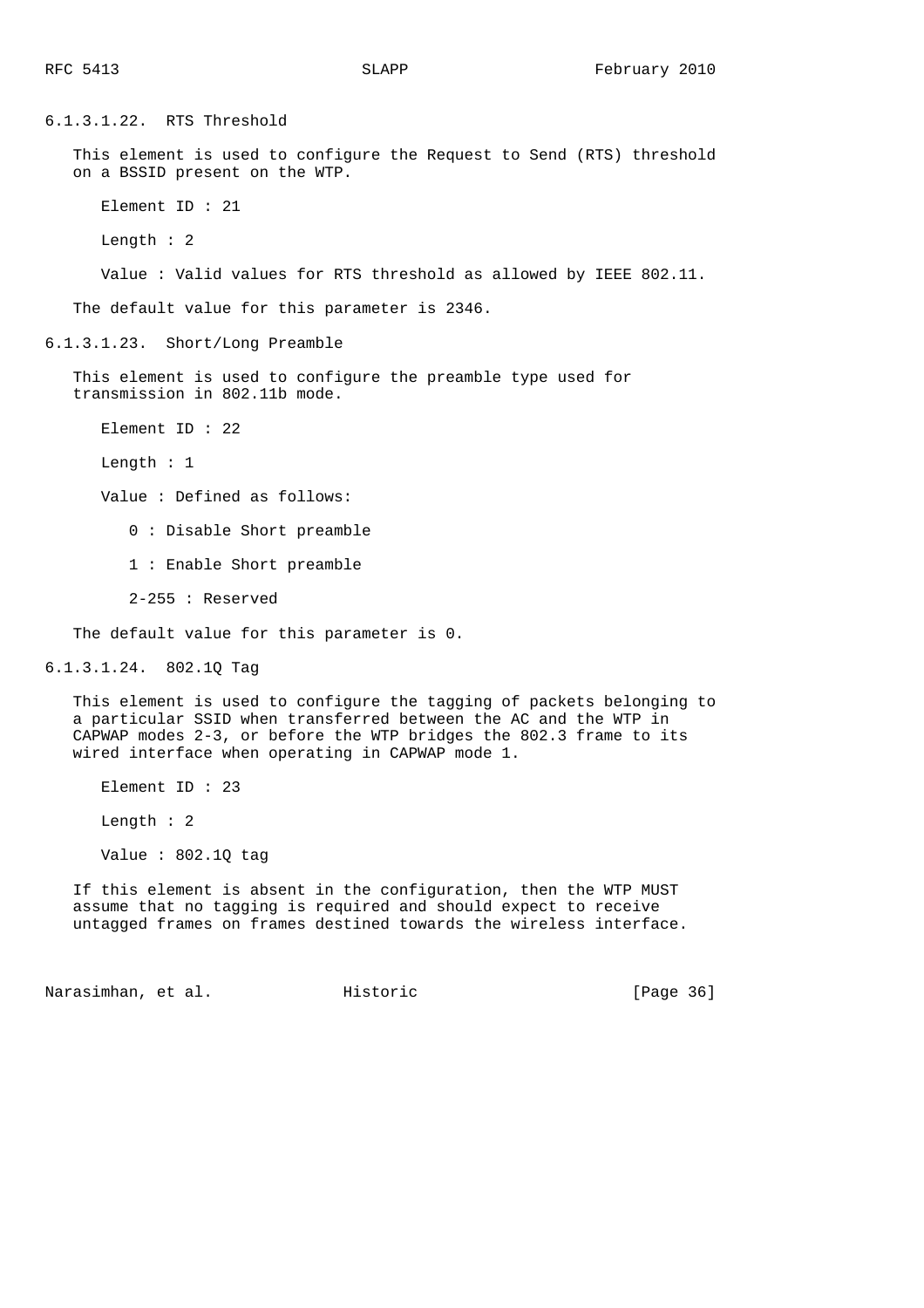6.1.3.1.25. SLAPP Registration ID

 A successful registration response from an AC to a WTP MUST contain this element. It is used in messages between the WTP and the AC on all other messages during the duration for which the registration is active.

Element ID : 24

Length : 4

Value : A 32-bit unsigned number allocated by the AC

6.1.3.1.26. WTP Name

 The AC uses this element to assign a string of ASCII characters to the WTP.

Element ID : 25

Length : Variable, between 0 and 64 both inclusive

Value : A variable length string of ASCII characters

6.1.3.1.27. Event Filter

 The AC uses this element to assign importance to events, enable or disable notification, and to configure the global event notification policy. When the Event Identifier is 0, this element serves as a global notification policy message. The bitmap indicates the types of events that require the WTP to generate a notification. When the Event Identifier is non-zero, this element is used to configure a specific event for notification and its importance level. The importance level is specified by setting exactly one bit in the bitmap. If none of the bits are set in the bitmap, the element should be interpreted as a cancellation request. The WTP should stop sending notifications for the corresponding event specified in the Element Identifier.

 Element ID : 26 Length : 4 Value : Defined as follows: Bits 0 - 15: Event Identifier Bit 16: Fatal - The system is not usable.

Narasimhan, et al. Historic [Page 37]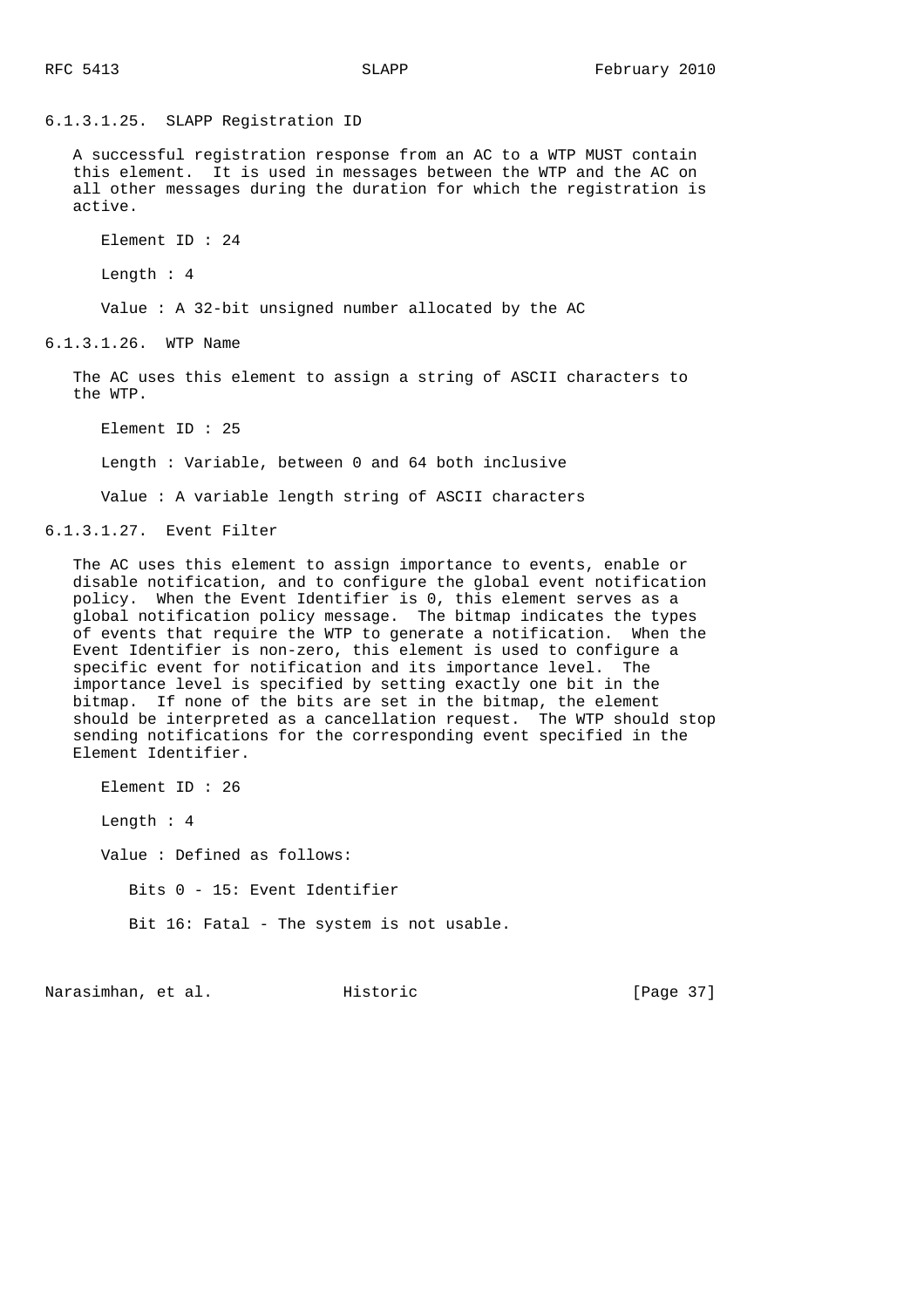Bit 17: Alert - Immediate action is required. Bit 18: Critical Bit 19: Error Bit 20: Warning Bit 21: Notification Bit 22: Informational Bit 23: Debug Bits 24 - 31: Reserved 6.1.3.1.28. Radio Mode The AC uses this element to indicate the mode of operation for the radio for each WLAN interface. Element ID : 27 Length : 1 Value : The following are valid values: 0 : Radio is disabled 1 : Radio is enabled 2-255 : Reserved 6.1.3.1.29. IEEE 802.11e Element The AC uses this element to configure 802.11e functions at the WTP. Element ID : 28 Length : 4 Value : A bitmap as follows: Bit 0 : WMM Bit 1 : WMM-SA Bit 2 : U-APSD

Narasimhan, et al. Historic [Page 38]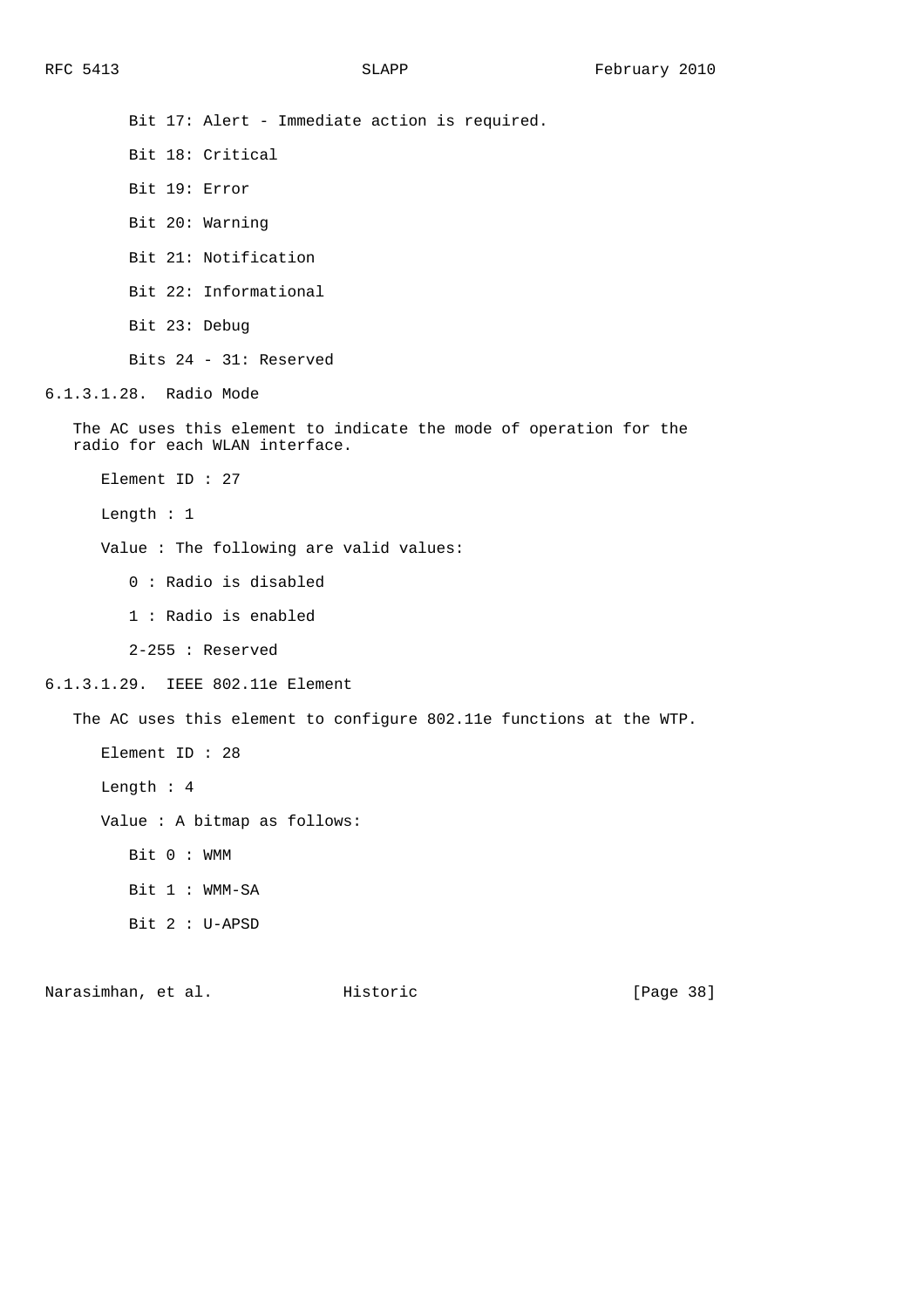6.1.3.1.30. Configuration Statistics This element defines the statistics relating to configuration and registration events as seen by the WTP.

Element ID : 29

Length : 32

Value : The value is as follows:

Bits 3-32 : Reserved

- \* Configuration Requests : 4 octets Number of Configuration Request messages sent by the WTP since the last reboot or reset of the counters.
- \* Configuration Responses : 4 octets
- \* Configuration Updates : 4 octets
- \* Configuration ACKs : 4 octets
- \* Registration Requests : 4 octets
- \* Registration Responses : 4 octets
- \* De-Registration Requests : 4 octets
- \* De-Registration Responses : 4 octets

6.1.3.1.31. Transmit Frame Counters

 This information element contains a set of counters relating to the transmit side of the wireless link at the WTP. These counters apply to either a BSS or an Access Category (if Wireless Multimedia (WMM) is enabled).

 Element ID : 30 Length : 112 octets Value : The value of this element is defined as follows: \* Total received from the network : 4 octets

\* Successfully transmitted frames (total) : 4 octets

Narasimhan, et al. Historic [Page 39]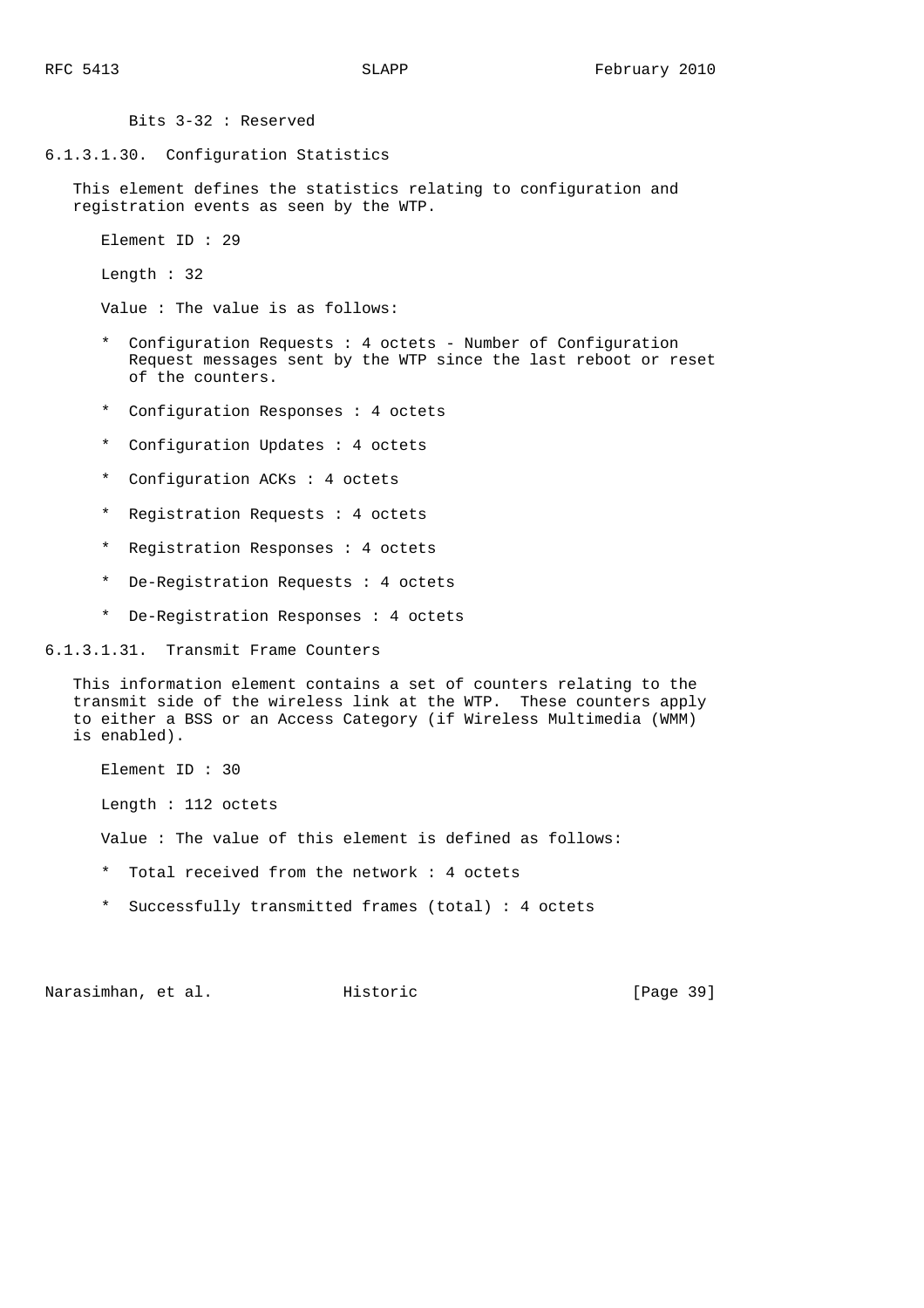- \* Successfully transmitted 802.11 Mgmt frames : 4 octets
- \* Successfully transmitted 802.11 Data frames : 4 octets
- \* Transmitted 802.11 Control frames : 4 octets
- \* Frames that reached max-retry limit : 4 octets
- \* Transmitted frames with 1 retry attempt : 4 octets
- \* Transmitted frames with 2 retry attempts : 4 octets
- \* Transmitted frames with more than 2 retry attempts : 4 octets
- \* Frames transmitted at each 802.11 PHY rate : 12\*4 octets The counters indicate the number of frames at each of the following rates, respectively: 1, 2, 5.5, 11, 6, 9, 12, 18, 24, 36, 48, 54 Mbps.
- \* Total frame dropped : 4 octets
- \* Frames dropped due to insufficient resources : 4 octets
- \* Frames dropped due to power-save timeouts : 4 octets
- \* Frames dropped due to other reasons : 4 octets
- \* Fragments transmitted : 4 octets
- \* Fragments dropped : 4 octets
- Power-save multicast frames : 4 octets
- \* Power-save unicast frames : 4 octets

6.1.3.1.32. Received Frame Counters

 This information element includes all statistics related to the reception of the frames by WTP. These counters apply to either a BSS or an Access Category (if WMM is enabled).

Element ID : 31

Length : 108 octets

Value : The value of this element is defined as follows:

\* Total Frames received : 4 octets

Narasimhan, et al. Historic [Page 40]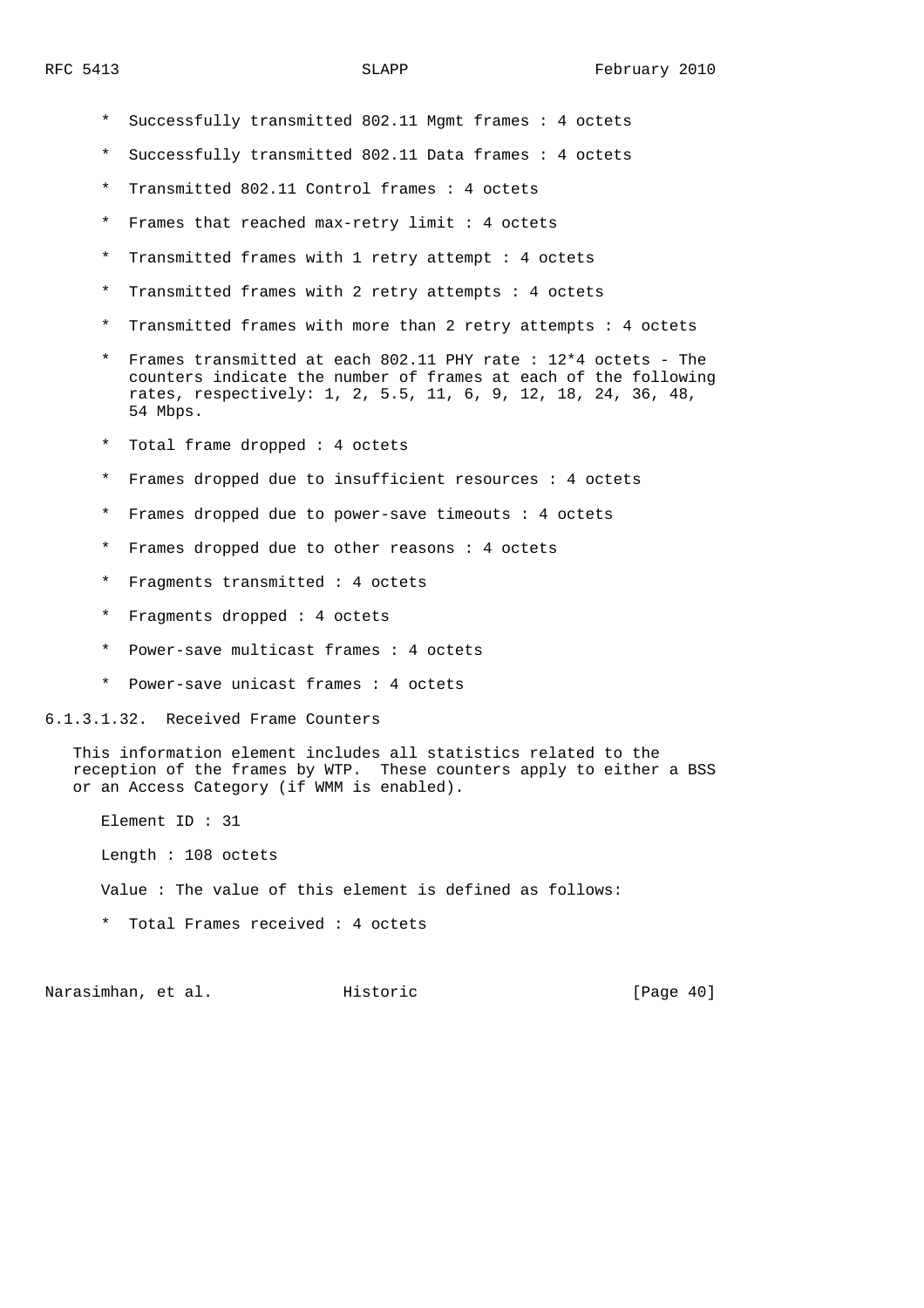- \* Frames with the retry bit set : 4 octets
- \* 802.11 Data frames received : 4 octets
- \* 802.11 Mgmt frames received : 4 octets
- \* 802.11 Control frames received : 4 octets
- \* Cyclic Redundancy Check (CRC) errors : 4 octets
- \* PHY errors : 4 octets
- \* Total Fragments received : 4 octets
- \* Reassembled frames : 4 octets
- \* Reassembly failures : 4 octets
- \* Successful Decryption : 4 octets
- \* Decryption failures : 4 octets
- \* Rate statistics : 48 octets The number of frames received at each of the 802.11 PHY rates, respectively - 1, 2, 5.5, 11, 6, 9, 12, 18, 24, 36, 49, 54 Mbps.
	- \* Total frames dropped : 4 octets
	- \* Frames dropped due to insufficient resources : 4 octets
	- \* Frames dropped due to other reasons : 4 octets

6.1.3.1.33. Association Statistics

 This element includes information about the current stations associated with the BSS.

Element ID : 32

Length : Variable

Value : The value is defined as follows:

- \* Total association requests : 4 octets
- \* Total associations accepted : 4 octets
- \* Total associations rejected : 4 octets

Narasimhan, et al. Historic [Page 41]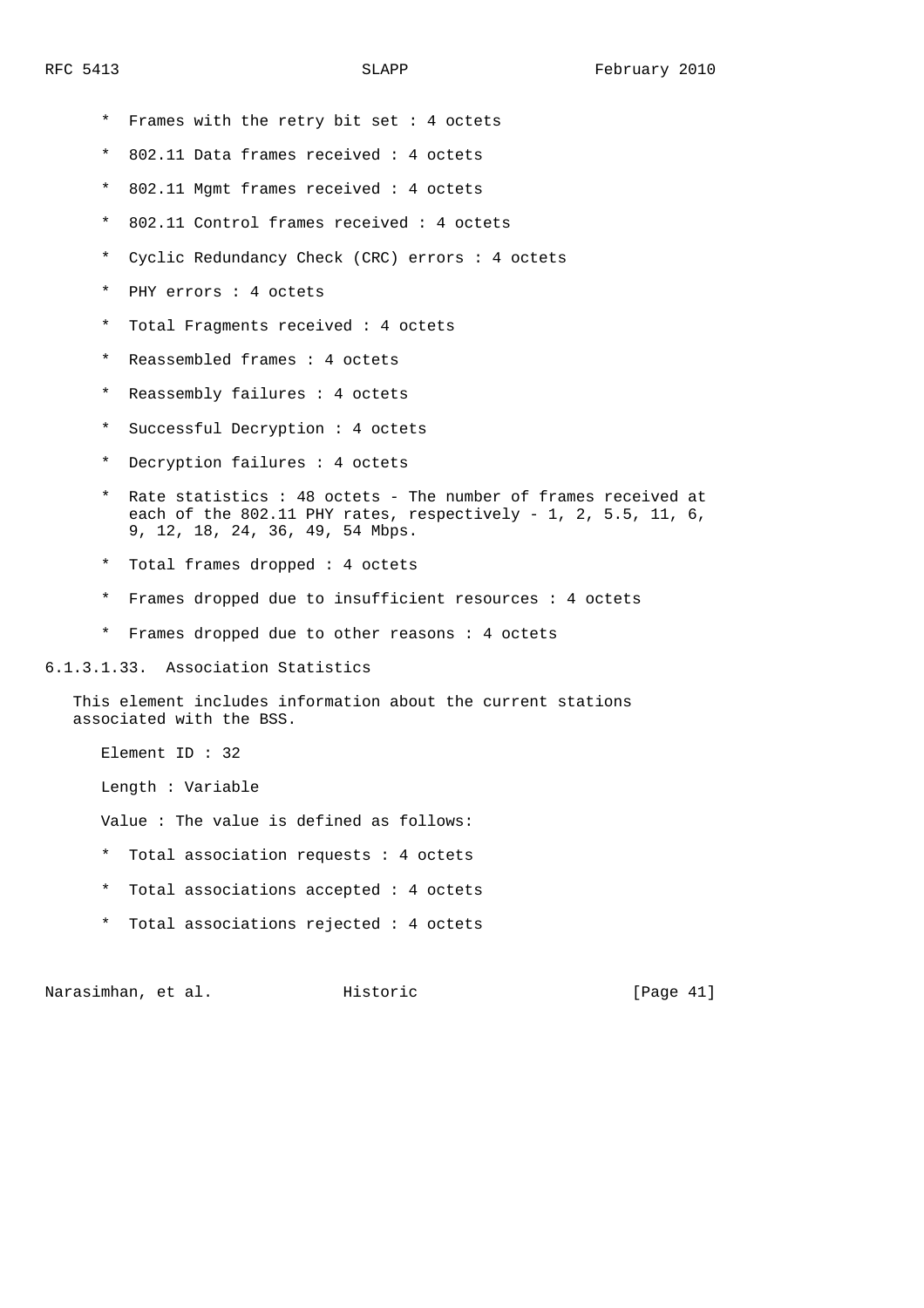- \* Current associations : 4 octets
- \* For each associated station,
	- + Station MAC address : 6 octets
	- + Power save state : 1 octet
	- + Current Tx rate : 1 octet
	- + Rate of last packet : 1 octet
	- + Preamble type : 1 octet
	- + WMM/U-APSD state : 1 octet

### 6.1.3.1.34. Status Element

 The status IE is included in the status response message sent by the WTP to the AC. It contains a set of fields that are used to indicate the status of various states at the WTP or each BSS configured in the WTP.

Element ID : 33

Length : 2 octets

Value : The value is defined as follows:

 Enterprise Resource Planning (ERP) element, if applicable. If not applicable, then this field MUST be set to 0.

Noise Floor : 1 octet

#### 6.1.3.1.35. Event Configuration

 This element is used by the AC to configure the set of events that it wants to be notified by the WTP.

Element ID : 34

Length : 4 octets

Value : The value is defined as follows:

\* Radar Detection - 1 octet

Narasimhan, et al. Historic [Page 42]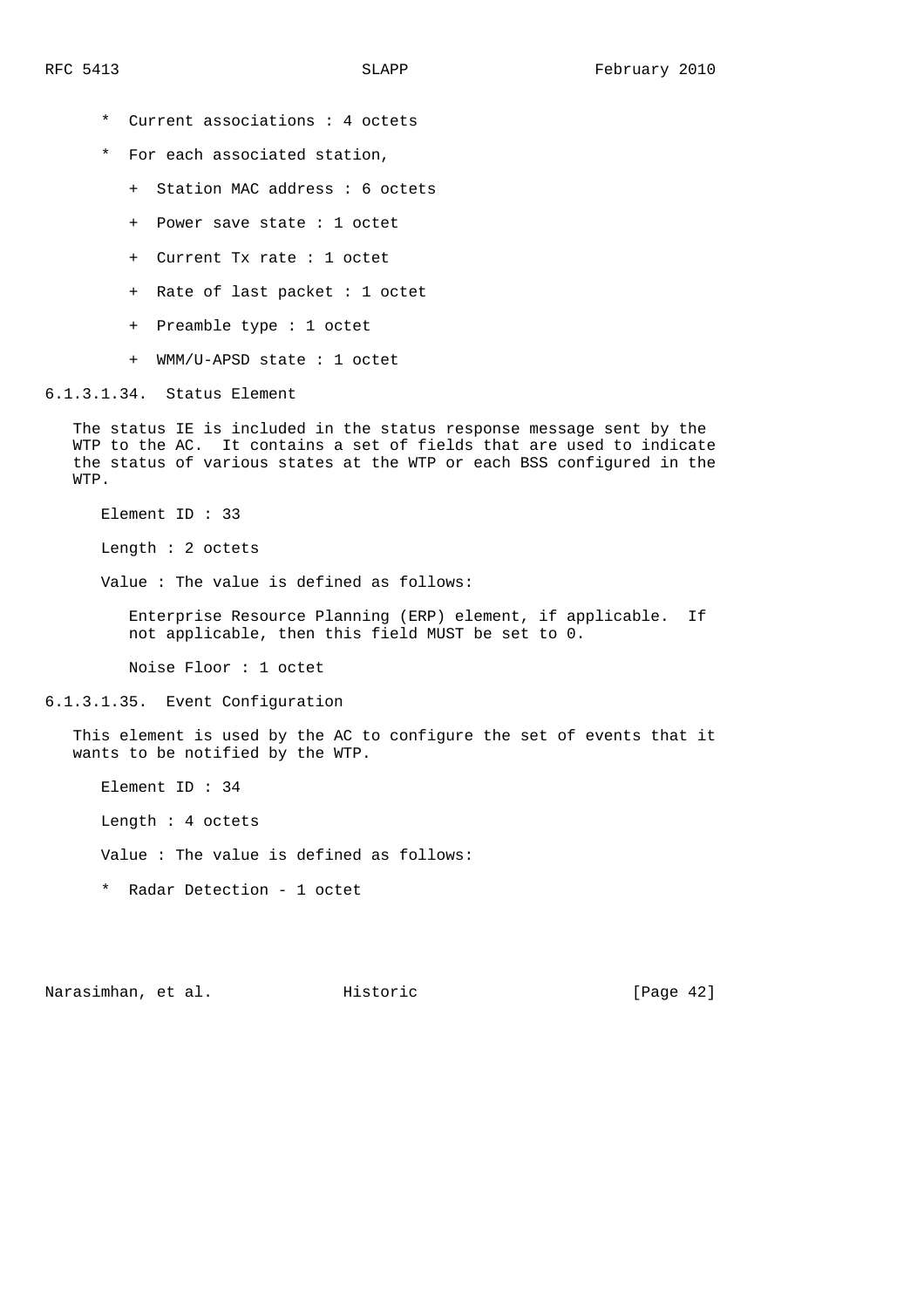- 
- + Bit 0 : 1 = notify on detecting radar interference, 0 otherwise.
- + Bit 1 : 1 = notify of channel change due to radar interference, 0 otherwise.
- + All other bits are reserved.
- Excessive Retry Event 1 octet. Number of successive frames that have not been acknowledged by a client. A value of 0 disables notification.
- \* Noise Floor Threshold 1 octet. Defines the threshold above which an event would be generated by the WTP.
- \* 802.11 Management and Action Frame Notification 1 octet.
	- + Bit 0 : If set, notify the AC of Probe Requests from stations (please use with caution). If reset, then no Probe Response notification is needed.
	- + Bit 1 : If set, the WTP should notify the AC of all other management frames from stations.
	- + All other bits are reserved.

6.1.3.1.36. Radar Detection Event

 This element is used by the WTP to notify the AC of the detection of radar interference and any channel changes as a result of this detection.

Element ID : 35

Length : 10 octets

Value : Defined as follows:

 BSSID : 6 octets. The BSSID of the WLAN interface that detected the radar interference.

 Channel : 2 octets. The channel on which radar interference was detected.

 New Channel : 2 octets. The new channel to which the WTP moved as a result of the detection of radar interference.

Narasimhan, et al. Historic [Page 43]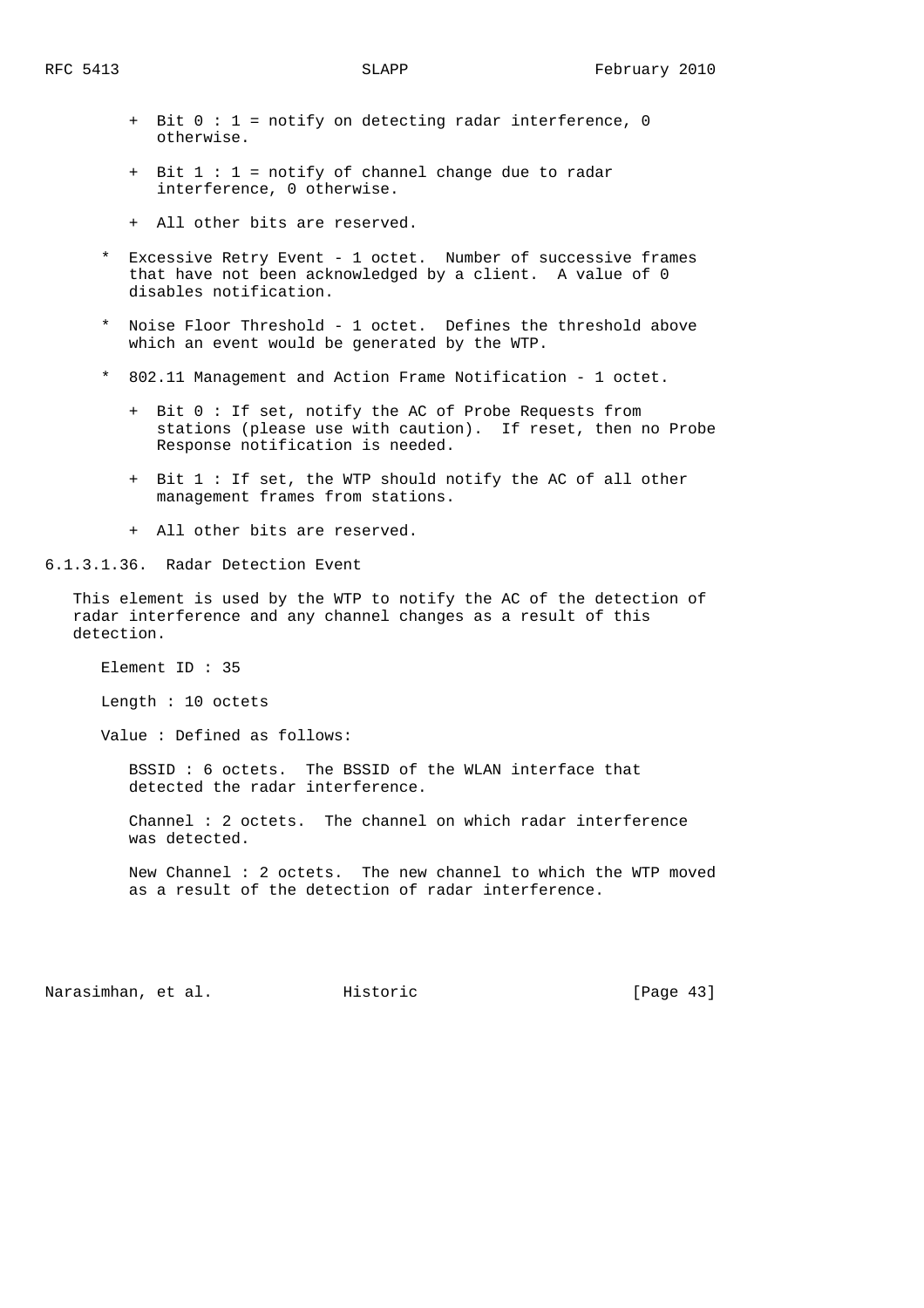6.1.3.1.37. Excessive Retry Event This element is used by the WTP to indicate excessive retry events on transmission to an associated station. Element ID : 36 Length : 14 octets Value : Defined as follows: Station MAC : 6 octets Associated BSSID : 6 octets Length of last burst of excessive retries : 2 octets. 6.1.3.1.38. Noise Floor Event This element is used by the WTP to notify the AC of the current noise floor at one of the WLAN interfaces exceeding the configured noise floor threshold. Element ID : 37 Length : 10 octets Value : Defined as follows: BSSID : 6 octets Current Channel : 2 octets Current Noise Floor : 2 octets 6.1.3.1.39. Raw 802.11 Frame This element provides a generic capability for either a WTP or an AC to send a raw 802.11 frame to the other party. For example, it can be used to notify the AC of station association/disassociation events in the case of Local MAC architectures. Element ID : 252

Length : Variable

Value : A raw 802.11 frame

Narasimhan, et al. Historic [Page 44]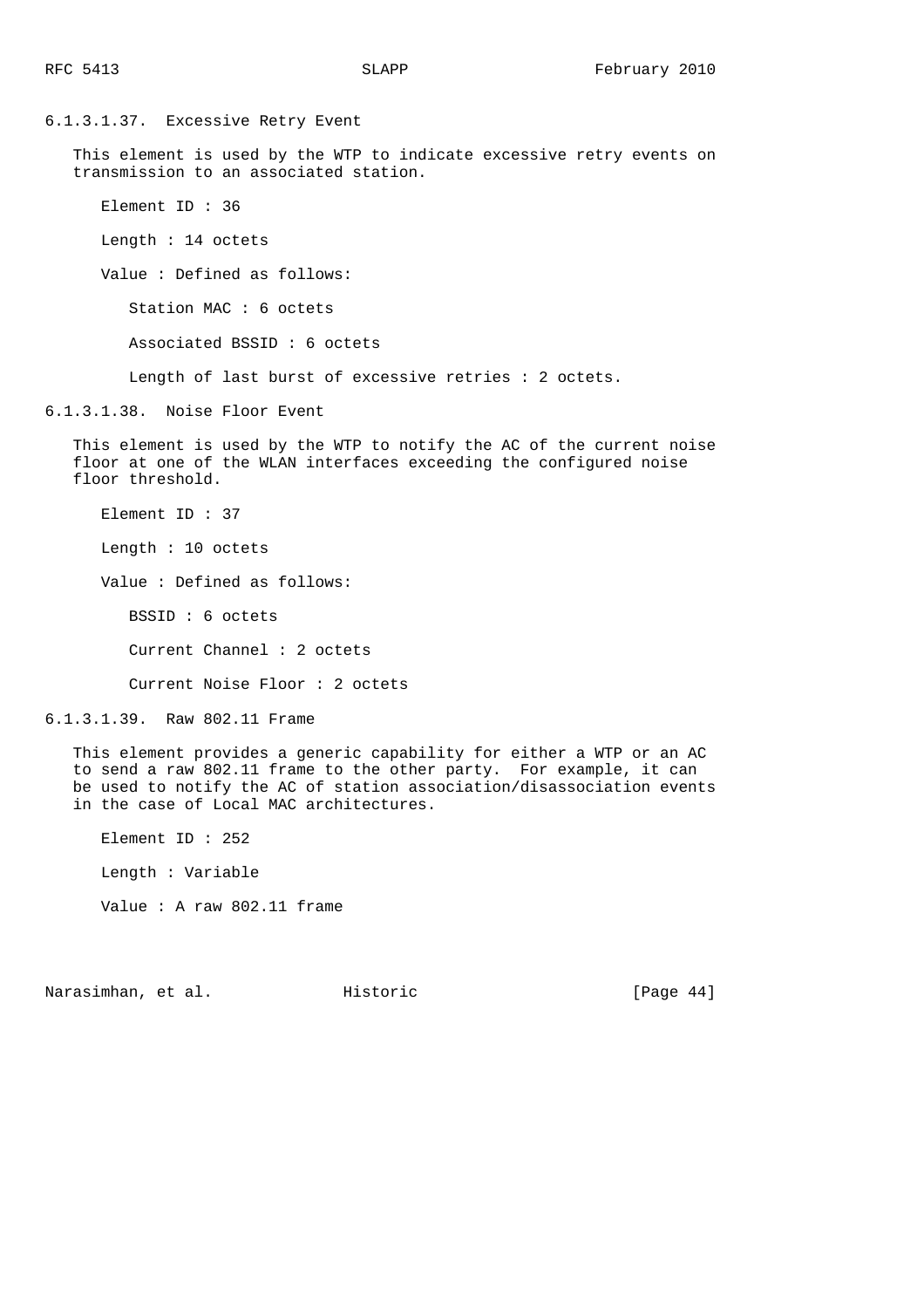## 6.1.3.1.40. Vendor-Specific Element

 This element is used to transfer vendor-specific information between the WTP and the AC.

Element ID : 253

Length : Variable, > 3

 Value : This variable-length element starts with a 3-octet Organizationally Unique Identifier (OUI), followed by a series of octets that are specific to the vendor represented by the OUI.

6.1.3.1.41. Recursion Element

 This element type can be used to recursively define a variable-length element that should be interpreted as a series of other elements defined in this section. It can be used to bound a set of elements as a unit.

Element ID : 254

Length : Variable

 Value : A variable length element that contains a set of one or more elements defined in this section.

6.1.3.1.42. Pad Element

 This is a generic element type that can be used to pad the packets, if necessary.

Element ID : 255

Length : Variable

 Value : A variable-length element that MUST be filled with all 0s at the source and MUST be ignored at the destination.

Narasimhan, et al. Historic [Page 45]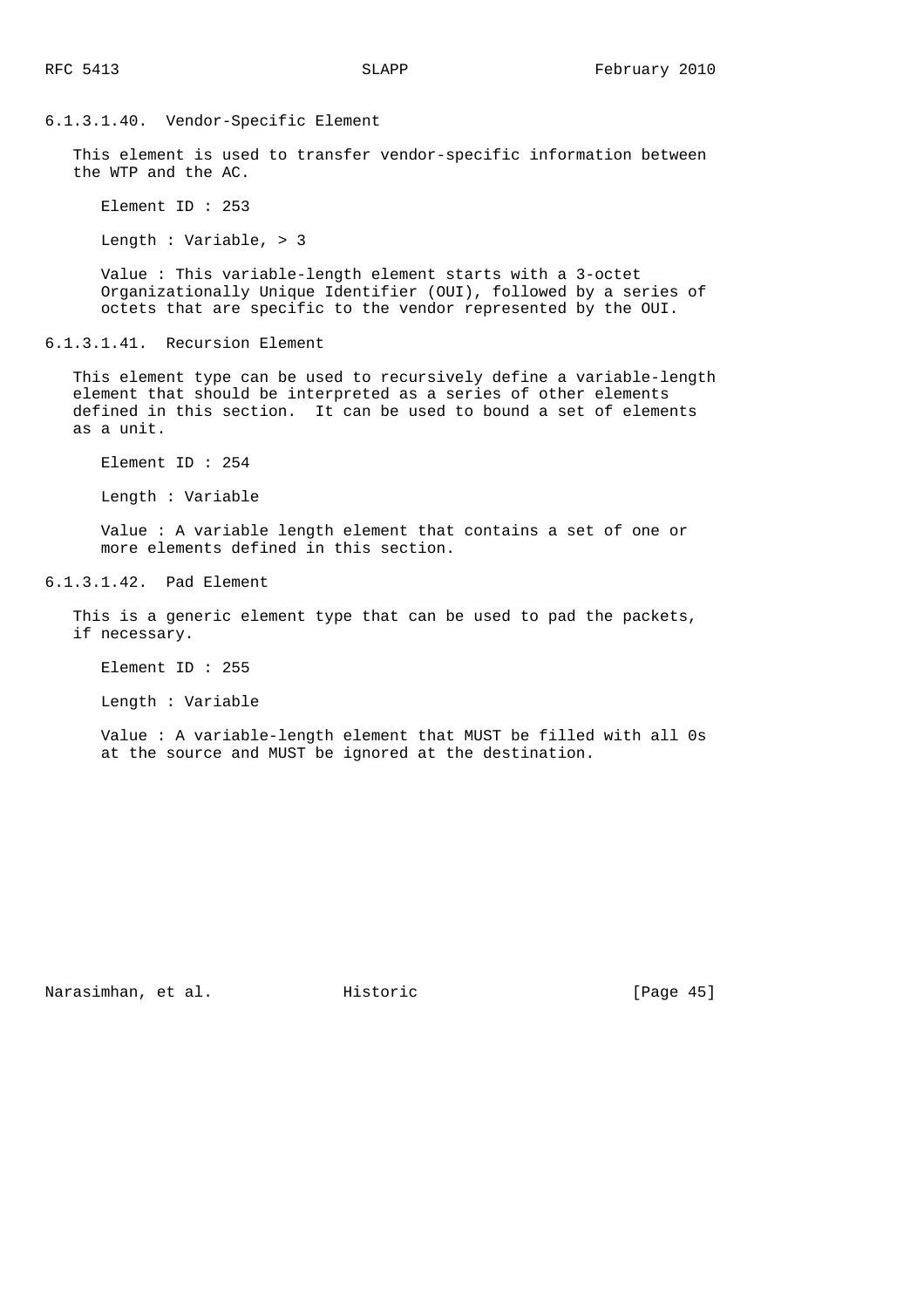6.1.3.2. SLAPP 802.11 Control Protocol Messages

6.1.3.2.1. Registration Request

 At the start of the SLAPP 802.11 Control Protocol, the WTP sends a registration request to the AC that it authenticated with. The registration request carries a list of information elements indicating the WTP's capabilities to the AC. The message starts with the SLAPP 802.11 Control Protocol header (Figure 8) with a SLAPP Control Protocol message type of 1.

0  $1$  2 3 0 1 2 3 4 5 6 7 8 9 0 1 2 3 4 5 6 7 8 9 0 1 2 3 4 5 6 7 8 9 0 1 +-+-+-+-+-+-+-+-+-+-+-+-+-+-+-+-+-+-+-+-+-+-+-+-+-+-+-+-+-+-+-+-+ | Maj | Min | 4 | Length +-+-+-+-+-+-+-+-+-+-+-+-+-+-+-+-+-+-+-+-+-+-+-+-+-+-+-+-+-+-+-+-+ 1 | Flags +-+-+-+-+-+-+-+-+-+-+-+-+-+-+-+-+-+-+-+-+-+-+-+-+-+-+-+-+-+-+-+-+ Transaction ID +-+-+-+-+-+-+-+-+-+-+-+-+-+-+-+-+-+-+-+-+-+-+-+-+-+-+-+-+-+-+-+-+ Information Elements +-+-+-+-+-+-+-+-+-+-+-+-+-+-+-+-+-+-+-+-+-+-+-+-+-+-+-+-+-+-+-+-+

Figure 9: SLAPP 802.11 Registration Request

Flags : Reserved

 Transaction ID : A 32-bit random number chosen by the WTP at the start of a new registration phase. This number is used in the registration response by the AC to match the response to the corresponding request.

 The following information elements are mandatory in the capabilities exchange:

1 : CAPWAP mode

2 : Number of WLAN interfaces

For each WLAN interface:

- 7 : 802.11 PHY mode and Channel Information
- 8 : Cryptographic Capability
- 9 : Other 802.11 standards support

Narasimhan, et al. Historic [Page 46]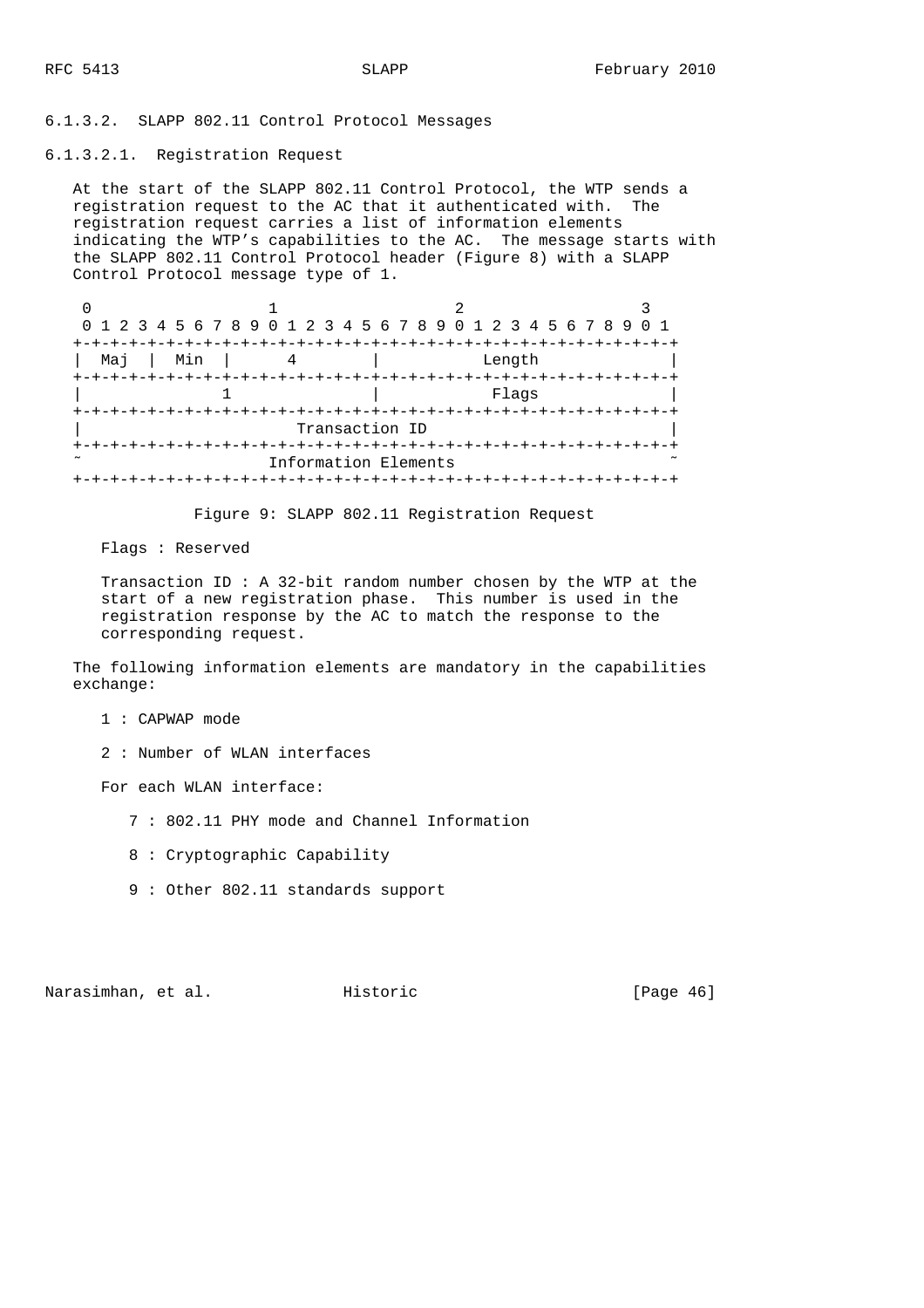The following information elements may be optionally included in the registration request:

For each WLAN interface:

4 : WLAN Interface HW Vendor ID

5 : WLAN Interface Type ID

6 : Regulatory Domain

10 : Antenna Information Element

11 : Number of BSSIDs

253 : Vendor-Specific Element

6.1.3.2.2. Registration Response

 Upon receiving a registration request, the AC may either chose to accept the WTP or reject its registration request.

| 0 1 2 3 4 5 6 7 8 9 0 1 2 3 4 5 6 7 8 9 0 1 2 3 4 5 6 7 8 9 0 1 |                      |                              |  |
|-----------------------------------------------------------------|----------------------|------------------------------|--|
|                                                                 |                      | -+-+-+-+-+-+-+-+-+-+-+-+-+-+ |  |
| Min<br>Mai                                                      |                      | Length                       |  |
|                                                                 |                      |                              |  |
|                                                                 |                      | Flaqs                        |  |
|                                                                 |                      |                              |  |
|                                                                 | Transaction ID       |                              |  |
| +-+-+-+-+-+-                                                    |                      |                              |  |
|                                                                 | Information Elements |                              |  |
|                                                                 |                      |                              |  |

Figure 10: SLAPP 802.11 Registration Response

Flags :

Bit  $0$  : Indicates the status of the transaction,  $0$  = successful response from the AC,  $1$  = the registration request is being rejected by the AC.

Bits 1-7 : Reserved

Bits  $8-15$ : If bit  $0 = 1$  (i.e., the registration request is being rejected by the AC), then this field contains a reason code. Otherwise, these bits are currently set to 0. The following reason codes are currently defined:

Narasimhan, et al. Historic [Page 47]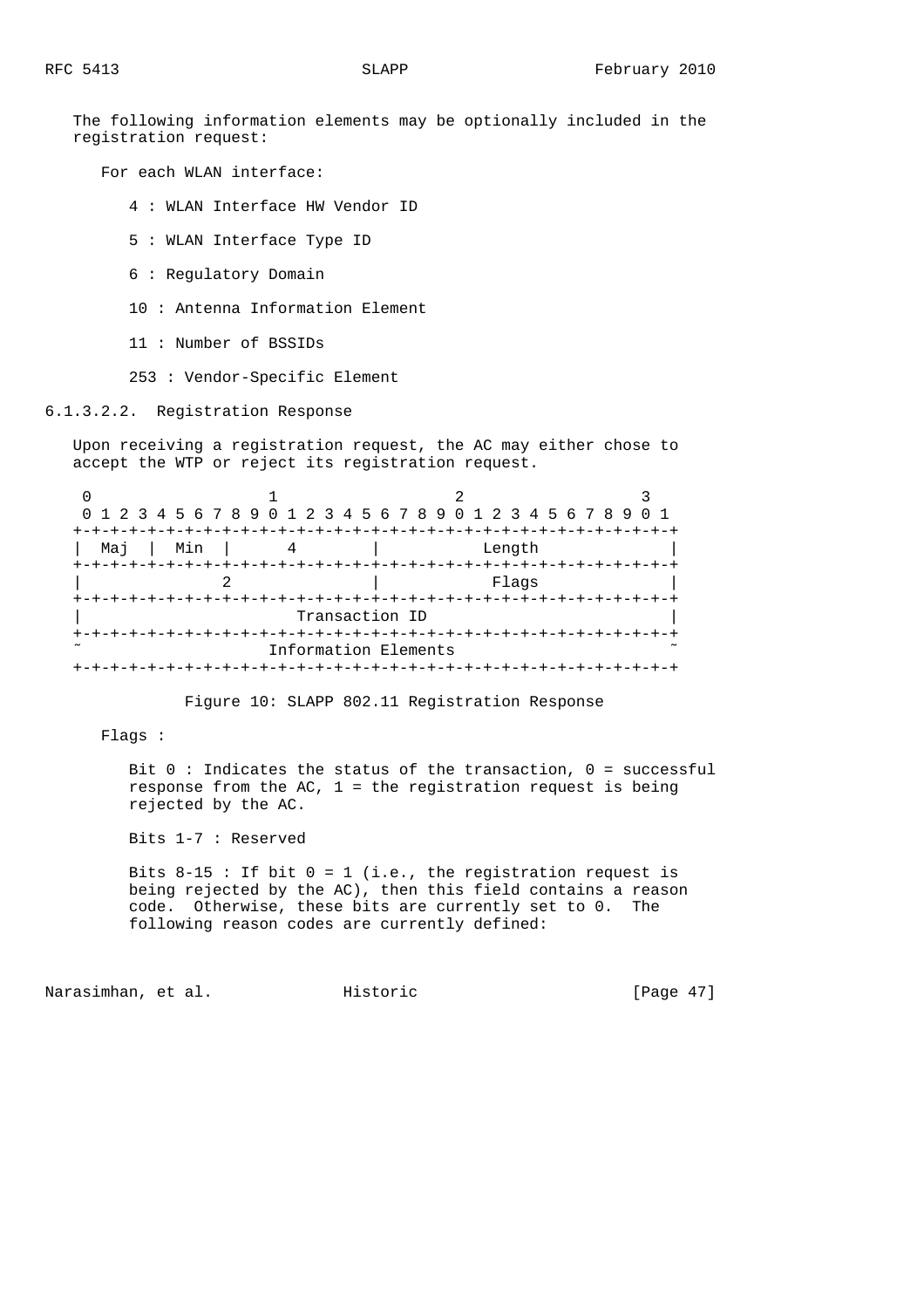0 : Reserved 1 : Unspecified reason 2 : Unable to handle more WTPs 3 : Incompatible capabilities 4-255 : Reserved

 Transaction ID : A 32-bit random number chosen by the WTP at the start of a new registration phase. This number is used in the registration response by the AC to match the response to the corresponding request.

 The following information elements are mandatory if the transaction is successful:

 1 : CAPWAP mode - the mode that the AC chooses from among the list of supported modes sent by the WTP in the registration request.

24 : SLAPP registration ID

6.1.3.2.3. De-Registration Request

|            |             | 0 1 2 3 4 5 6 7 8 9 0 1 2 3 4 5 6 7 8 9 0 1 2 3 4 5 6 7 8 9 |  |
|------------|-------------|-------------------------------------------------------------|--|
|            |             |                                                             |  |
| Min<br>Mai |             | Length                                                      |  |
|            |             |                                                             |  |
|            |             | Flags                                                       |  |
|            |             | +-+-+-+--                                                   |  |
|            |             | SLAPP Registration ID                                       |  |
|            |             |                                                             |  |
|            | Reason Code |                                                             |  |
|            |             | -+-+-+-+-+-+-                                               |  |

Figure 11: SLAPP 802.11 De-Registration Request

Flags : Reserved

 SLAPP Registration ID : The registration ID assigned by the AC upon successful registration.

Reason Code : The following are valid values:

0 : Unspecified reason

Narasimhan, et al. Historic [Page 48]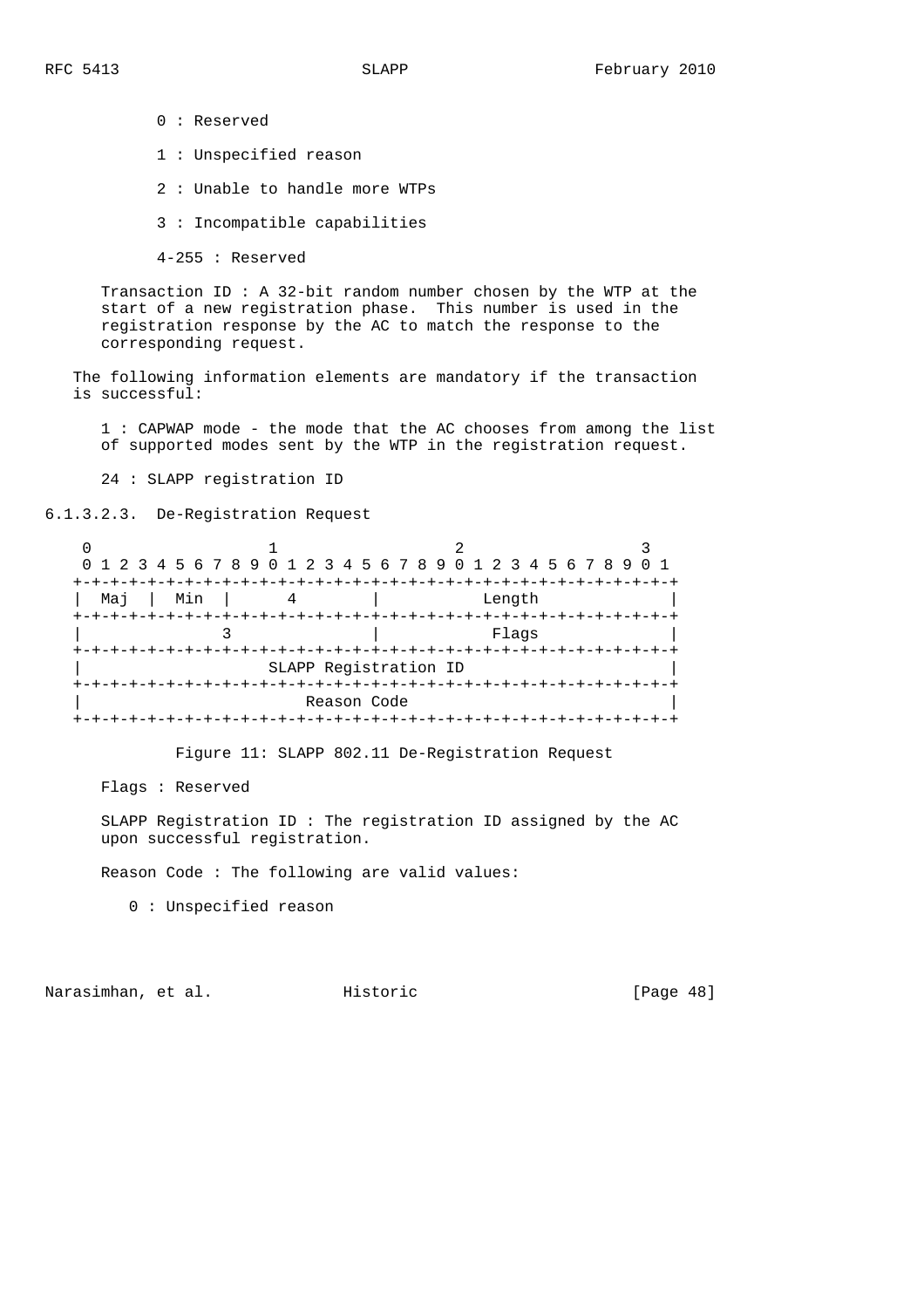1 : The device that is the source of the frame is going down.

All other values are reserved.

6.1.3.2.4. De-Registration Response

 The De-Registration Response is a simple ACK from the recipient of the corresponding De-Registration Request.

|            |                        | 0 1 2 3 4 5 6 7 8 9 0 1 2 3 4 5 6 7 8 9 0 1 2 3 4 5 6 7 8 9 0 1 |  |
|------------|------------------------|-----------------------------------------------------------------|--|
|            |                        |                                                                 |  |
| Min<br>Maj |                        | Length                                                          |  |
|            |                        |                                                                 |  |
|            |                        | Flaqs                                                           |  |
|            |                        | +-+-+-+-+-+-+-+-+-+                                             |  |
|            | SLAPP Registration ID  |                                                                 |  |
|            |                        |                                                                 |  |
|            | Reason Code            |                                                                 |  |
|            | -+-+-+-+-+-+-+-+-+-+-+ |                                                                 |  |

Figure 12: SLAPP 802.11 De-Registration Response

Flags : Reserved

 SLAPP Registration ID : The registration ID assigned by the AC upon successful registration.

 Reason Code : The same reason code used in the corresponding request.

Narasimhan, et al. Historic [Page 49]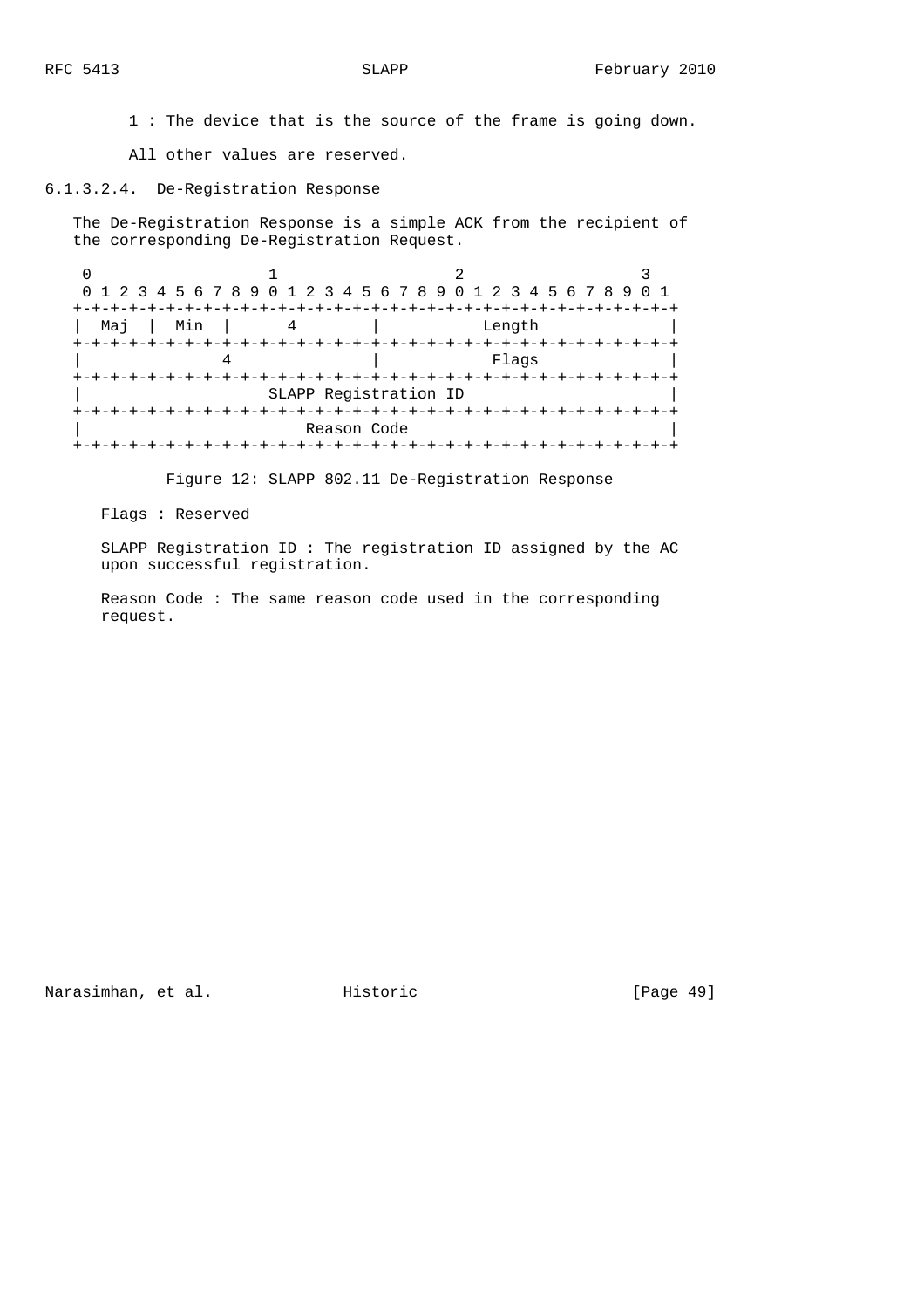### 6.1.3.2.5. Configuration Request

 The Configuration Request message is used by the WTP to request a set of configurations for each BSS that the AC wishes to configure at the WTP.

|     |     | 0 1 2 3 4 5 6 7 8 9 0 1 2 3 4 5 6 7 8 9 0 1 2 3 4 5 6 7 8 9 |  |
|-----|-----|-------------------------------------------------------------|--|
|     |     |                                                             |  |
| Mai | Min | Length                                                      |  |
|     |     |                                                             |  |
|     |     | Flags                                                       |  |
|     |     |                                                             |  |
|     |     | SLAPP Registration ID                                       |  |
|     |     |                                                             |  |
|     |     | Information Element ID list                                 |  |
|     |     |                                                             |  |

Figure 13: SLAPP 802.11 Configuration Request

 The Information Element ID list field contains the list of IEs that the WTP is interested in obtaining configuration information for.

6.1.3.2.6. Configuration Response

 The Configuration Response message is used by the AC to respond to a Configuration Request by the WTP.

|             | 0 1 2 3 4 5 6 7 8 9 0 1 2 3 4 5 6 7 8 9 0 1 2 3 4 5 6 7 8 9 0 1 |        |  |
|-------------|-----------------------------------------------------------------|--------|--|
| Min<br>Mai  |                                                                 | Length |  |
|             |                                                                 | Flags  |  |
|             | SLAPP Registration ID                                           |        |  |
| +-+-+-+-+-+ | Information Element list                                        |        |  |
|             |                                                                 |        |  |

Figure 14: SLAPP 802.11 Configuration Response

 The following information elements are mandatory in the Configuration Response:

01: CAPWAP mode

For each WLAN interface:

Narasimhan, et al. Historic [Page 50]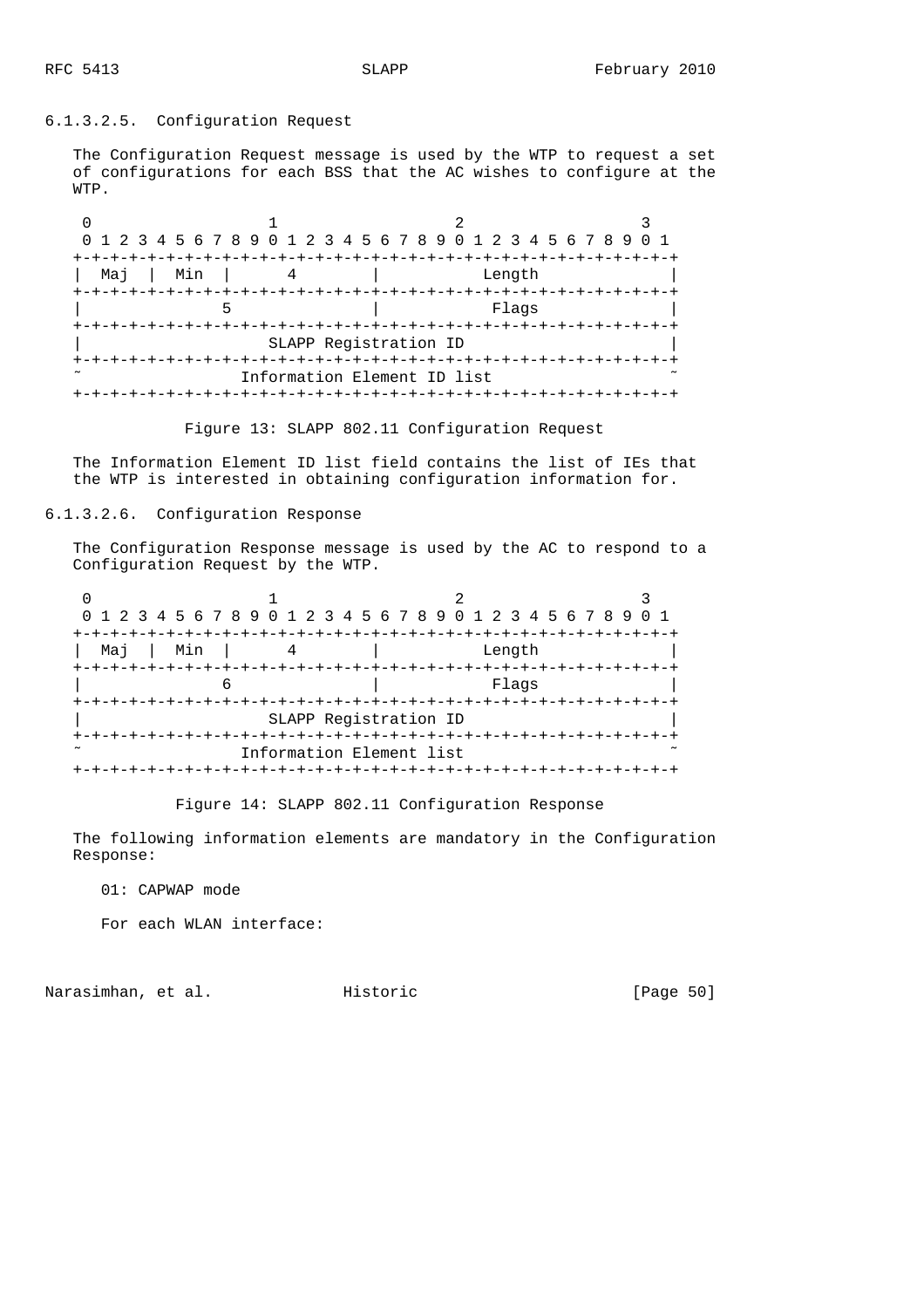03: WLAN Interface Index 27: Radio Mode 07: 802.11 PHY mode and Channel Selection For each BSSID: 12: BSSID Index 13: ESSID 08: Cryptographic Selection The following information elements may be optionally included in the Configuration Response: 10: Antenna Information Element 25: WTP Name For each WLAN interface: For each BSSID: 14: ESSID Announcement Policy 15: Beacon Interval 16: DTIM Period 17: Basic Rates 18: Supported Rates 19: Retry Count 20: Fragmentation Threshold 21: RTS Threshold

- 22: Short/Long Preamble
- 23: 802.1Q Tag
- 253: Vendor-Specific Element

Narasimhan, et al. Historic [Page 51]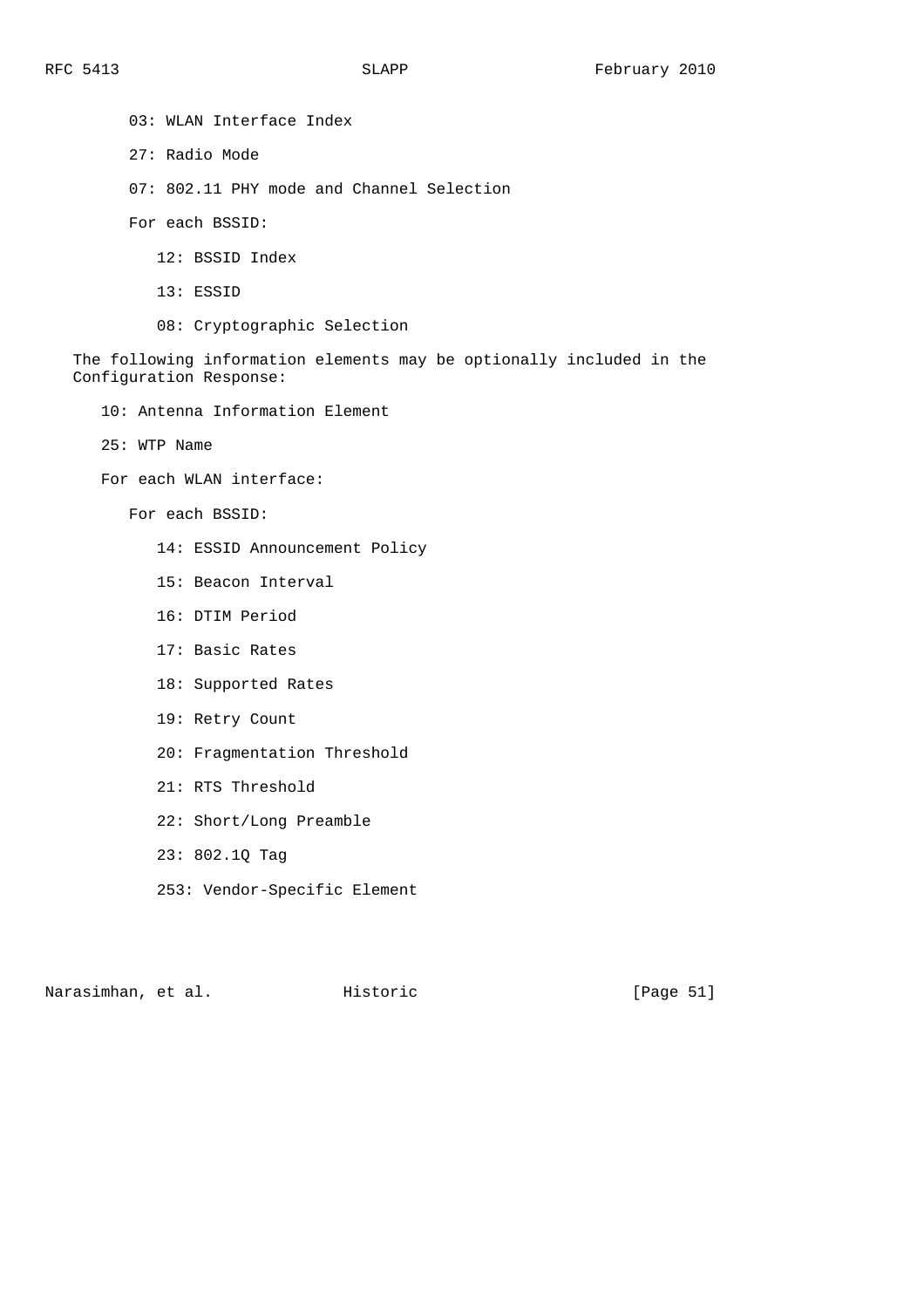If any of the optional IEs is absent in the Configuration Response message, then their default values are applied by the WTP.

### 6.1.3.2.7. Configuration Update

 The Configuration Update message is initiated by the AC to push modified or updated configuration to the WTP. It has a format similar to that of the Configuration Response message defined above.

0  $1$  2 3 0 1 2 3 4 5 6 7 8 9 0 1 2 3 4 5 6 7 8 9 0 1 2 3 4 5 6 7 8 9 0 1 +-+-+-+-+-+-+-+-+-+-+-+-+-+-+-+-+-+-+-+-+-+-+-+-+-+-+-+-+-+-+-+-+ | Maj | Min | 4 | Length +-+-+-+-+-+-+-+-+-+-+-+-+-+-+-+-+-+-+-+-+-+-+-+-+-+-+-+-+-+-+-+-+ | Tags +-+-+-+-+-+-+-+-+-+-+-+-+-+-+-+-+-+-+-+-+-+-+-+-+-+-+-+-+-+-+-+-+ | SLAPP Registration ID | +-+-+-+-+-+-+-+-+-+-+-+-+-+-+-+-+-+-+-+-+-+-+-+-+-+-+-+-+-+-+-+-+ Information Element list +-+-+-+-+-+-+-+-+-+-+-+-+-+-+-+-+-+-+-+-+-+-+-+-+-+-+-+-+-+-+-+-+

Figure 15: SLAPP 802.11 Configuration Update

 The list of mandatory and optional IEs for the Configuration Update message is the same as that for the Configuration Response message.

6.1.3.2.8. Configuration Acknowledgment

 The Configuration Acknowledgment message is used by the WTP to inform the AC whether it has accepted the prior Configuration Update or Configuration Response message. The WTP can reject the configuration sent by the AC, in which case it MUST return to the discovery state.

| 0 1 2 3 4 5 6 7 8 9 0 1 2 3 4 5 6 7 8 9 0 1 2 3 4 5 6 7 8 9 0 1 |                       |                                          |  |
|-----------------------------------------------------------------|-----------------------|------------------------------------------|--|
| Min<br>Mai                                                      |                       | +-+-+-+-+-+-+-+-+-+-+-+-+-+-+-<br>Length |  |
|                                                                 |                       | Flags                                    |  |
|                                                                 | SLAPP Registration ID |                                          |  |
|                                                                 | Status Code           |                                          |  |
|                                                                 |                       |                                          |  |

Figure 16: SLAPP 802.11 Configuration ACK

The Status Code field contains one of the following values:

Narasimhan, et al. Historic [Page 52]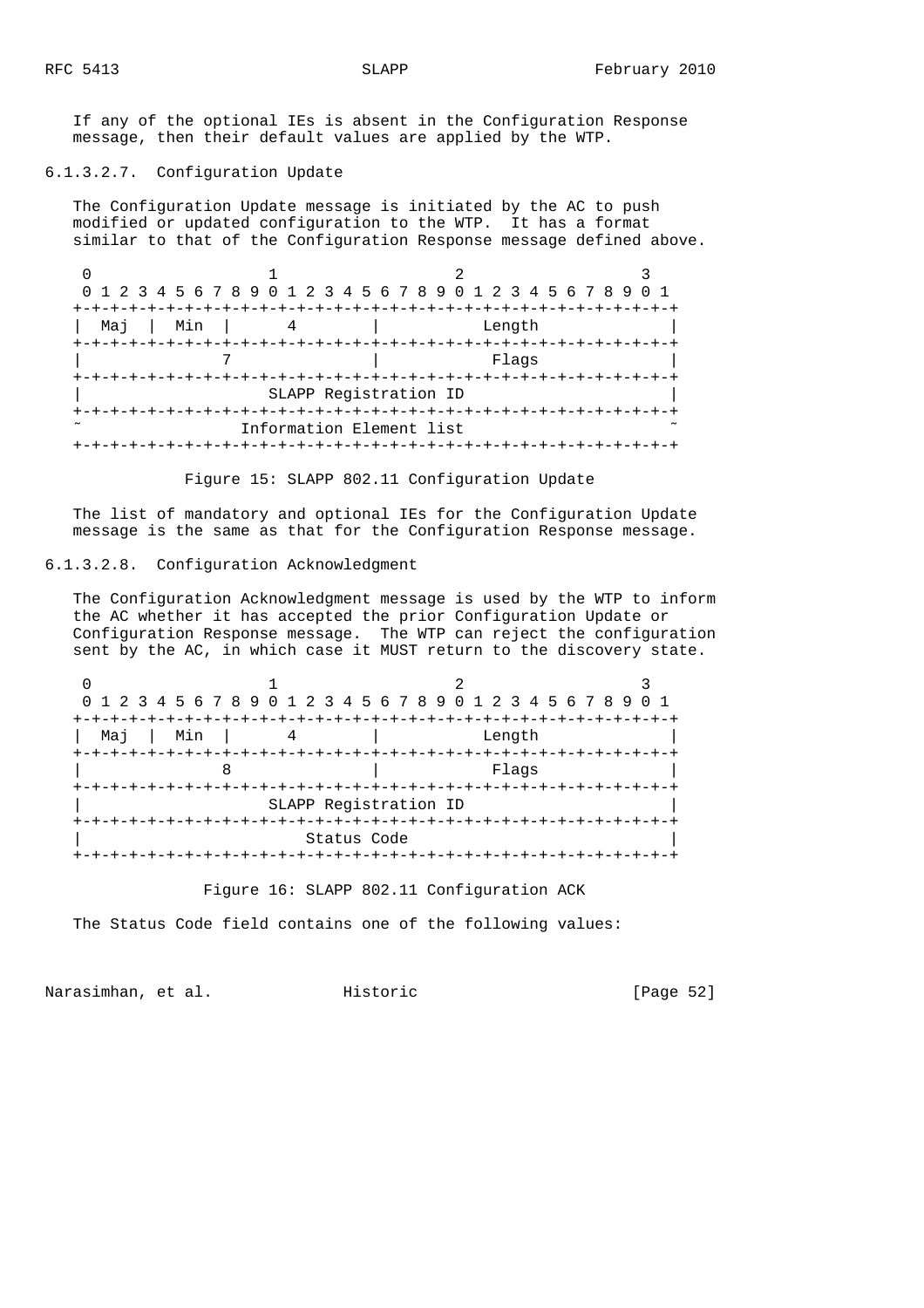0 : Success - The WTP accepts that the configuration pushed by the AC and has applied it.

 1 : Failure - The WTP did not accept the configuration pushed by the AC and MUST be de-registered at the AC.

6.1.3.2.9. Status Request

 The status request message is used by the AC to request the configuration and operational status from the WTP.

| 0 1 2 3 4 5 6 7 8 9 0 1 2 3 4 5 6 7 8 9 0 1 2 3 4 5 6 7 8 9 0 1 |                             |                                  |  |
|-----------------------------------------------------------------|-----------------------------|----------------------------------|--|
|                                                                 |                             | +-+-+-+-+-+-+-+-+-+-+-+-+-+-+-+- |  |
| Min<br>Mai                                                      |                             | Length                           |  |
|                                                                 |                             |                                  |  |
|                                                                 |                             | Flags                            |  |
|                                                                 |                             |                                  |  |
|                                                                 | SLAPP Registration ID       |                                  |  |
|                                                                 |                             | -+-+-+-+-+-+-+-+-                |  |
|                                                                 | Information Element ID list |                                  |  |
|                                                                 |                             |                                  |  |

Figure 17: SLAPP 802.11 Status Request

 The Information Element ID list contains the list of IEs for which the AC requests status.

# 6.1.3.2.10. Status Response

 The status response message is used by the WTP to respond to a status request from the AC.

| 0 1 2 3 4 5 6 7 8 9 0 1 2 3 4 5 6 7 8 9 0 1 2 3 4 5 6 7 8 9 0 1 |                          |        |  |
|-----------------------------------------------------------------|--------------------------|--------|--|
|                                                                 |                          |        |  |
| Min<br>Мај                                                      |                          | Length |  |
|                                                                 |                          |        |  |
|                                                                 |                          | Flaqs  |  |
|                                                                 |                          |        |  |
|                                                                 | SLAPP Registration ID    |        |  |
|                                                                 |                          |        |  |
|                                                                 | Information Element list |        |  |
|                                                                 |                          |        |  |

Figure 18: SLAPP 802.11 Status Response

The Flags field contains one of the following values:

Narasimhan, et al. Historic [Page 53]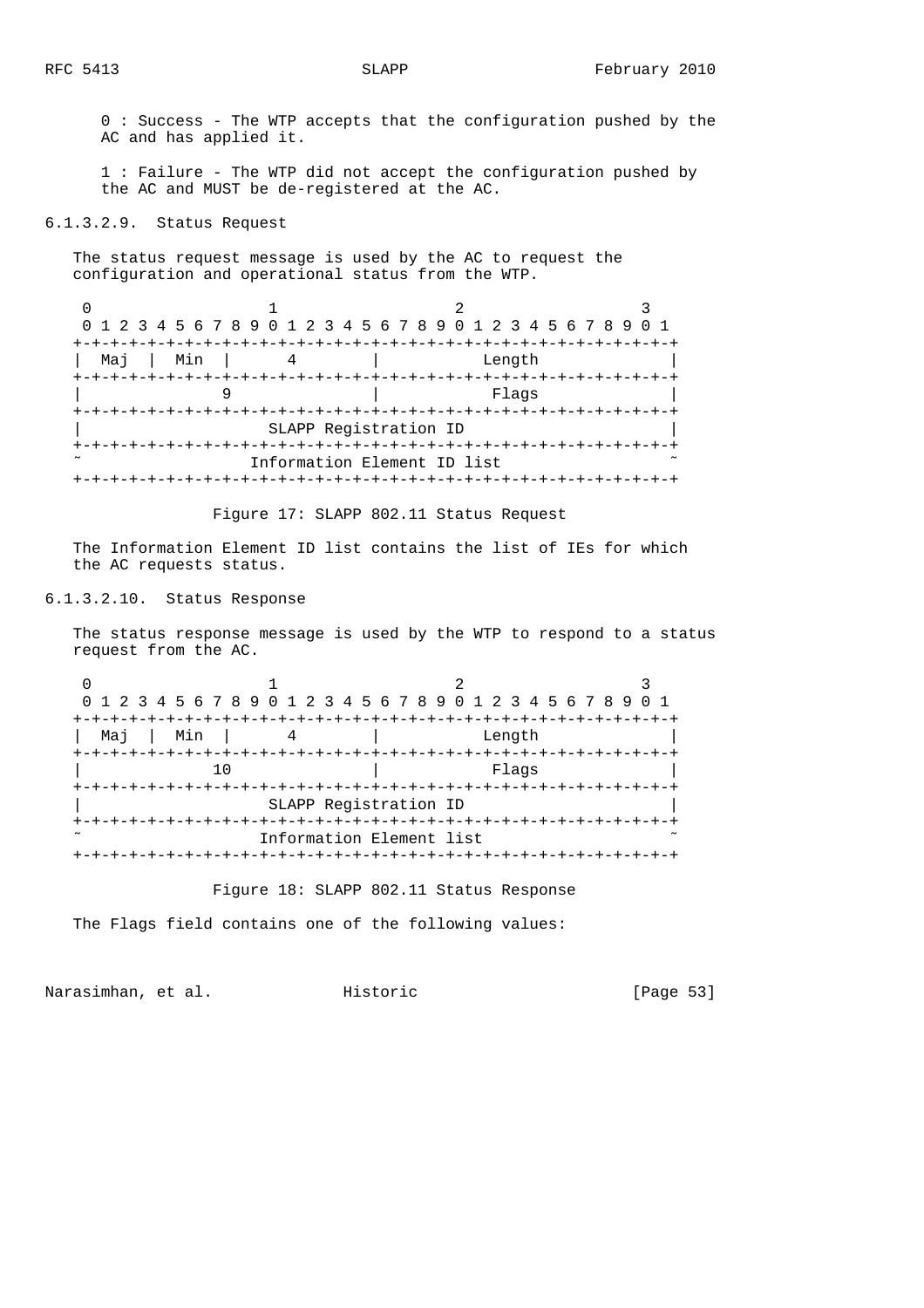Bit 0 : If set, Unknown AC or SLAPP registration ID. If this bit is reset, then this indicates a successful response.

 Bit 1 : If set, the WTP indicates that it has not been configured yet; otherwise, the WTP is in a configured state.

All other values are reserved.

The status IE is mandatory in a status response message.

6.1.3.2.11. Statistics Request

 The Statistics request message is used by the AC to request statistics information from the WTP.

|            | 0 1 2 3 4 5 6 7 8 9 0 1 2 3 4 5 6 7 8 9 0 1 2 3 4 5 6 7 8 9 0 1 |        |  |
|------------|-----------------------------------------------------------------|--------|--|
|            | +-+-+-+-+-+-+-+-+-+                                             |        |  |
| Min<br>Mai |                                                                 | Length |  |
|            |                                                                 |        |  |
|            |                                                                 | Flaqs  |  |
|            |                                                                 |        |  |
|            | SLAPP Registration ID                                           |        |  |
|            |                                                                 |        |  |
|            | Information Element list                                        |        |  |
|            |                                                                 |        |  |

Figure 19: SLAPP 802.11 Statistics Request

The Flags field contains the following bits:

 Bit 0 : If set to 1, then the WTP should reset the counters after sending the statistics response message.

 All other bits are reserved and MUST be set to 0 by the source and ignored by the destination.

Narasimhan, et al. Historic [Page 54]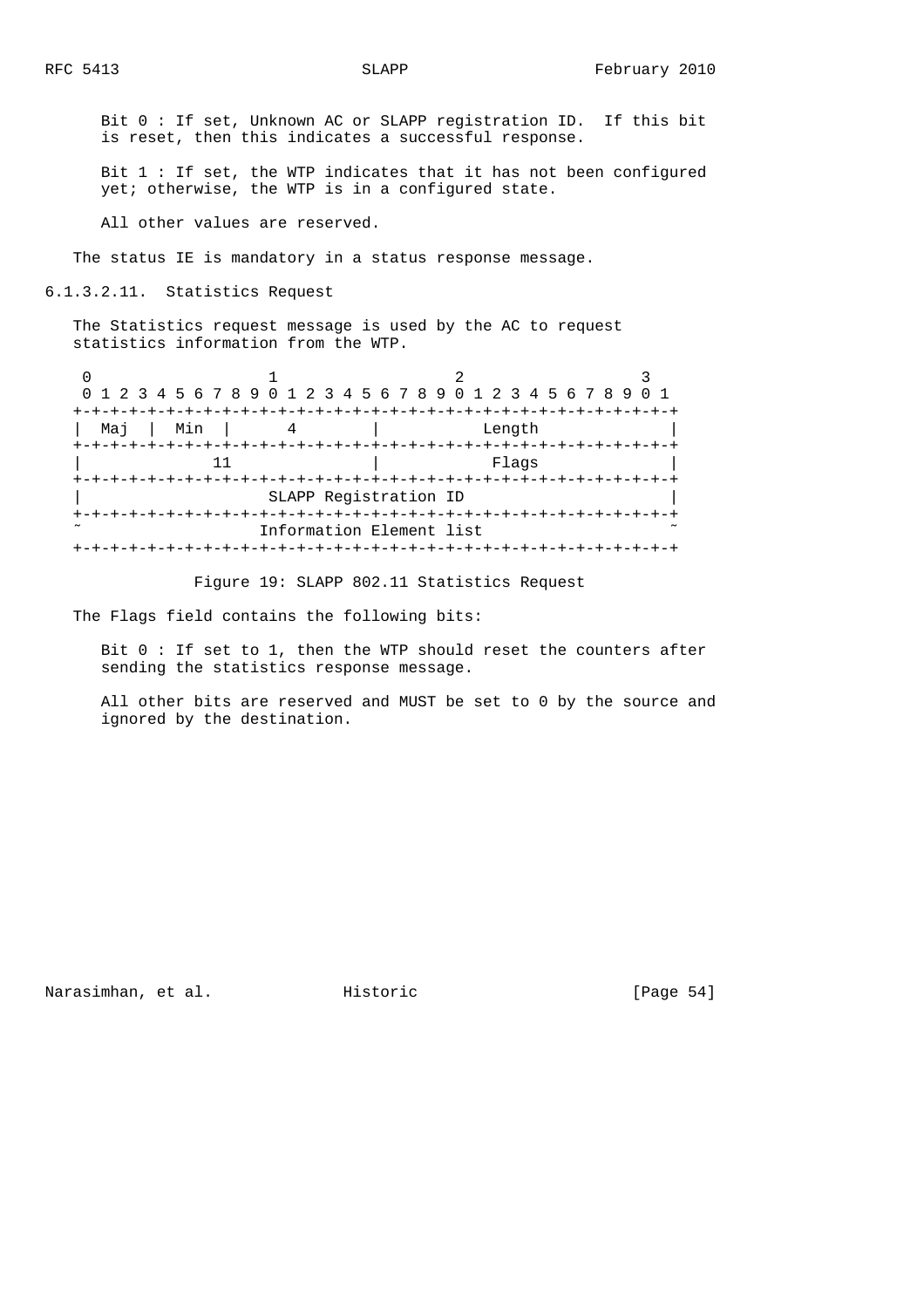6.1.3.2.12. Statistics Response

0  $1$  2 3 0 1 2 3 4 5 6 7 8 9 0 1 2 3 4 5 6 7 8 9 0 1 2 3 4 5 6 7 8 9 0 1 +-+-+-+-+-+-+-+-+-+-+-+-+-+-+-+-+-+-+-+-+-+-+-+-+-+-+-+-+-+-+-+-+ | Maj | Min | 4 | Length +-+-+-+-+-+-+-+-+-+-+-+-+-+-+-+-+-+-+-+-+-+-+-+-+-+-+-+-+-+-+-+-+ | 12 | Flags | 12 | Flags | 12 | Flags | 12 | Flags | 12 | Flags | 12 | Trip | 12 | Trip | 12 | Trip | 12 | Trip | 1 +-+-+-+-+-+-+-+-+-+-+-+-+-+-+-+-+-+-+-+-+-+-+-+-+-+-+-+-+-+-+-+-+ | SLAPP Registration ID | +-+-+-+-+-+-+-+-+-+-+-+-+-+-+-+-+-+-+-+-+-+-+-+-+-+-+-+-+-+-+-+-+ Information Element list +-+-+-+-+-+-+-+-+-+-+-+-+-+-+-+-+-+-+-+-+-+-+-+-+-+-+-+-+-+-+-+-+

Figure 20: SLAPP 802.11 Statistics Response

The Flags field contains the following bits:

 Bit 0 : If set, then the counters have been reset as requested by the AC.

 Bit 1 : If set, then the WTP has encountered a statistics request from either an unknown AC or with an unknown SLAPP registration ID.

Bit  $2:$  If set, WTP indicates that it has not been configured yet; otherwise, the WTP is in a configured state.

All other bits are reserved.

6.1.3.2.13. Keepalive

 The keepalive messages can be initiated by either the WTP or the AC. It is used to probe the availability of the other party and the path between them. The initial message is termed the keepalive request, while the response to that message is termed the keepalive response.

|              | 0 1 2 3 4 5 6 7 8 9 0 1 2 3 4 5 6 7 8 9 0 1 2 3 4 5 6 7 8 9 0 1 |  |
|--------------|-----------------------------------------------------------------|--|
|              |                                                                 |  |
| Min<br>Mai l | Length                                                          |  |
|              |                                                                 |  |
|              | Flaqs                                                           |  |
|              |                                                                 |  |
|              | SLAPP Registration ID                                           |  |
|              |                                                                 |  |

Figure 21: SLAPP Keepalive Packet

Narasimhan, et al. Historic [Page 55]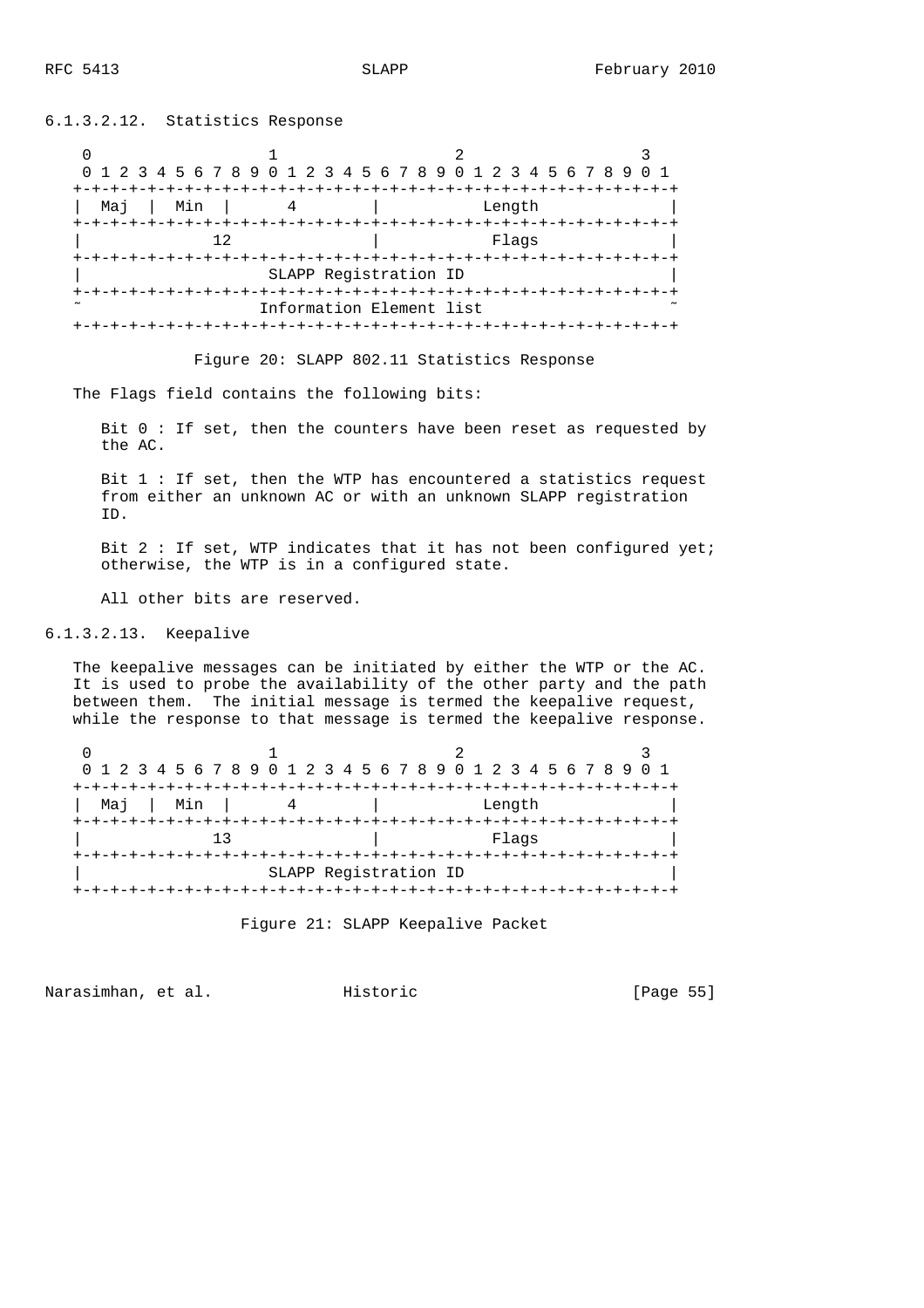The Flags field has the following values:

 Bit 0 : Set to 0 in a keepalive request message, set to 1 in a keepalive response message.

 Bit 1 : Set to 0 in a keepalive request message, set to 1 in a keepalive response message if the initiator of the keepalive request is unknown or the SLAPP registration ID is incorrect, and set to 0 otherwise.

 All other bits are reserved and must be set to 0 by the source and ignored at the destination.

### 6.1.3.2.14. Key Configuration

 In CAPWAP mode 5, the 802.11 crypto functions are performed at the AC. So there is no need for the AC to send PTKs/GTKs to the WTP. When one of the CAPWAP Modes 1-4 has been negotiated between the AC and WTP, it is necessary for the AC to send both unicast and broadcast/multicast keys to the WTP. This is accomplished after the 802.1x authenticator (which resides on the AC) has successfully authenticated the supplicant. Key Configuration Requests are differentiated -- unicast or broadcast -- by setting or clearing the high-order bit of the "Flags" field. The setting of this bit determines the contents of the Key Configuration Request following the SLAPP Registration ID.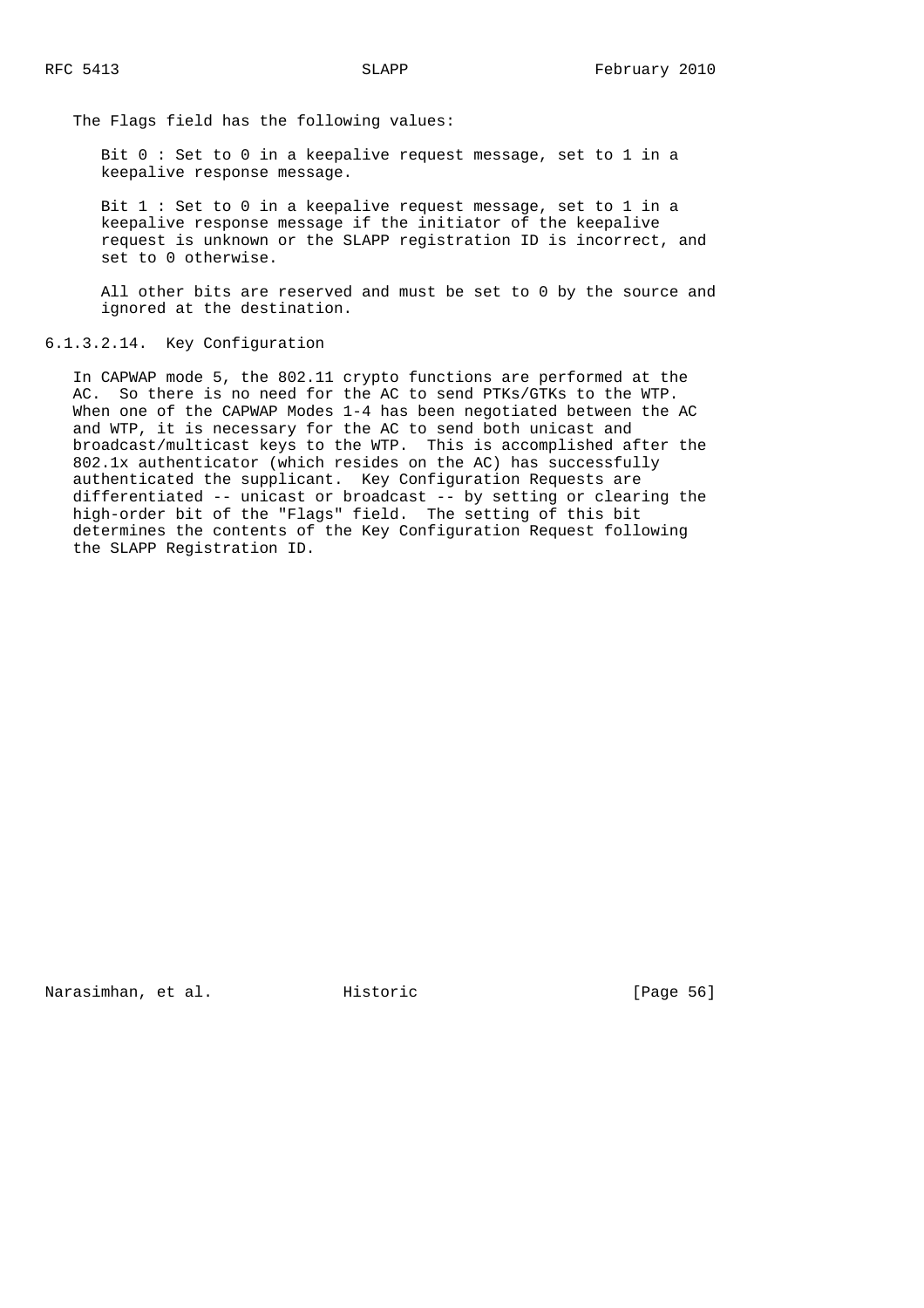# 6.1.3.2.14.1. Unicast Key Configuration Request

 The Unicast Key Configuration Request is used by the AC to inform the WTP of the key to use when protecting unicast frames to and from a specified supplicant.

|                    |                       | 0 1 2 3 4 5 6 7 8 9 0 1 2 3 4 5 6 7 8 9 0 1 2 3 4 5 6 7 8 9 |      |
|--------------------|-----------------------|-------------------------------------------------------------|------|
| Min<br>Maj         |                       | Length<br>$- + - + - + - +$                                 |      |
| 15                 |                       | Flaqs                                                       |      |
|                    | SLAPP Registration ID | supplicant MAC address                                      |      |
|                    |                       | supplicant mac address (cont)   Supp 802.10 tag<br>$+-+$    | RSVD |
| unicast key length |                       | unicast key                                                 |      |

Figure 22: Unicast Key Configuration Request

 Note the high-order bit of the "Flags" field is cleared to indicate a unicast key is being sent. The 802.1Q tag field is used to indicate to the WTP which VLAN this supplicant is in and which broadcast/ multicast key to use when communicating to it with broadcast/ multicast frames.

6.1.3.2.14.2. Broadcast/Multicast Key Configuration Request

| 0 1 2 3 4 5 6 7 8 9 0 1 2 3 4 5 6 7 8 9 0 1 2 3 4 5 6 7 8 9 0 1 |                                                 | -+-+-+-+-+-+-+-+-+-+-+-+-+-           |  |
|-----------------------------------------------------------------|-------------------------------------------------|---------------------------------------|--|
| Min<br>Maj                                                      |                                                 | Length                                |  |
| 15                                                              |                                                 | Flaqs                                 |  |
|                                                                 | SLAPP Registration ID                           |                                       |  |
| 801.1q tag                                                      |                                                 | RSVD   broadcast/multicast key length |  |
|                                                                 | -+-+-+-+-+-+-+-+-+-+<br>broadcast/multicast key |                                       |  |

Figure 23: Group Key Configuration Request

Narasimhan, et al. Historic [Page 57]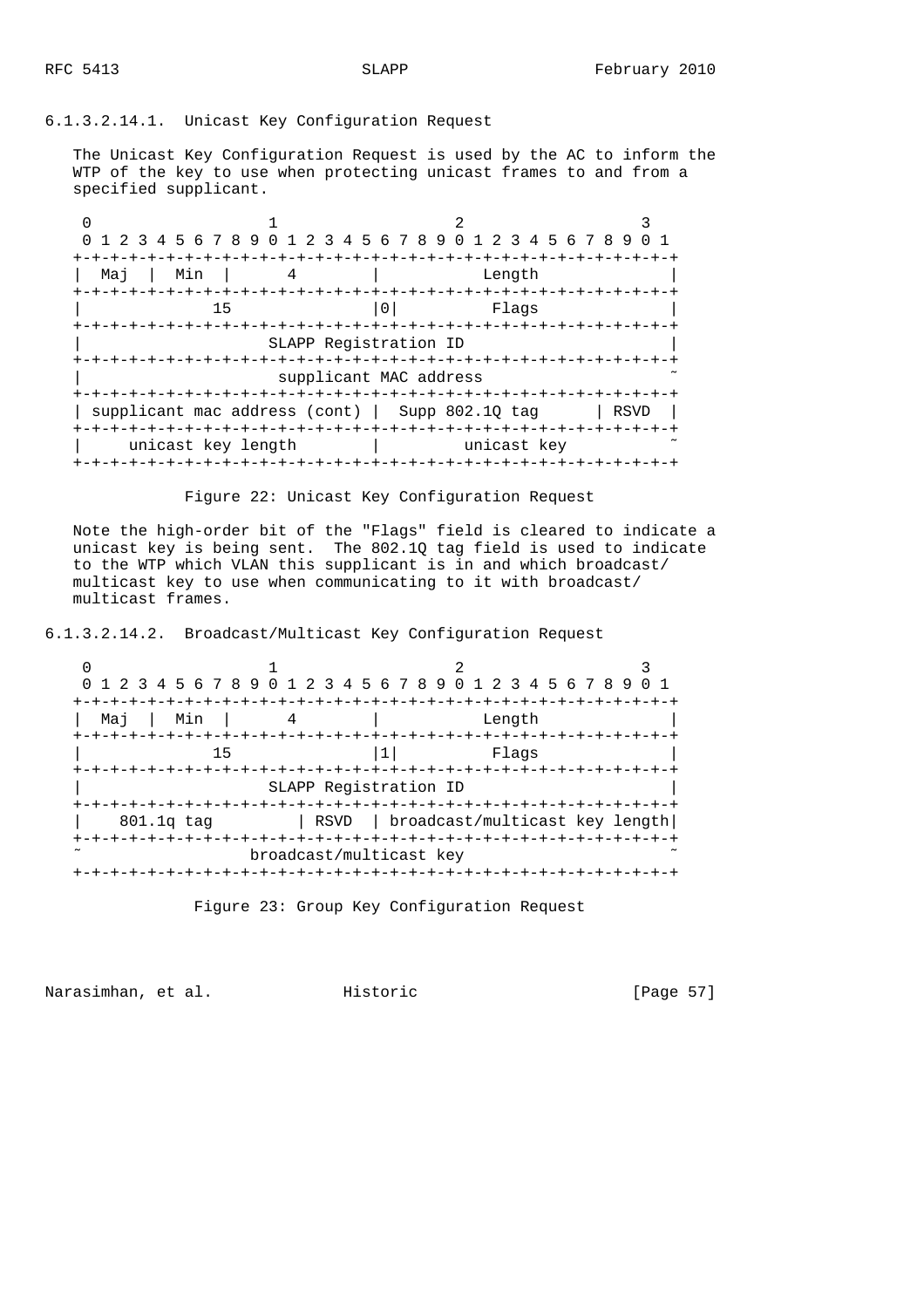Note the high-order bit of the "Flags" field is set, indicating a broadcast/multicast key is being sent. The bits marked "RSVD" are reserved and MUST be set to zero by the AC and ignored by the WTP.

# 6.1.3.2.14.3. Unicast Key Configuration Response

 The WTP acknowledges receipt of a Unicast Key Configuration Request by sending a Unicast Key Configuration Response. This response mirrors the request but does not send back the key length or the key itself. (The RSVD bits are returned for alignment purposes and MUST be set to zero by the WTP and ignored by the AC.)

| 0 1 2 3 4 5 6 7 8 9 0 1 2 3 4 5 6 7 8 9 0 1 2 3 4 5 6 7 8 9 |                        |        |      |
|-------------------------------------------------------------|------------------------|--------|------|
|                                                             |                        |        |      |
| Min<br>Maj                                                  |                        | Length |      |
| 16                                                          |                        | Flaqs  |      |
|                                                             | SLAPP Registration ID  |        |      |
|                                                             | supplicant MAC address |        |      |
| supplicant mac address (cont)   Supp 802.10 tag             | -+-+-+-+-+-+-+         |        | RSVD |

Figure 24: Unicast Key Configuration Response

Narasimhan, et al. Historic [Page 58]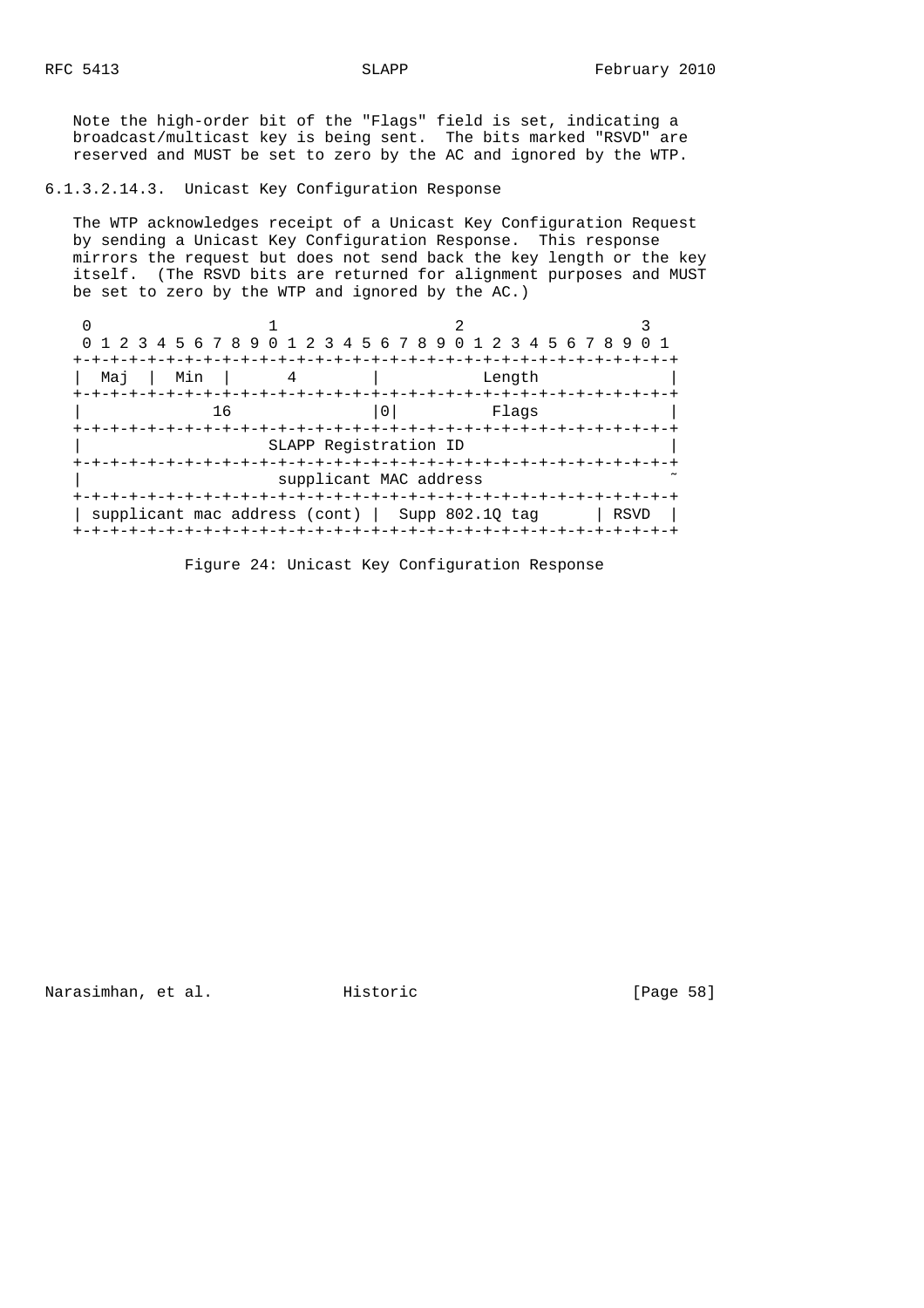## 6.1.3.2.14.4. Multicast Key Configuration Response

 The WTP acknowledges receipt of a Multicast Key Configuration Request by sending a Multicast Key Configuration Response. This response mirrors the request, but it does not send back the key length or the key itself. (The RSVD bits are returned for alignment purposes and MUST be set to zero by the WTP and ignored by the AC.)

|              | 0 1 2 3 4 5 6 7 8 9 0 1 2 3 4 5 6 7 8 9 0 1 2 3 4 5 6 7 8 9 | -+-+-+-+-+-+-+-+-+-+-+-+-+-+-+ |                                                  |  |
|--------------|-------------------------------------------------------------|--------------------------------|--------------------------------------------------|--|
| Min<br>Mai   |                                                             |                                | Length                                           |  |
|              | 16                                                          |                                | Flaqs<br>-+-+-+-+-+-+-+-+-+-+-+-+-+-+-+-+-+-+-+- |  |
|              |                                                             | SLAPP Registration ID          |                                                  |  |
| $801.1q$ tag | +-+-+-+-+-+-+-+-+-+-+-+-+-+-+-+-+                           | RSVD                           |                                                  |  |

Figure 25: Group Key Configuration Response

# 6.1.3.3. Monitoring and Statistics

 An AC may want to periodically monitor the health of a WTP, collect the necessary information for diagnostics, and get notifications on pre-defined events at the WTP that may be of interest. This section defines a set of WTP statistics and events and describes the process of collecting statistics from WTPs and configuring the event notification mechanism at the WTP. It is beyond the scope of this document to describe what should/could be done with the collected information.

## 6.1.3.3.1. Statistics Collection Procedure

 The simple statistics collection procedure defined here does not require the WTP to maintain any timers or any similar mechanisms. A WTP is responsible only for maintaining the statistics defined in Information Elements 29, 30, 31, and 32. The WTP must also respond to a statistics request message from the AC by delivering the appropriate statistics to the AC using a statistics response message. For example, if an AC is interested in gathering periodic statistics about some specific statistics, it is the responsibility of the AC to poll the WTP at the appropriate intervals.

Narasimhan, et al. Historic [Page 59]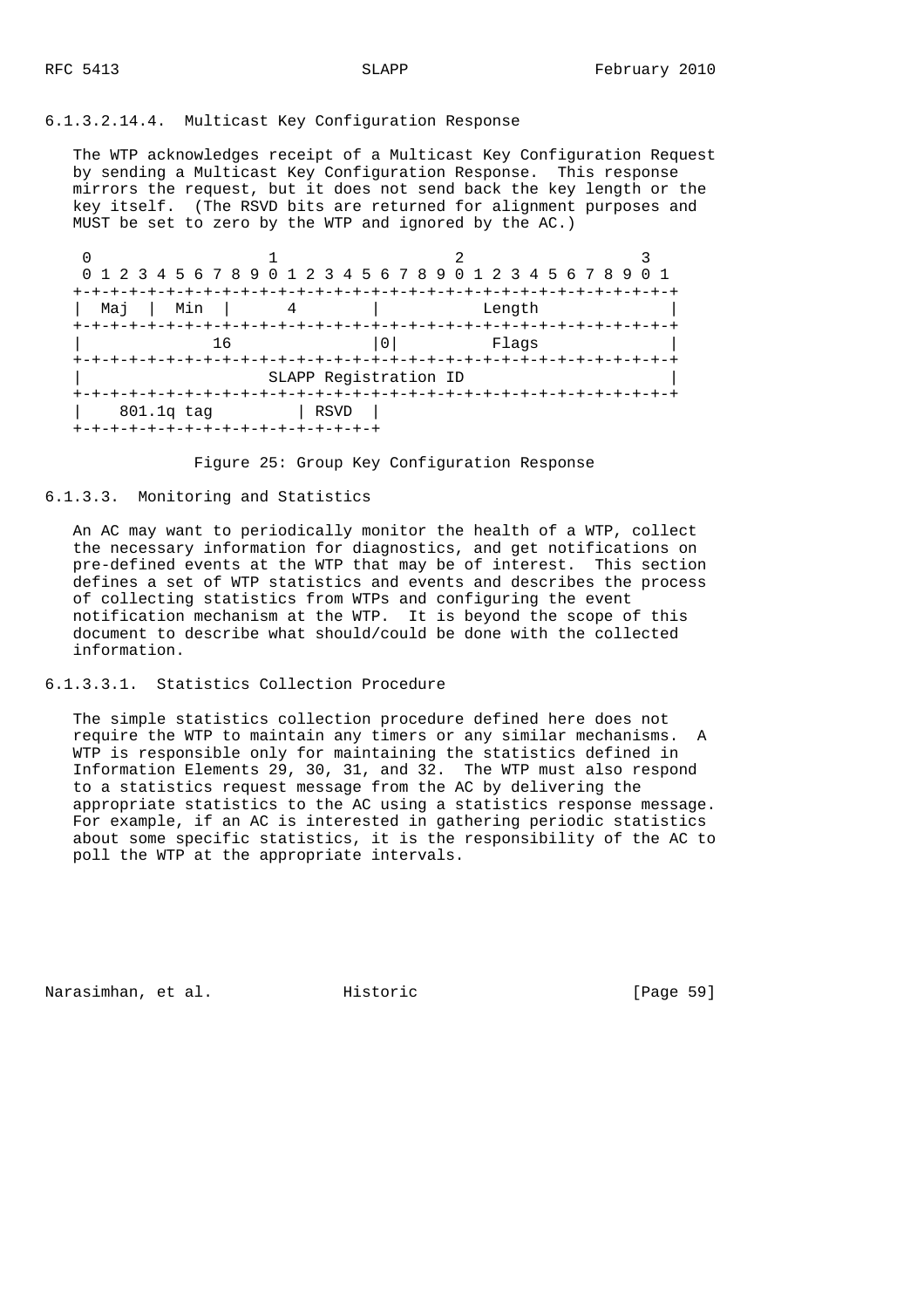## 6.1.3.3.2. Events Procedure

 The event notification process includes the following: 1) Event Registration: the registration of events of interest at the WTP by the AC and 2) Notification: The communication of event-related information by the WTP to the AC whenever the conditions for a specific registered event has occurred. The set of events supported by a WTP and the event-specific parameters that may be configured as part of a event registration are given in Section 6.1.3.3.3.

### 6.1.3.3.3. WTP Events

This section defines a set of WTP events along with the event specific parameters that may be configured by ACs and the event related information that should be delivered to the ACs by WTPs when the conditions for a particular configured event have occurred.

 Radar Detection Event: Configure whether the AC is interested in receiving a notification whenever a radar event is detected. The WTP may notify the AC about the type of radar interference and the new channel that the WTP has moved to as a result, if any, using the Radar Detection Event Element (element ID: 35).

 Excessive Retry Event: Configure the number of consecutive transmission failures before a notification is generated. The WTP may notify the MAC address of the station (STA) and the number of consecutive unacknowledged frames so far using the Excessive Retry Event Element (element ID : 36).

 Noise Floor Event: Configure the noise floor threshold above which an event notification would be generated by the WTP. The WTP may notify the AC with the most recent measured noise floor that exceeded the configured threshold using the Noise Floor Event Element (element ID : 37).

 De-Authentication Event: Configure whether the AC is interested in receiving a notification whenever a station has been de authenticated by the WTP. The WTP may notify the AC with the MAC address of the STA along with a reason code (inactivity, etc.).

Association Event: Needed in Local MAC architecture.

Disassociation Event: Needed in Local MAC architecture.

## 6.1.4. Protocol Operation

 The SLAPP 802.11 Control Protocol operation is described in this section.

Narasimhan, et al. Historic [Page 60]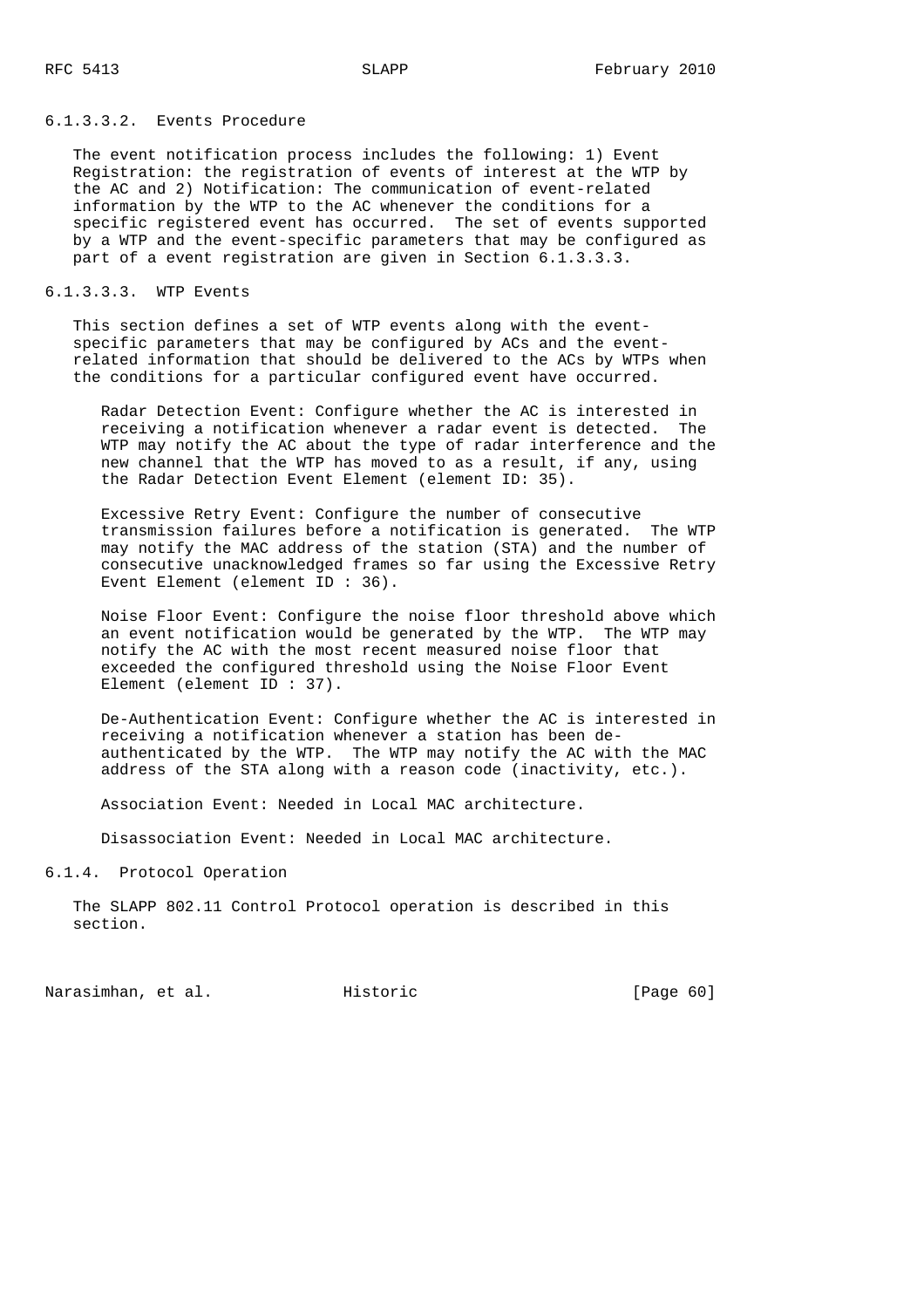# 6.1.4.1. SLAPP 802.11 Control Protocol State Machine

6.1.4.1.1. At the WTP



Narasimhan, et al. Historic [Page 61]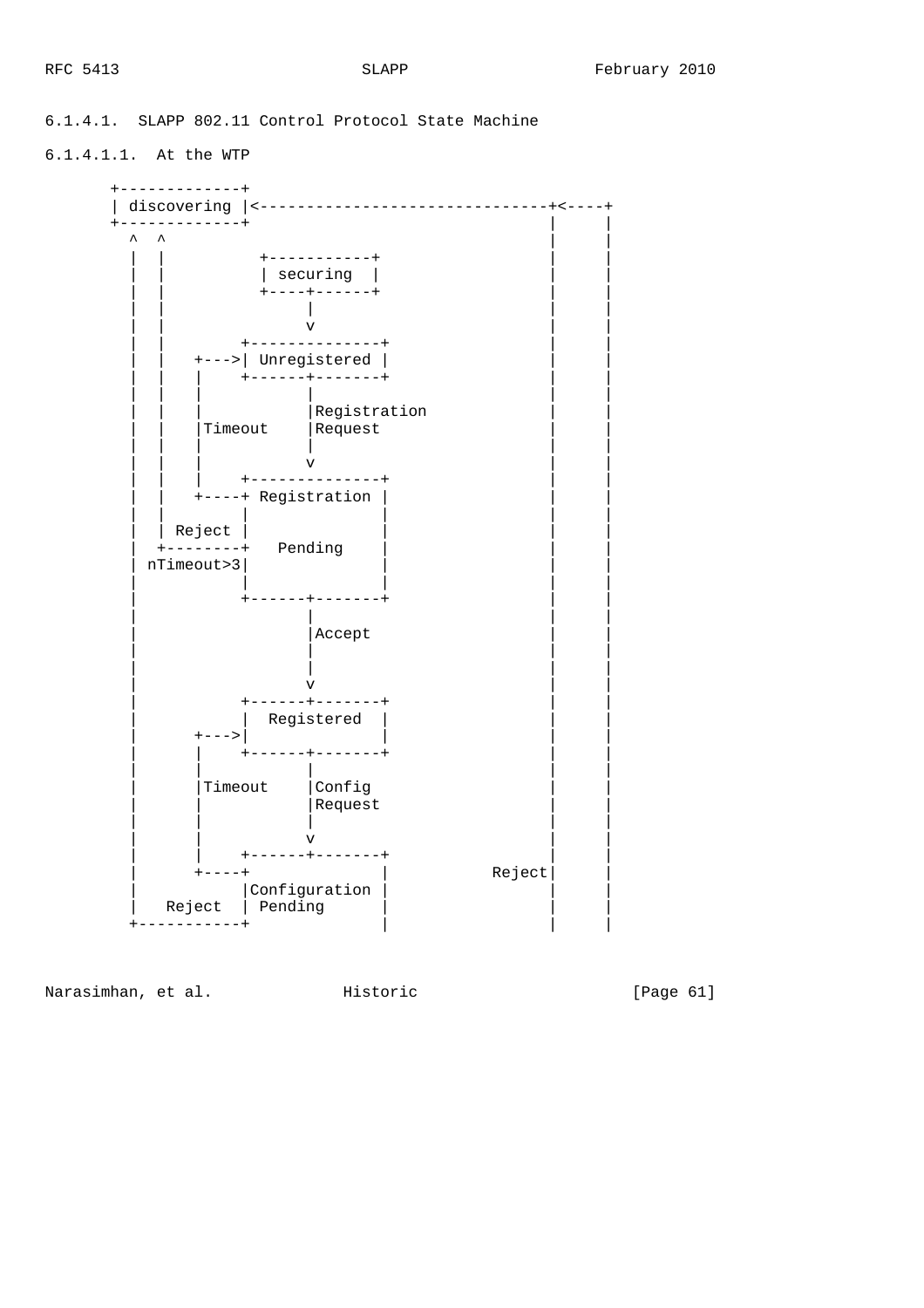

 In Configured and/or Registered states, respond to Status Requests, Statistics Requests, Keepalives, Key Config

Figure 26: SLAPP 802.11 Control Protocol at the WTP

6.1.4.1.1.1. State Machine Explanation

- Unregistered: The transition into this state is from the securing state (Figure 3). Send registration request message to move to Registration Pending state, set timer for registration response.
- Registration Pending: On a registration response from the AC, cancel registration timer. If the response is successful, move to Registered state. If not, move to discovering state (Figure 3). If timer expires, if nTimeout >3, then move to discovering state. If not, return to Unregistered state.
- Registered: Send Configuration Request message to AC to move to Configuration Pending state, and set timer for Configuration Response. In this state, respond to status request, statistics request, and keepalive messages from the AC.
- Configuration Pending: If a Configuration Response is received from the AC, cancel the Configuration Response timer. If the response is successful and the configuration is acceptable, then send the Configuration ACK message to AC, and move to Configured state. If

Narasimhan, et al. Historic [Page 62]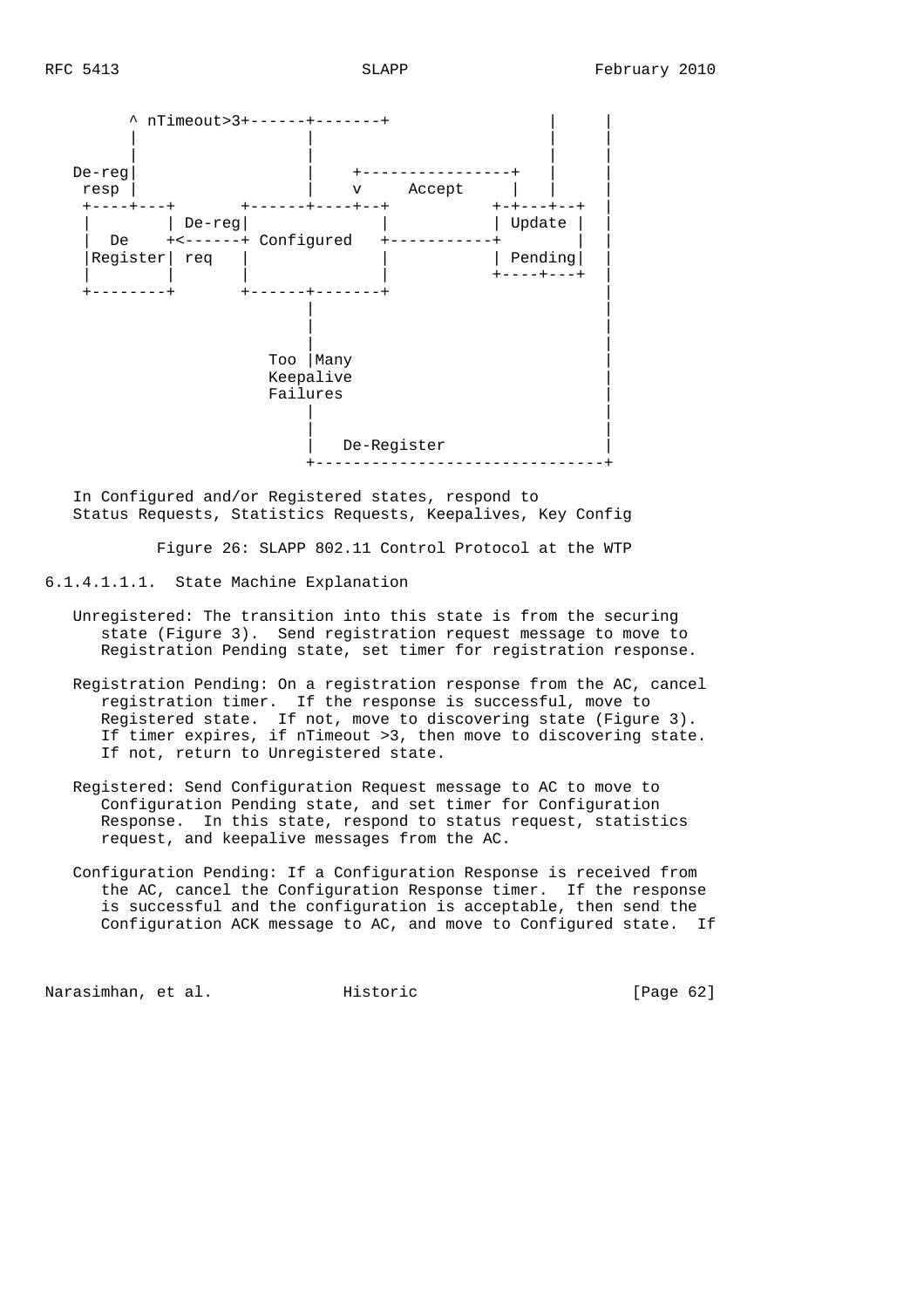the Configuration Request is rejected or the configuration is not acceptable, then send a de-register request to the AC and move to discovering. If the Configuration Response timer expires, move to Registered state unless nTimeout >3, in which case move to discovering state.

- Configured: In the Configured state, the WTP responds to the status request, statistics request, and keepalive messages from the AC. If it receives a de-register request message from the AC, then it sends a de-register response to the AC and moves to the discovering state. If the WTP receives a Configuration Update message, then it moves to the Update Pending state. If it receives too many consecutive keepalive failures (no responses from the AC to keepalive requests), then it sends a de-register message to the AC and moves to the discovering state.
- Update Pending: In the Update Pending state, the WTP analyzes the configuration information received in the Configuration Update message. If the configuration is found to be acceptable, then it applies the configuration and returns to the Configured state. If the WTP chooses to reject the configuration update, then it sends a de-register request to the AC and moves to the discovering state.
- De-register: From the Configured state, the WTP moves to the De-register state when it receives a de-register request message from the AC. It sends a de-register response to the AC and moves to the discovering state.

Narasimhan, et al. Historic [Page 63]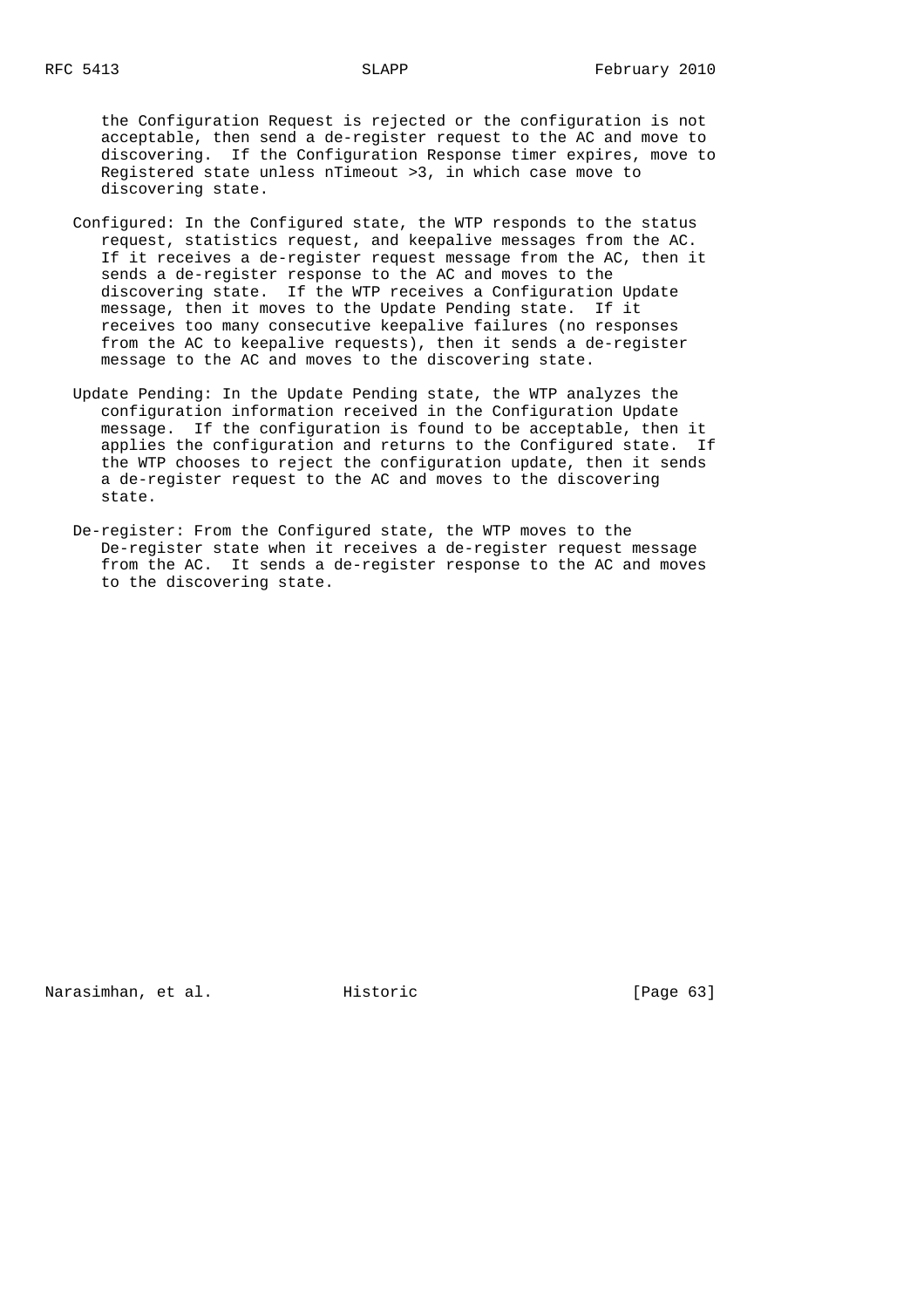

Narasimhan, et al. Historic [Page 64]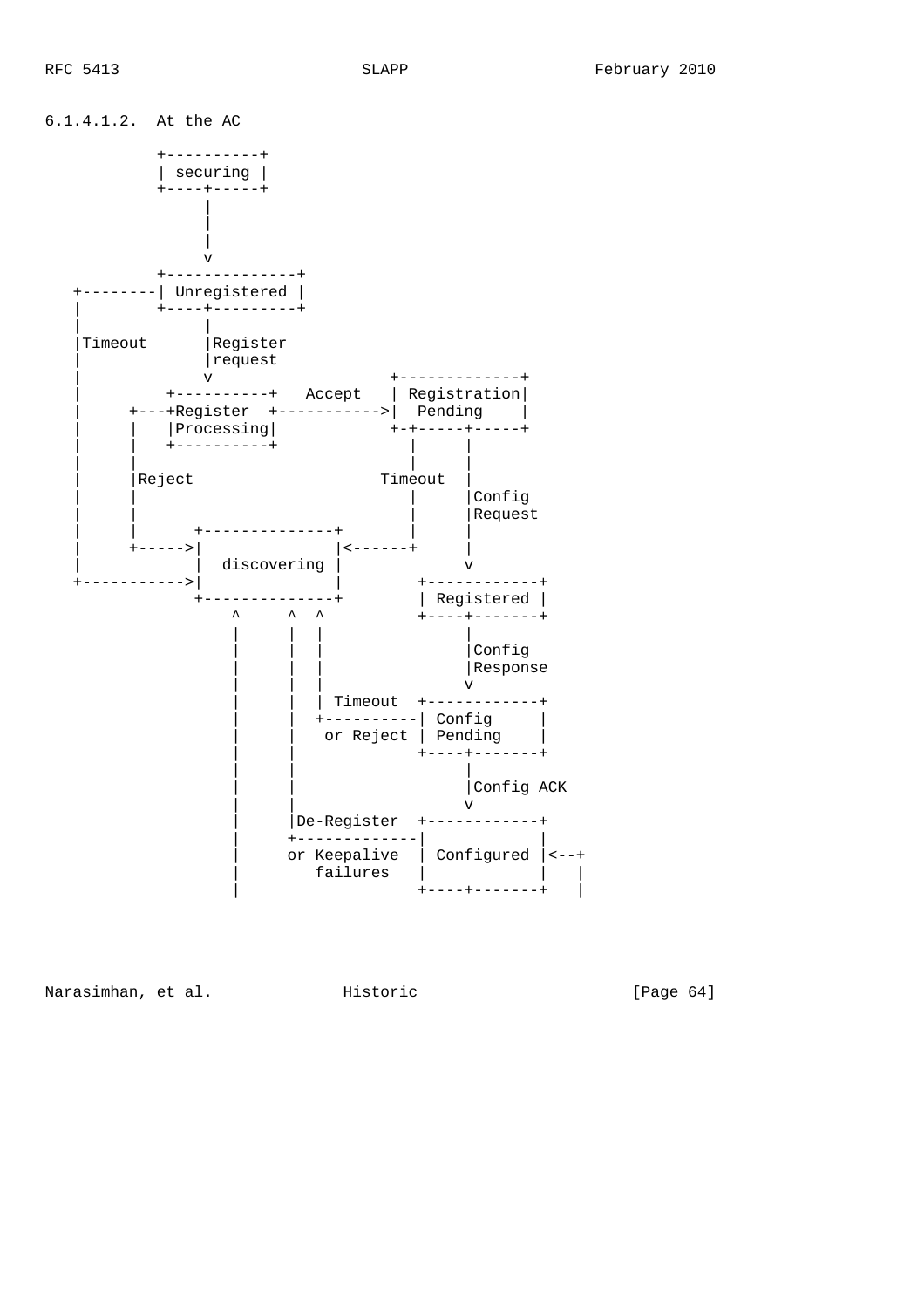

Figure 27: SLAPP 802.11 Control Protocol at the AC

#### 6.1.4.1.2.1. State Machine Explanation

The states "securing" and "discovering" are described in Figure 3.

- Unregistered: This state is entered from the securing state described in Figure 3. In this state, the AC is waiting for a registration request message from the WTP. Upon receiving the registration request message, it moves into the Registration Processing state.
- Registration Processing: In this state, the AC must determine whether or not it can accept the new WTP. If the AC decides to accept the WTP, it must pick a CAPWAP mode to operate in and send a registration response message with a success code and moves to the Registration Pending state. If the AC chooses to reject the current registration request from the WTP, it must send a registration response with a failure code and move to the discovering state.
	- Registration Pending: If the timer expires before a response from the WTP is received, then the AC destroys the registration state and moves to the discovering state. If a Configuration Request message is received from the WTP, then the AC moves into the Registered state and processes the Configuration Request message. It sends a Configuration Response message to the WTP with the appropriate IEs and moves into the Configuration Pending state.
	- Configuration Pending: If the timer expires before a response is received from the WTP, then the AC destroys the current registration and moves into the discovering state. If a Configuration ACK is received from the WTP, but contains a failure code, then the AC again destroys the registration state and moves into the discovering state. If the Configuration ACK from the WTP is successful, then the AC moves to the Configured state.
	- Configured: In the Configured state, the AC can send a status request, statistics request, keepalive, and Key Configuration messages to the WTP. Any response to these messages from the WTP

Narasimhan, et al. Historic [Page 65]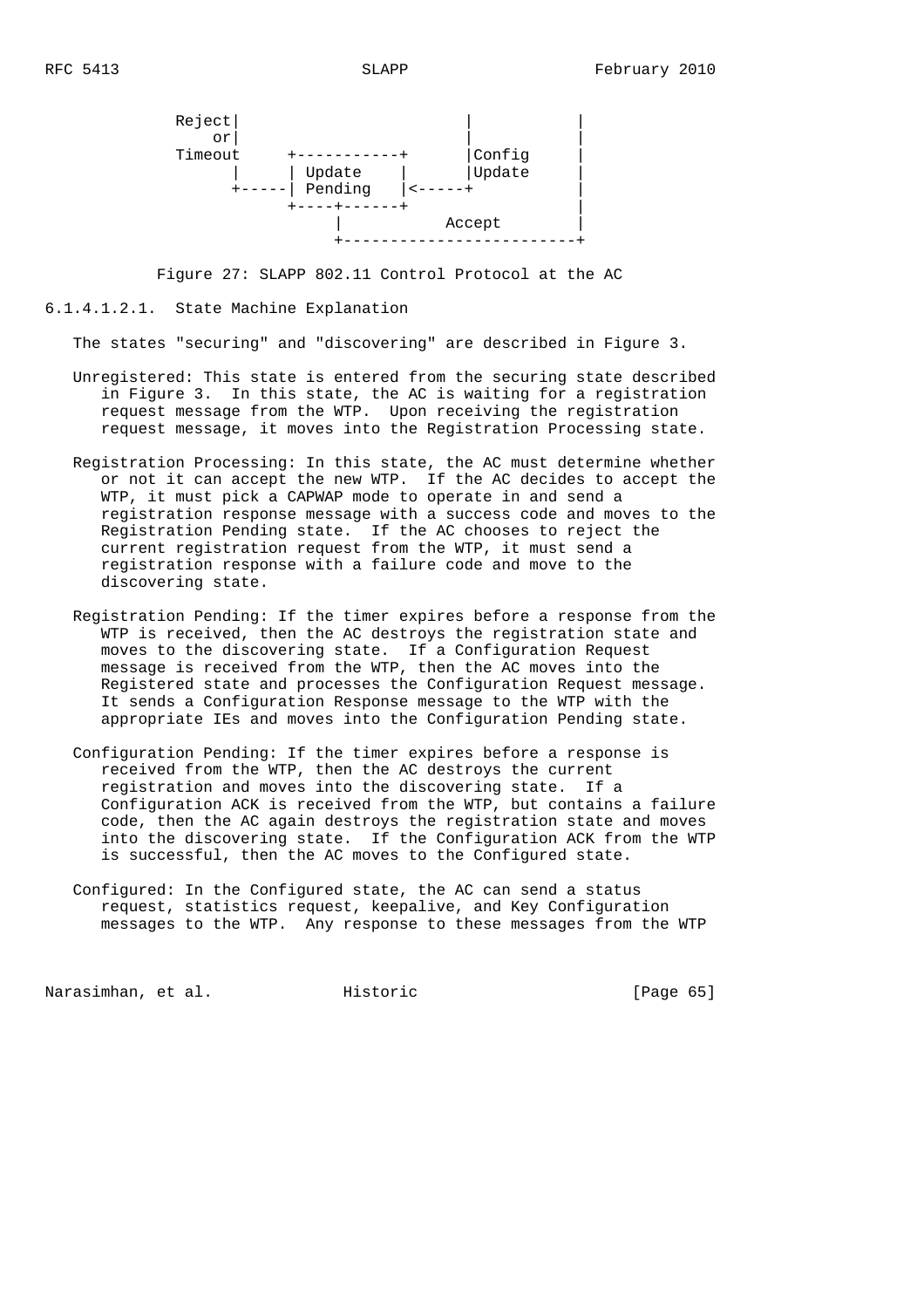that indicates an unknown SLAPP registration ID or an unknown AC causes the AC to destroy any registration or configuration state and move to the discovering state. From the configured state, the AC can send a Configuration Update message and move into the Update Pending state. If it receives a de-register request from the WTP, then it destroys all current registration and configuration state and moves into the discovering state. If a number of successive keepalive messages go unacknowledged by the WTP, then the AC moves into the discovering state.

- Update Pending: When the AC receives a Configuration ACK message with a success code, then it returns to the Configured state. If the status code is a failure or if the timer expires before the Configuration ACK is received from the WTP, the AC destroys all registration and configuration state for the WTP and moves into the discovering state.
- 6.2. Image Download Protocol

 The Image Download protocol is a control protocol defined in this document that is generic enough to be agnostic to the underlying technology.

 In the Image Download protocol, the WTP obtains a bootable image from the AC by receiving a series of image transfer packets. Missed image data packets are re-requested by the WTP by sending image data request packets indicating the missing packets.

 The image to download is divided into slices of equal size (except for the last slice, which can be less than the slice size provided, it is also greater than zero). The size of each slice depends on the MTU determined by the DTLS exchange and SHOULD be the realized MTU minus the size of an Image Download Request (Figure 29).

 Note that the Image Download packet and Image Download Request is encapsulated in a DTLS header that secures the image download.

6.2.1 Image Download Packet

The format of an Image Download packet is shown in Figure 28.

Narasimhan, et al. Historic [Page 66]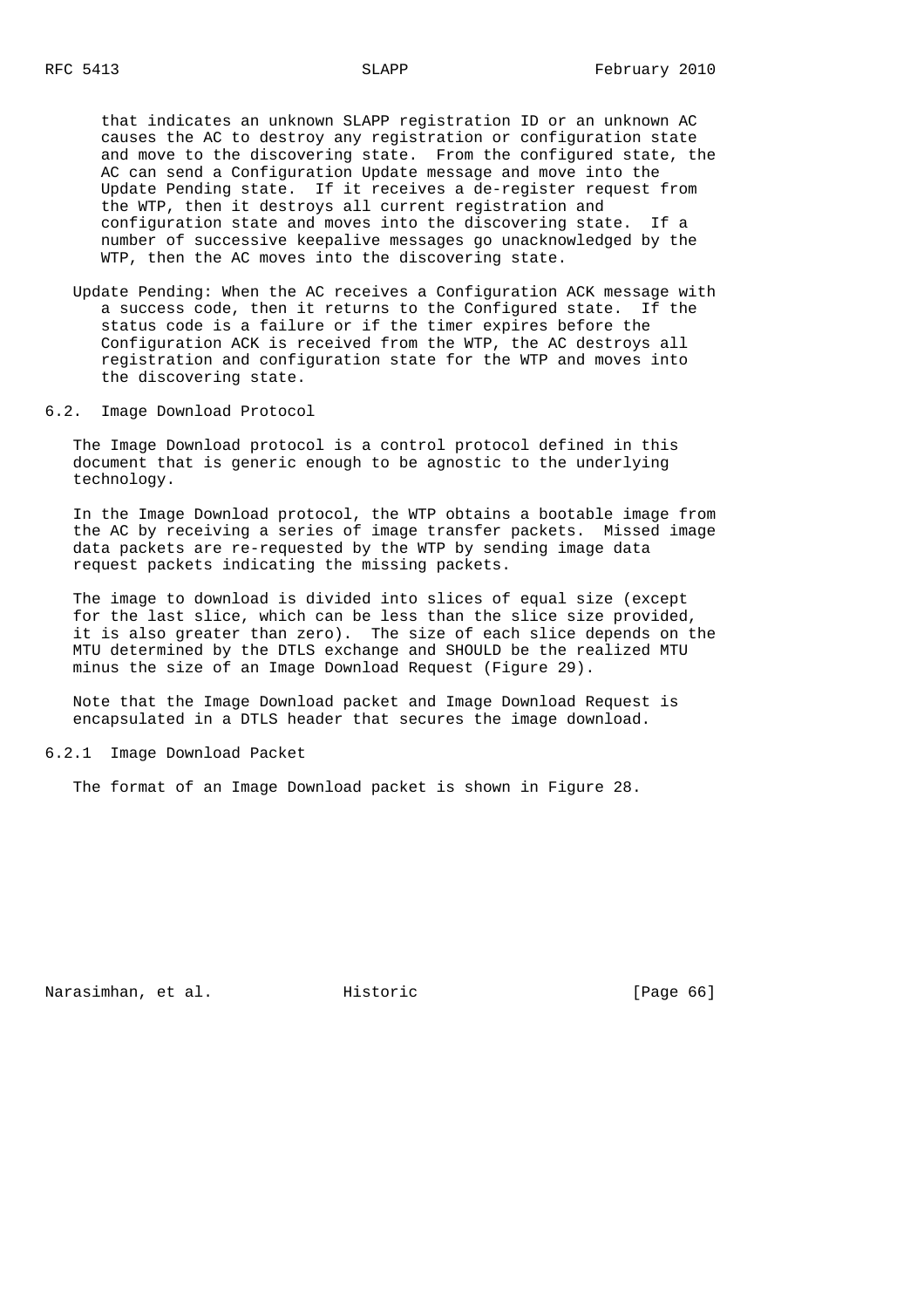| 0<br>1<br>3.<br>2<br>0 1 2 3 4 5 6 7 8 9 0 1 2 3 4 5 6 7 8 9 0 1 2 3 4 5 6 7 8 9 0 1<br>Maj   Min   Type = $3$   Length<br>RESERVED   M   R   Packet sequence number<br>image data slice |
|------------------------------------------------------------------------------------------------------------------------------------------------------------------------------------------|
| Figure 28: SLAPP Image Download Packet                                                                                                                                                   |
| where:                                                                                                                                                                                   |
| length: variable                                                                                                                                                                         |
| RESERVED: Unused in this version of SLAPP, MUST be zero (0) on<br>transmission and ignored upon receipt.                                                                                 |
| M: The "More" bit indicating that the current packet is not the final<br>one.                                                                                                            |
| R: The "Request" bit. This bit MUST be set to one (1) when the<br>packet is the response to a request and zero (0) otherwise.                                                            |
| packet sequence number: A monotonically increasing counter that<br>assigns a unique number to each slice of the image.                                                                   |
| image data slice: A portion of the bootable image.                                                                                                                                       |
| 6.2.2. Image Download Request                                                                                                                                                            |
| The format of an Image Download Request is shown in Figure 29.                                                                                                                           |
| 2<br>3<br>0<br>1<br>0 1 2 3 4 5 6 7 8 9 0 1 2 3 4 5 6 7 8 9 0 1 2 3 4 5 6 7 8 9 0 1                                                                                                      |
| Min   Type = 3  <br>Mai<br>Length                                                                                                                                                        |
| RESERVED   M R  Packet sequence number                                                                                                                                                   |
| Figure 29: SLAPP Image Download Request Packet<br>where:                                                                                                                                 |
|                                                                                                                                                                                          |
| length: eight (8) octets                                                                                                                                                                 |

Narasimhan, et al. Historic [Page 67]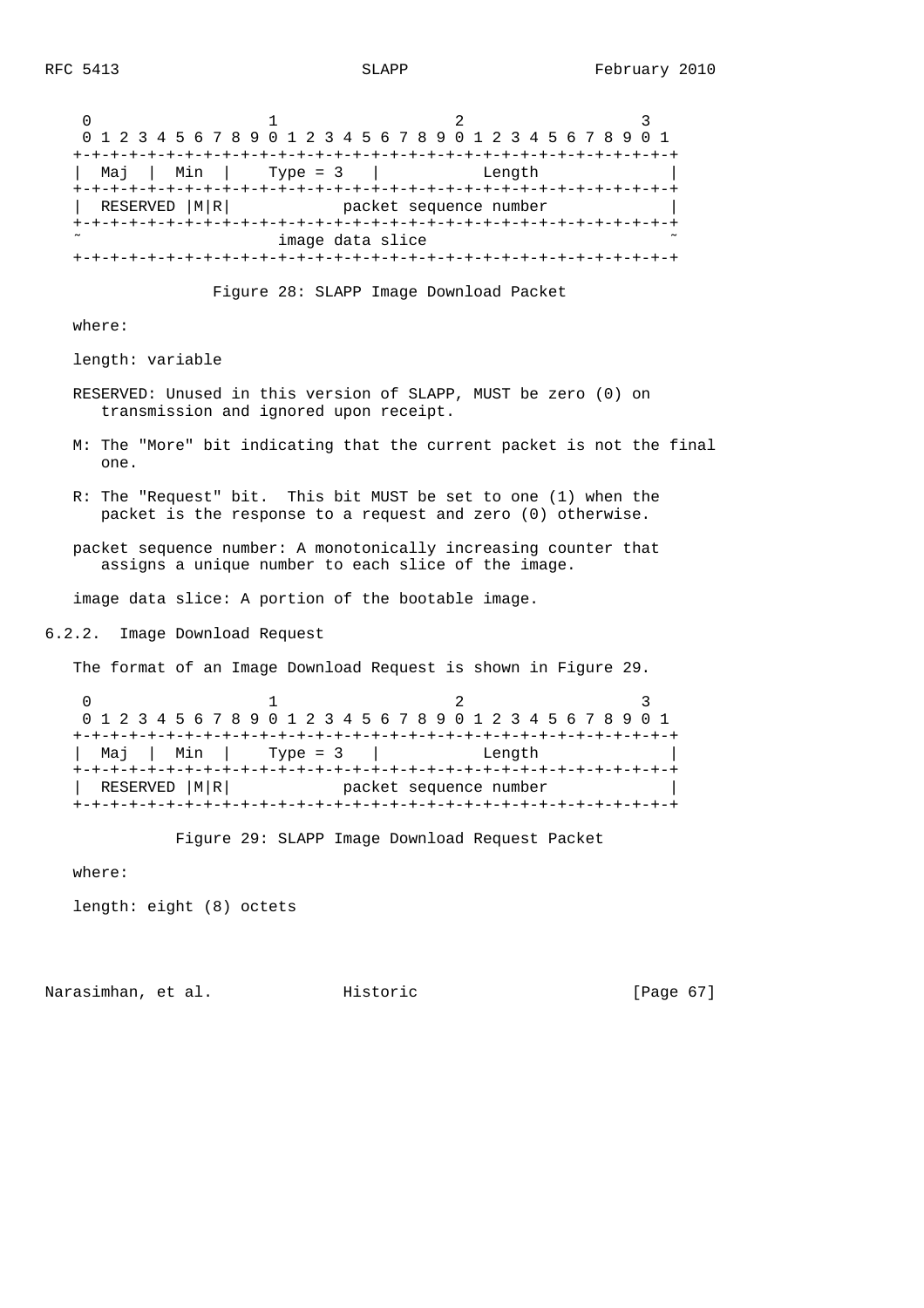RESERVED: Unused in this version of SLAPP, MUST be zero on transmission and ignored upon receipt.

- M: The "More" bit. This MUST be equal to the one (1) when negatively acknowledging a missed packet and set to zero (0) when indicating the end of the Image Download protocol.
- R: the "Request" bit. This MUST be one in an Image Download Request.
- packet sequence number: The packet sequence number of the missing image data slice.

#### 6.2.3. Image Download Process

 The AC will divide the bootable image into a series of slices and send each slice as an Image Download packet. The size of each image data slice (and therefore the size of each Image Download packet) depends on the MTU of the connection determined during the DTLS handshake. With the transmission of each slice, the AC MUST increment the packet sequence number.

 Image Download packets are negatively ACK'd. An AC MUST NOT assume anything about the reception of packets; it sends based upon negative ACKs. One could naively assume that since the packets are sent sequentially, that all packets with a sequence number of "n - 1" are implicitly ack'd by the receipt of a request for the packet with sequence number "n" to be retransmitted. Such an assumption would be incorrect since previous requests could, themselves, have been dropped.

 The Image Download process is initiated by the WTP requesting a packet with the packet sequence number of zero (0). The AC sets the packet sequence counter for this WTP to one (1) and sends the first slice. The "Request" bit for the first slice sent by the AC MUST be set to zero (0) since the first slice was technically not requested.

 The WTP sets a periodic timer that, when it fires, causes the WTP to send Image Download Requests for slices that have been missed since the last periodic timer had fired. Since individual Image Download packets are not ack'd, the AC MUST NOT set a timer when each one is sent.

 If a WTP notices missed image transfer packets -- when the difference between the packet sequence number of a received image transfer packet and the packet sequence number of the last image transfer packet previously received is greater than one -- it will note that fact in a bitmask. When the periodic timer fires, the WTP will request the slices that are absent from that bitmask. Each slice

Narasimhan, et al. Historic [Page 68]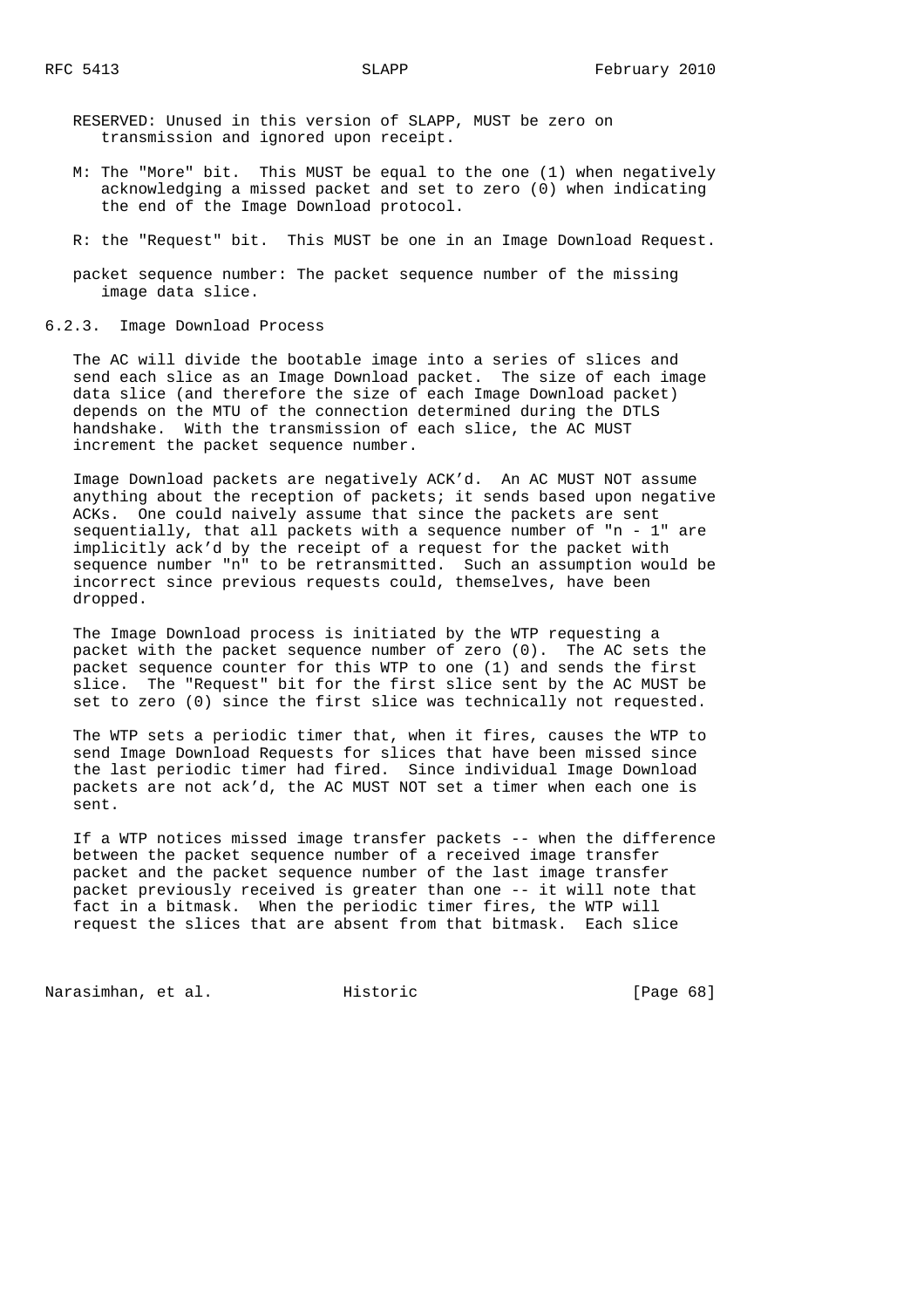will be requested by sending a Download Request with a length of eight (8) and indicating the sequence number of the packet requested. The AC MUST interleave these retransmissions with packets in the sequence.

 Since both sides implicitly agree upon the MTU of the link, the WTP will know the slice size that the AC will use during the Image Download process. A dropped packet will therefore result in an internal buffer pointer on the WTP being incremented by the slice size and the lost packet requested. When the lost packet is received, it can be inserted into the buffer in the space provided by the pointer increment when its loss was first detected. That is, loss of packet <n> will result in packet <n> being re-requested and when received inserted into the buffer at an offset of  $\langle n-1 \rangle$  \* <slicesize> from the start of the buffer.

 The final packet sent by the AC will not have the "more" bit set, and this indicates to the WTP that the end of the image has been received. This final packet is acknowledged by the WTP indicating the end of the Image Download process.

 A lost final packet will result in the AC resending the final packet again (see Section 4.4).

6.2.4. Image Download State Machine

 The Image Download protocol is a Negotiated Control Protocol defined for SLAPP. Transitions to it come from the "secure" state and transitions out of it go to the "acquire" state. See Figure 3.

6.2.4.1. AC

 The AC's state machine for the Image Download protocol is shown in Figure 30. The AC maintains the following variables for its state machine:

seq\_num: The current slice that is being sent.

nslices: The total number of slices in the image.

req\_num: The number of the slice that was requested.

more: Whether the "More bit" in the packet should be set.

 starved: A timer that sets the maximum amount of time in which an AC will attempt to download an image.

Narasimhan, et al. Historic [Page 69]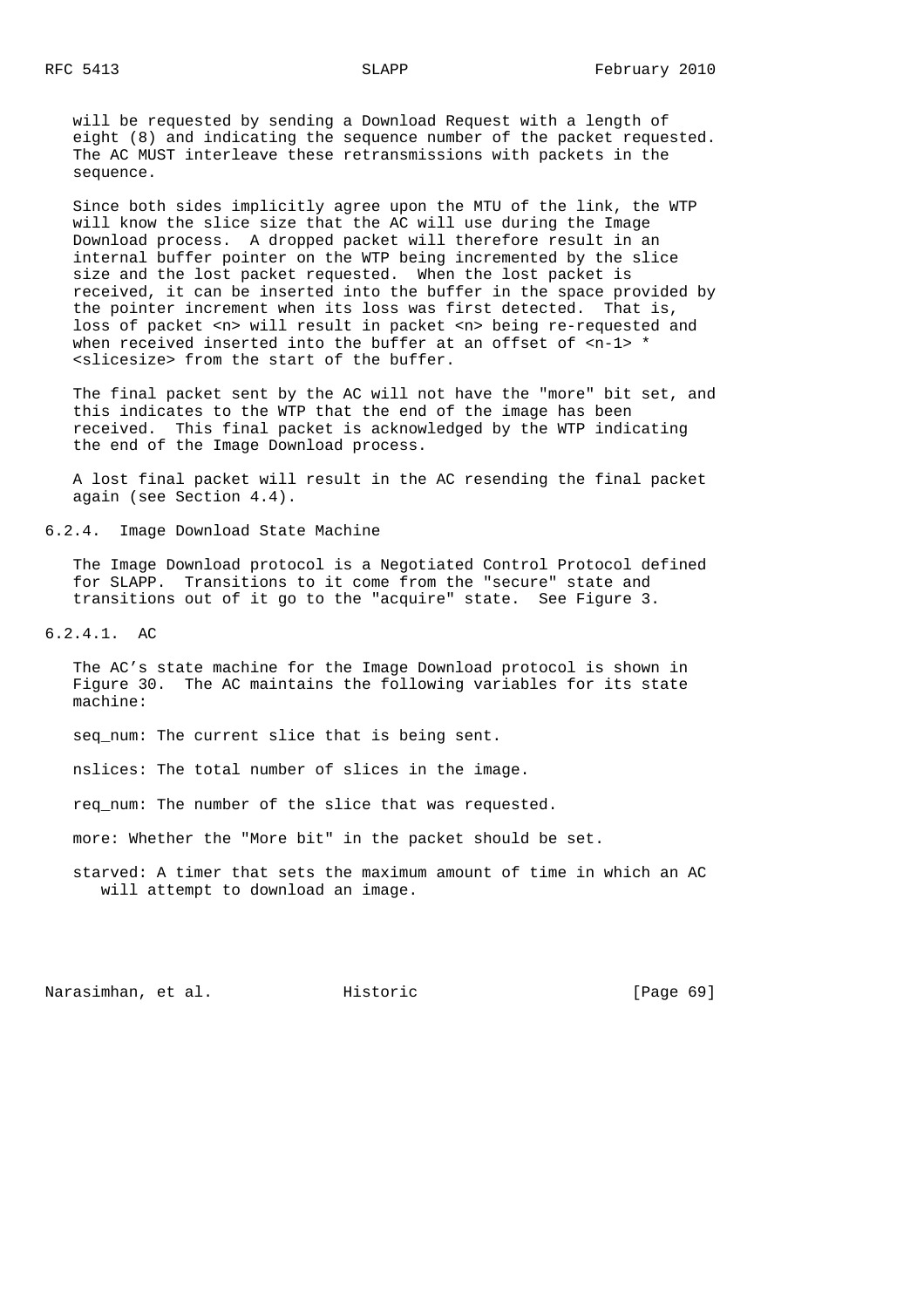Note: The symbol "C" indicates an event in a state that results in the state remaining the same.



 Figure 30: SLAPP Image Download Protocol State Machine at the AC The following states are defined:

 Waiting: When the AC leaves the SLAPP state of "Secure", it enters the "Waiting" state of the Image Download protocol. seq\_num is set to one (1), more is set to one (1), nslices is set to the number of slices in the particular image to download, and starved is set to the maximum amount of time the AC will devote to downloading a particular image.

Narasimhan, et al. Historic [Page 70]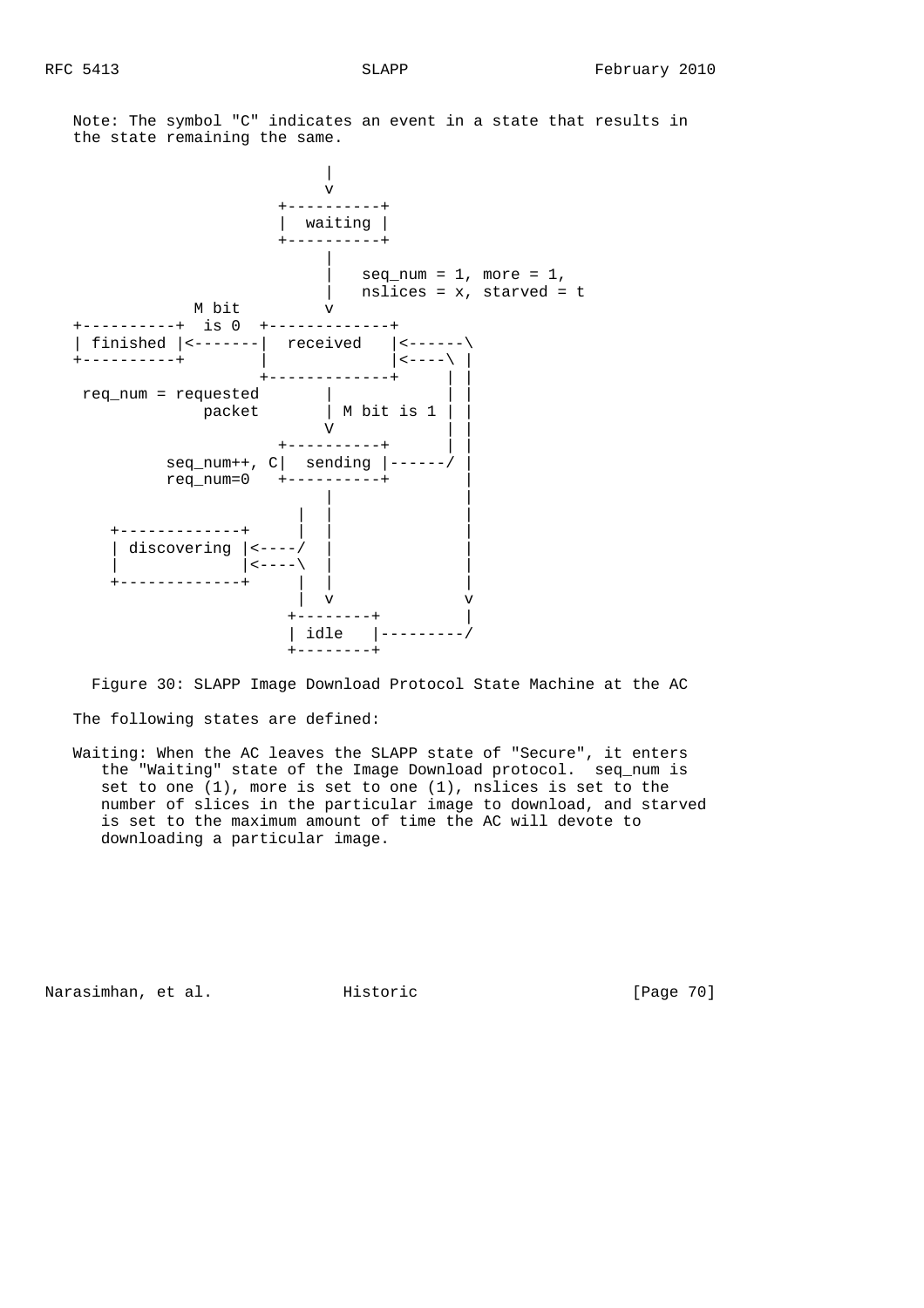- Received: The AC enters this state when it has received an Image Download Request. If the sequence number of the packet is zero (0), it sets seq\_num to one (1) and transitions to Sending; else, if the M bit is set, it sets req\_num to the sequence number of the request and transitions to Sending; else, (if the M bit is clear) it transitions to Finished.
- Sending: The AC is sending a slice to the WTP. If req\_num is equal to zero (0), it sends the slice indicated by seq\_num and increments seq num. If req num is greater than zero  $(0)$ , it sends the slice indicated by req\_num and sets req\_num to zero (0). The "More" bit in either case is set depending on the value of more. As long as no request packets are received Sending transitions to Sending. When seq\_num equals nslices "More" is set to zero (0) and the state transitions to Idle. If the starved timer expires, the AC transitions to the SLAPP state of Discovering.
- Idle: The AC has sent all the slices in the image and is just waiting for requests. If the starved timer expires the AC transitions to the SLAPP state of Discovering.
- Finished: The Image Download protocol has terminated. The starved timer is canceled.

6.2.4.2. WTP

 The WTP's state machine for the Image Download protocol is shown in Figure 31. The WTP maintains the following variables for its state machine:

recv\_num: The sequence number of the last received slice.

req: A bitmask whose length equals the number of slices in the image.

retry: A timer.

giveup: A timer.

final: The sequence number of the last slice.

 Note: The symbol "C" indicates an event in a state that results in the state remaining the same.

Narasimhan, et al. Historic [Page 71]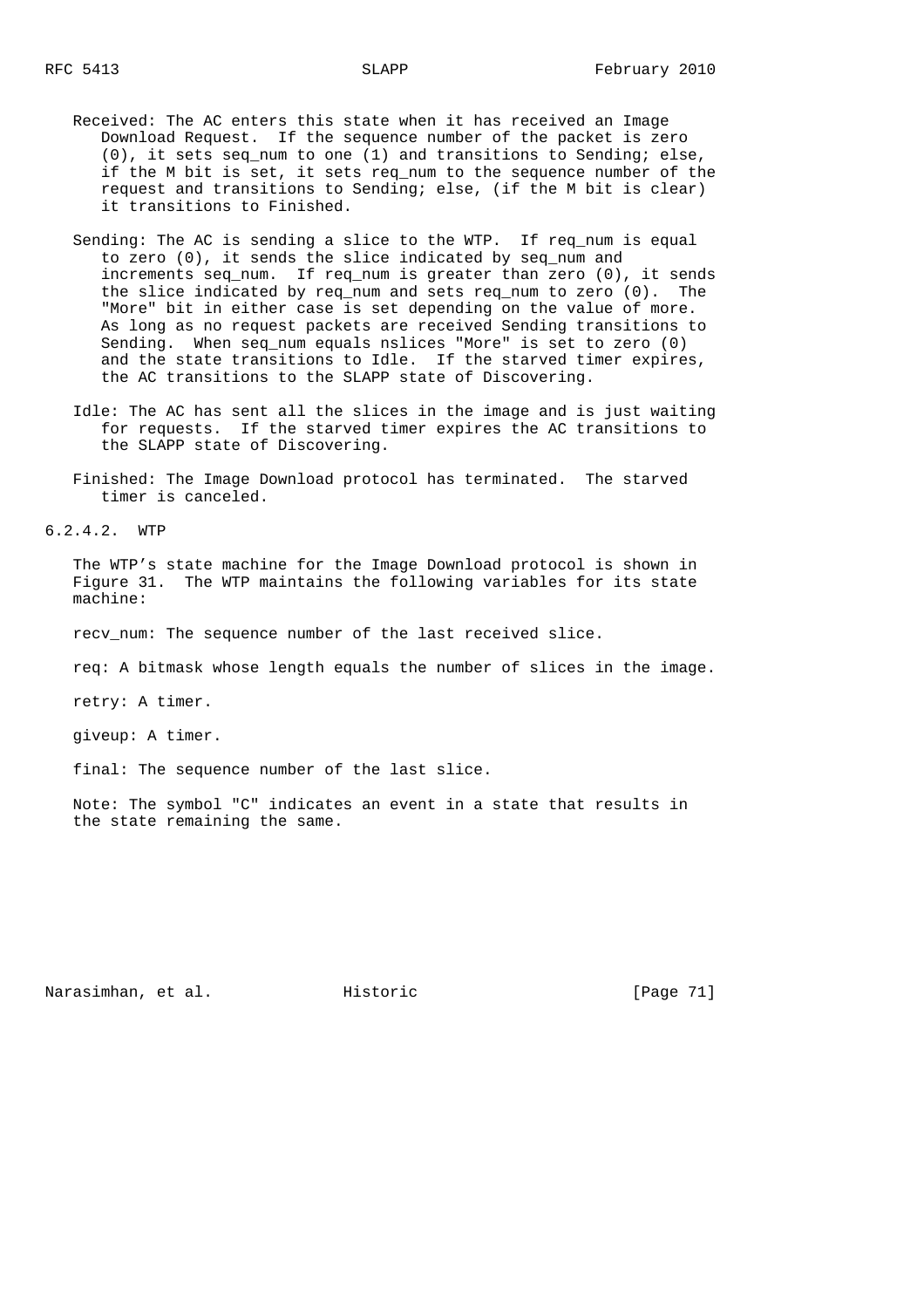

 Figure 31: SLAPP Image Download Protocol State Machine at the WTP The following states are defined:

### Init:

 When the WTP leaves the SLAPP state of "Secure", it enters the "Init" state of the Image Download protocol. recv\_num, final, and the req bitmask are set to zero (0), and the giveup timer is set to a suitably large number. The WTP transitions directly to Sending.

### Sending:

 If recv\_num is zero (0) the WTP sends a request for a packet with sequence number of zero (0) and the "More" bit set to one (1). Otherwise, for every unset bit in req between one (1) and recv\_num, a request packet is sent with the sequence number corresponding to the unset bit in req and the "More" bit set to more.

 If there are no unset bits in req and final is non-zero, a request packet is sent for the sequence number represented by final with the "More" bit cleared, giveup is cleared and the state machine transitions to Finished. Otherwise, retry is set to a suitable value and the WTP transitions to Receiving.

Narasimhan, et al. Historic [Page 72]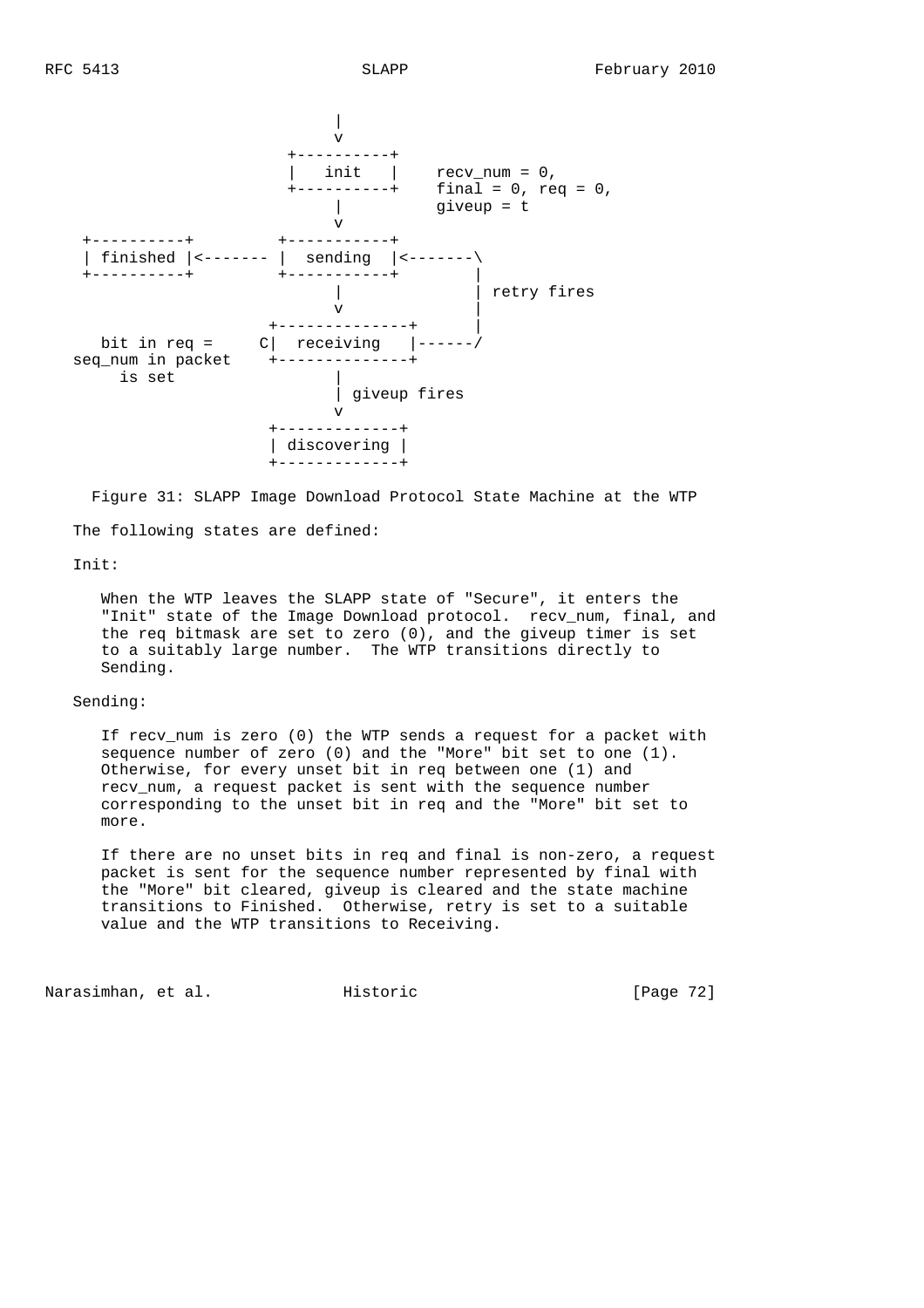Receiving:

 In this state, the WTP receives Image Download packets. The bit in req corresponding to the sequence number in the received packet is set, indicating this packet has been received. If the sequence number of the received packet has already been received, the packet is silently dropped; otherwise, the data in the packet is stored as the indicated slice in a file that represents the downloaded image. If the received packet has the "More" bit cleared, final is set to the sequence number in that packet. When the retry timer fires, the WTP transitions to Sending. If the giveup timer fires, the WTP transitions to the SLAPP state of Discovering.

## Finished:

The Image Download protocol has finished.

7. Security Considerations

 This document describes a protocol, SLAPP, which uses a different protocol, DTLS, to provide for authentication, key exchange, and bulk data encryption of a Negotiated Control Protocol. Its security considerations are therefore those of DTLS.

 The AC creates state upon receipt of an acceptable Discover Request. AC implementations of SLAPP SHOULD therefore take measures to protect themselves from denial-of-service attacks that attempt to exhaust resources on target machines. These measures could take the form of randomly dropping connections when the number of open connections reaches a certain threshold.

 The WTP exposes information about itself during the discovery phase. Some of this information could not be gleaned by other means.

8. Extensibility to Other Technologies

 The SLAPP protocol can be considered to be a technology-independent protocol that can be extended with technology-specific components to solve an interoperability problem where a central controller from one vendor is expected to control and manage network elements from a different vendor.

 While the description of the SLAPP protocol in this document assumes that it is meant to solve the multi-vendor interoperability problem, as defined in the CAPWAP problem statement [3], splitting the

Narasimhan, et al. Historic [Page 73]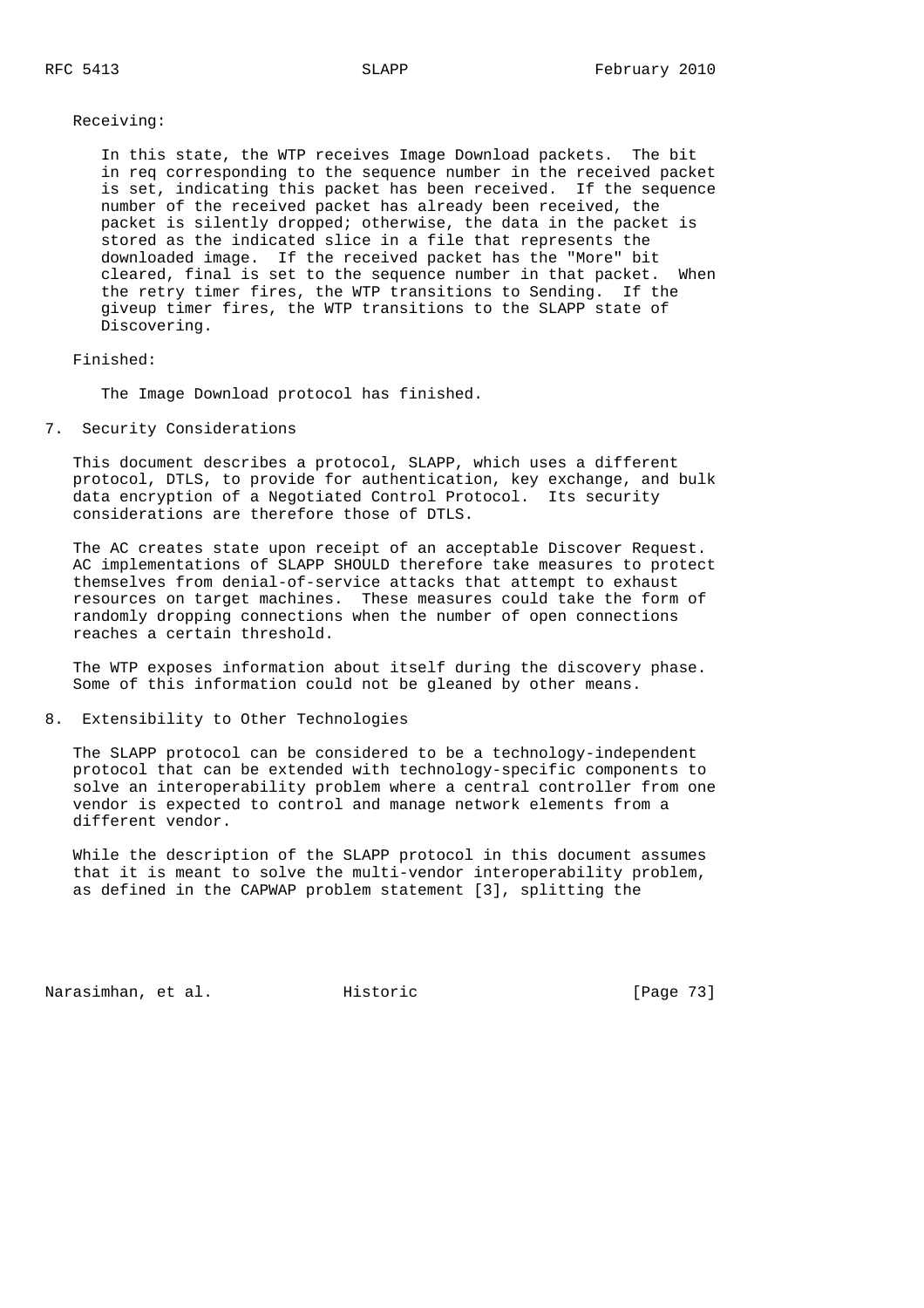solution to two components where technology-dependent control protocols are negotiated using a technology-independent framework enables the use of SLAPP as the common framework for multiple underlying technologies that are vastly different from one another.

- 9. Informative References
	- [1] Bradner, S., "Key words for use in RFCs to Indicate Requirement Levels", BCP 14, RFC 2119, March 1997.
	- [2] Yang, L., Zerfos, P., and E. Sadot, "Architecture Taxonomy for Control and Provisioning of Wireless Access Points (CAPWAP)", RFC 4118, June 2005.
	- [3] O'Hara, B., Calhoun, P., and J. Kempf, "Configuration and Provisioning for Wireless Access Points (CAPWAP) Problem Statement", RFC 3990, February 2005.
	- [4] Farinacci, D., Li, T., Hanks, S., Meyer, D., and P. Traina, "Generic Routing Encapsulation (GRE)", RFC 2784, March 2000.
	- [5] Braden, R., Ed., "Requirements for Internet Hosts -Communication Layers", STD 3, RFC 1122, October 1989.
	- [6] Rescorla, E. and N. Modadugu, "Datagram Transport Layer Security", RFC 4347, April 2006.
	- [7] Dierks, T. and E. Rescorla, "The Transport Layer Security (TLS) Protocol Version 1.2", RFC 5246, August 2008.
	- [8] Modadugu, N. and E. Rescorla, "The Design and Implementation of Datagram TLS", <http://crypto.stanford.edu/˜nagendra/papers/dtls.pdf>.
	- [9] Krishna, P. and D. Husak, "Simple Lightweight RFID Reader Protocol", Work in Progress, August 2005.

Narasimhan, et al. Historic [Page 74]